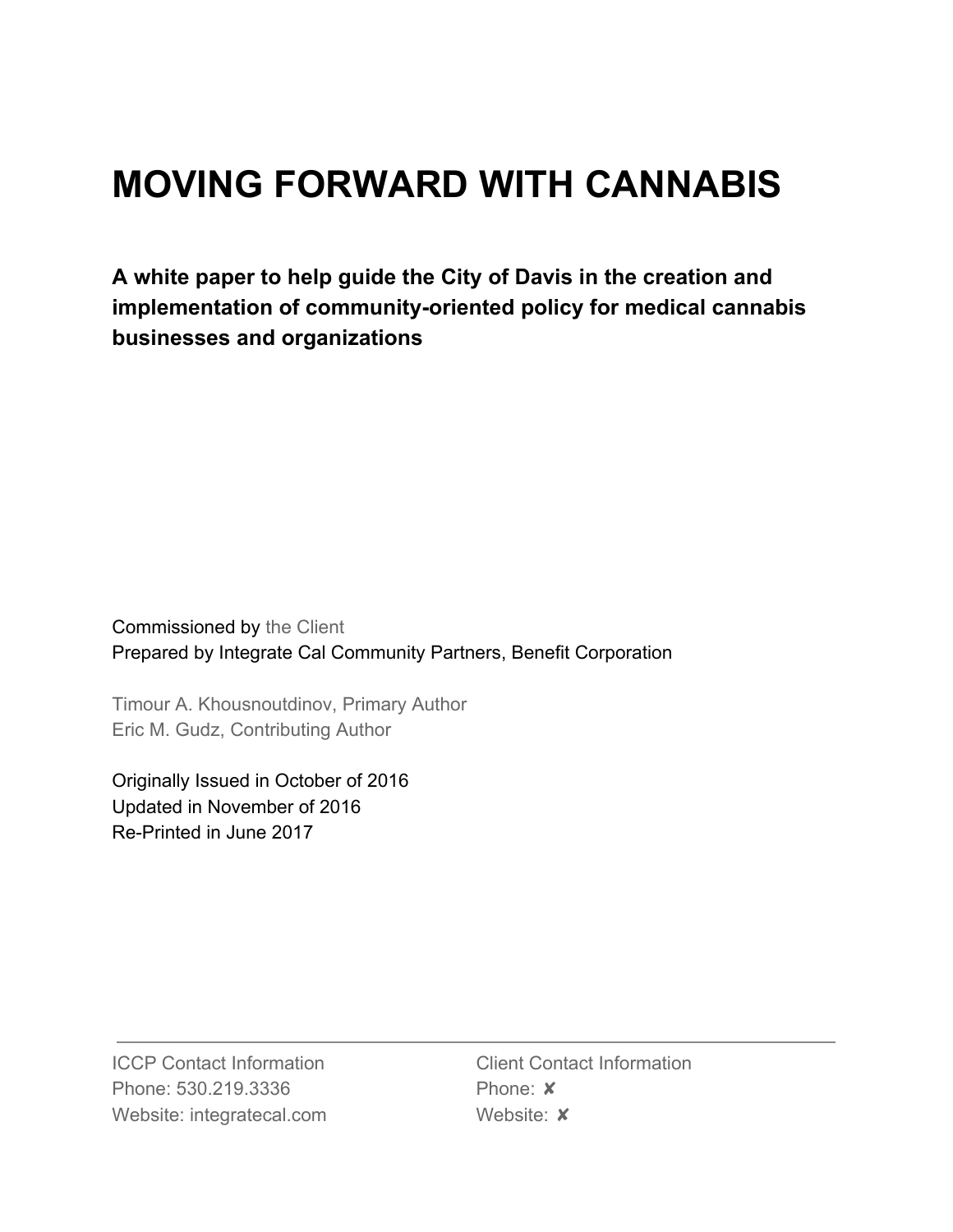## **EXECUTIVE SUMMARY**

<span id="page-1-0"></span>The current policy landscape which defines the legality of cannabis reflects over 100 years of precipitous change, manifesting in all echelons of organized government. While federal law was the first to shape the directions of state law in California, the monumental progress made by our state's legislative determinations in 2015 with the passage of the Medical Cannabis Regulation and Safety Act (MCRSA) has firmly placed the onus on local governments to determine the next steps. Both the MCRSA laws and the Adult Use of Marijuana Act (AUMA) campaign have defined an entire generation of politics in the great state of California, but these historic series of advancements created an unprecedented local policy quagmire: hundreds of counties, cities, towns, and communities were caught off-guard by the sheer expeditious nature of these policy determinations. While many policy experts predicted this, the message was clear: local policy will make or break the future of cannabis in California. Since the passing of the Compassionate Use Act all the way back in 1996, lessons were being learned all across the state, while new attitudes and best practices were being developed for an even better system down-the-road. Within these last twenty years of gradual progressive reforms, one of the most important take-aways has been how properly regulated medical cannabis dispensaries have proven to be absolutely essential to the success of any well-written medical cannabis program.

In an effort to advise the City of Davis on how to proceed through the policy landscape of cannabis at the local level, Integrate Cal Community Partners investigated several comparable localities to serve as informative case studies which detail both good and bad practices. We've identified one of these cities to be Santa Cruz, having much to offer to those committed to improving municipal economic and social policies. Santa Cruz has issued at least seven ordinances relating to changes in local marijuana and/or cannabis policy since 1996. Despite changes, progress was slow and not altogether positive due to several ongoing regulatory issues that complicated an otherwise reasonable albeit limited dispensary model. Some of the newer measures the city adopted included requiring license holders to start providing operating manuals and annual reports to ensure regulatory compliance. While well intentioned, the viability of a two-dispensary model with compounding and increasingly restrictive rules ultimately wavered due to the inability of local policymakers to adequately address issues like patient access and privacy, dignified service, social justice restoration, and general community development.

An ideal arrangement for the City of Davis, as it pertains to the establishment and operation of medical cannabis dispensaries, is to first pursue a pilot program with two or three dispensaries. Accounting for the various successes and failures in other local policies (an exploration of Denver and Seattle in the full report) allows for the development of a progressive yet prudent framework that balances the interests of community stakeholders while providing Davis a way forward in this exciting policy space. Ultimately, emerging businesses in this developing industry must remain mindful of and connected to the advocacy movement that preceded it. Failure to do so has shown to result in short-sighted policy with limited durability for change, and it limits our communities from the full potential of a post-prohibition world.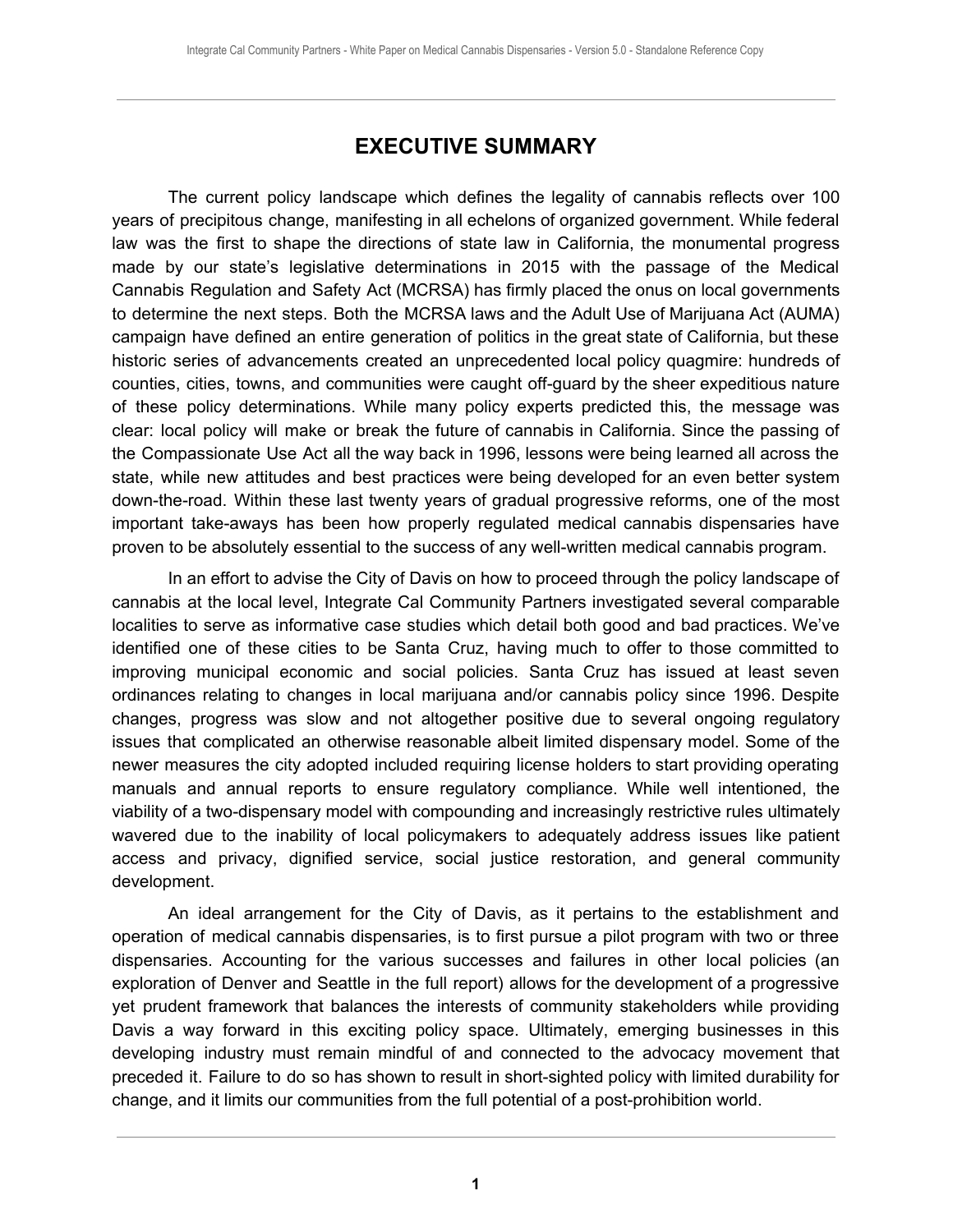# **Moving Forward with Cannabis**

# *TABLE of CONTENTS*

# **ABOUT THIS REPORT**

This report was produced by Integrate Cal Community Partners, Benefit Corporation (ICCP) better known as Integrate Cal or Integrate. Overall, ICCP is a business focused on creating and championing community development strategies for a maturing cannabis industry, offering sensible pathways for implementing durable cannabis policies. This report is one of many ways ICCP provides value to private clients and government entities alike. Feel free to reach out, to ask about our full service offerings!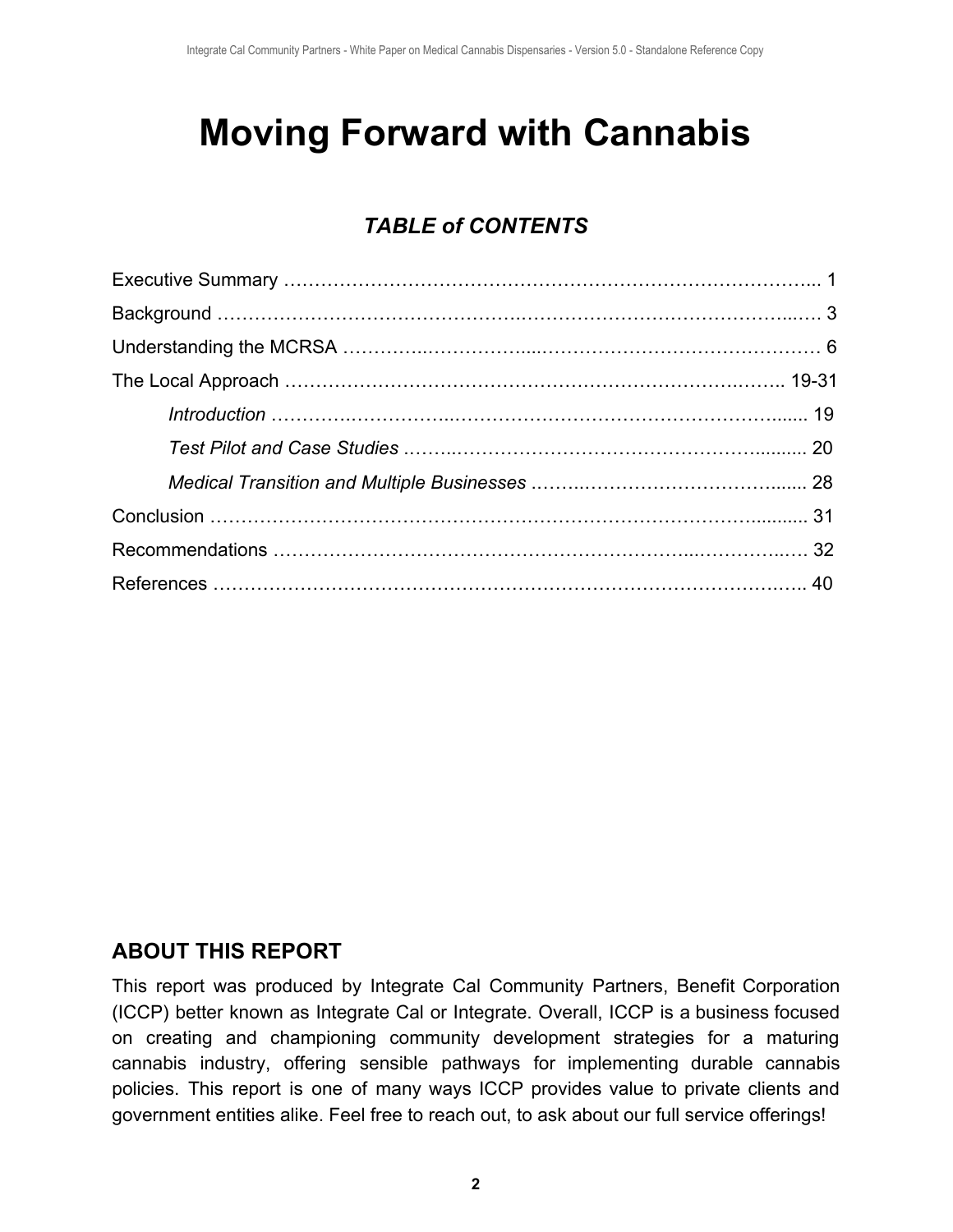# <span id="page-3-0"></span>**BACKGROUND**

A well-equipped journey down the path of discovery requires proper insight and preparation, among other things. As such, a journey to identify and recommend cannabis policies requires a thorough and sensible approach. And in order to understand how to best prepare for and create a markedly improved future, we must first revisit parts of the past. Although the full history of cannabis goes back thousands of years<sup>1</sup>, the era that this report addresses begins with a 1913 amendment to the Poison Act of 1907, where the possession of "extracts, tinctures, or other narcotic preparations of hemp, or loco-weed, their preparations and compounds (except corn remedies containing not more than fifteen grains of the extract or fluid extract of hemp to the ounce, mixed with not less than five times its weight of salicylic acid combined with collodion)"<sup>2</sup> was made into a misdemeanor in California. Due to an apparent legislative drafting issue, the language was odd, being placed in a section primarily dedicated to opium paraphernalia. However, another amendment two years later in 1915 would somewhat correct the issue and expand the ban to the sale or possession of "flowering tops and leaves, extracts, tinctures and other narcotic preparations of hemp or loco weed (Cannabis sativa), [and] Indian hemp<sup>3</sup> except with a prescription. And even though the updated language technically made an exception for "legally prescribed narcotics, the possession of hemp drugs other than corn remedies remained independently outlawed under the 1913 paraphernalia provision, which remained on the books until 1937." 4

"Other states passed laws against cannabis before World War I: Massachusetts in 1911; Maine, Wyoming and Indiana in 1913; and Utah and Vermont in 1915. City ordinances were also enacted in New York City in 1914 and Portland, Oregon in 1915."<sup>5</sup> Similarly to what happened in California, these early laws were enacted by authorities as supposedly preventive measures to deter future use, not as a direct response to any sort of public outcry. In truth, the swelling of anti-narcotics sentiment throughout the Golden State only began after years of sensationalist reporting and misinformation primarily championed by yellow journalism pioneers like William Randolph Hearst.<sup>6</sup> Despite this increasing and unjustified demonization of "marihuana", the brunt of the anti-dope crusade was actually directed against opiates and cocaine.<sup>7</sup>

The next big round of prohibitive measures came in 1925, right around the time that a U.S.-led International Opium Convention was held in Geneva focused on imposing "global controls over a wider range of drugs, including, for the first time, cannabis, which was referred to as 'Indian hemp' in Article 11 of the Convention."<sup>8</sup> And so in California, the "illegal sale [of cannabis], which had initially been a misdemeanor punishable by a \$100-\$400 fine and/or 50-180 days in jail for first offenders, became punishable by 6 months to 6 years in 1925. Possession, which had previously been treated the same as sales, became punishable by up to 6 years in prison. In 1927, the law against opium dens was finally extended to Indian hemp, as originally envisioned

<sup>1</sup> www.ancient-origins.net/history/cannabis-journey-through-ages-003084

<sup>2</sup> Contemporary Drug Problems - The Origins of Cannabis Prohibition in California (2006), PDF p22

 $3$  Ibid., PDF p24

<sup>4</sup> Ibid., PDF p24

<sup>&</sup>lt;sup>5</sup> Ibid., PDF p27

 $6$  en.wikipedia.org/wiki/Legal\_history\_of\_cannabis\_in\_the\_United\_States#Marihuana\_Tax\_Act\_.281937.29

<sup>7</sup> Contemporary Drug Problems - The Origins of Cannabis Prohibition in California (2006), PDF p29

<sup>8</sup> www.druglibrary.org/schaffer/library/studies/canadasenate/vol3/chapter19\_1925\_Geneva.htm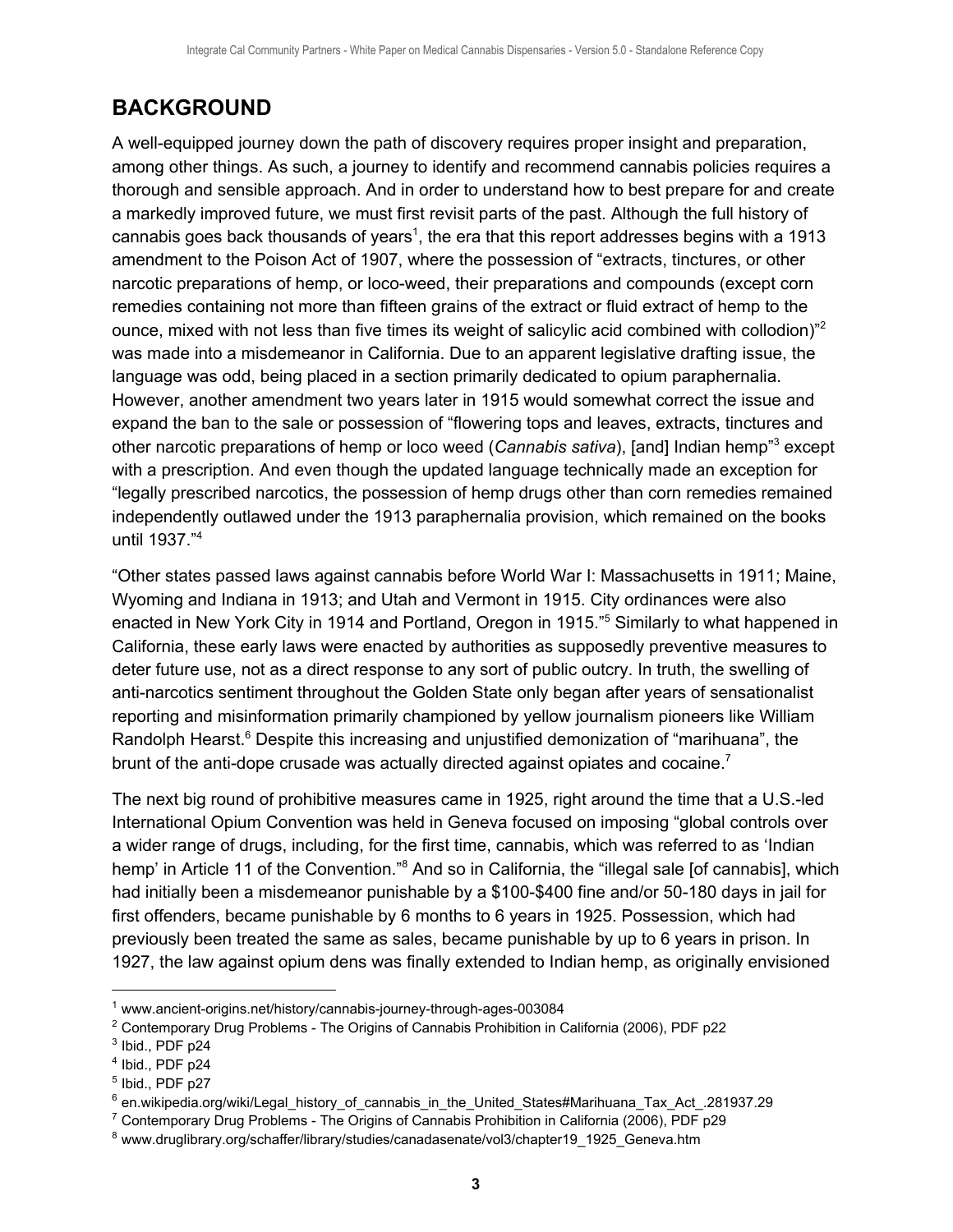in the 1880 Walker bill. In 1929, second offenses for possession became punishable by sentences of 6 months - 10 years."<sup>9</sup> As the regulations kept piling on, industries like that of hemp fiber and even pharmaceuticals, which had significant vested interests in a variety of cannabis materials, were forced to either change their operations or cease certain activities entirely.

Moving ahead to 1937 and the Marihuana Tax Act, when cannabis cultivation became a separate offence along with the introduction of an excise tax on all sales of hemp, the word 'marihuana' was finally written into state law for the first time, as part of the new Health and Safety Code.<sup>10</sup> However, it wasn't until 1940 when the state did "finally publish a brief pamphlet, 'Marihuana: Our Newest Narcotic Menace"<sup>11</sup>, even though interest from the press regarding the drug seemed to have peaked in the early 1930s. Several years after the end of WWII, strong anti-narcotics efforts were reawakened, even though police arrest records showed cannabis use to be increasing. Despite this being one of the first clear times when public data showed that prohibition wasn't working, penalties continued to increased. The punishment for possession was raised "to a minimum 1 - 10 years in prison in 1954, and sale was made punishable by 5 - 15 years with a mandatory 3 years before eligibility for parole."<sup>12</sup> Even worse, was the fact that having two prior felonies raised the maximum sentences for either offense to life.

As enforcement and criminalization efforts increased, so did the usage rates, especially through the counterculture revolution of the 1960s. Whereas official arrests for cannabis-related crimes in 1935 totalled around 140, the number skyrocketed to a record 103,097 by 1974, most of which were considered felonies.<sup>13</sup> Interestingly enough, in 1972 most Californians voted against Proposition 19, which was an honest attempt to decriminalize marijuana. But in 1973, Oregon succeeded, becoming the first state to decriminalize the substance. Two years later, however, Senate Bill 95 (known as the Moscone Act) was passed, making "possession of one ounce (28.5 grams) of marijuana a misdemeanor punishable by a \$100 fine (with the assessments added to fines in California, this will total about \$480), with higher punishments for amounts greater than one ounce, for possession on school grounds, or for cultivation." 14

So as our history has shown, the issues of cannabis decriminalization, legalization, and regulation have long been politically-charged and for the most part, poorly-handled in California. To the frustration of many good people throughout the state, the next big push for sensible cannabis policy reform only came about a staggering 21 years after the passing of the Moscone Act. Proposition 215, better known as the Compassionate Use Act of 1996, was the first medical marijuana initiative of its kind enacted at the state level. But despite this big step forward, the popular initiative marked the start of the modern legal-precedence conflict between California and United States laws as they pertained to drug policy. The few protections afforded by Prop 215 were vague and rudimentary, doing little to stop federal authorities from interfering.

<sup>9</sup> Contemporary Drug Problems - The Origins of Cannabis Prohibition in California (2006), PDF p29

 $10$  Ibid., PDF p31

 $11$  Ibid., PDF p31

 $12$  Ibid., PDF p31

 $13$  Ibid., PDF p31

<sup>&</sup>lt;sup>14</sup> en.wikipedia.org/wiki/Cannabis\_in\_California#Decriminalization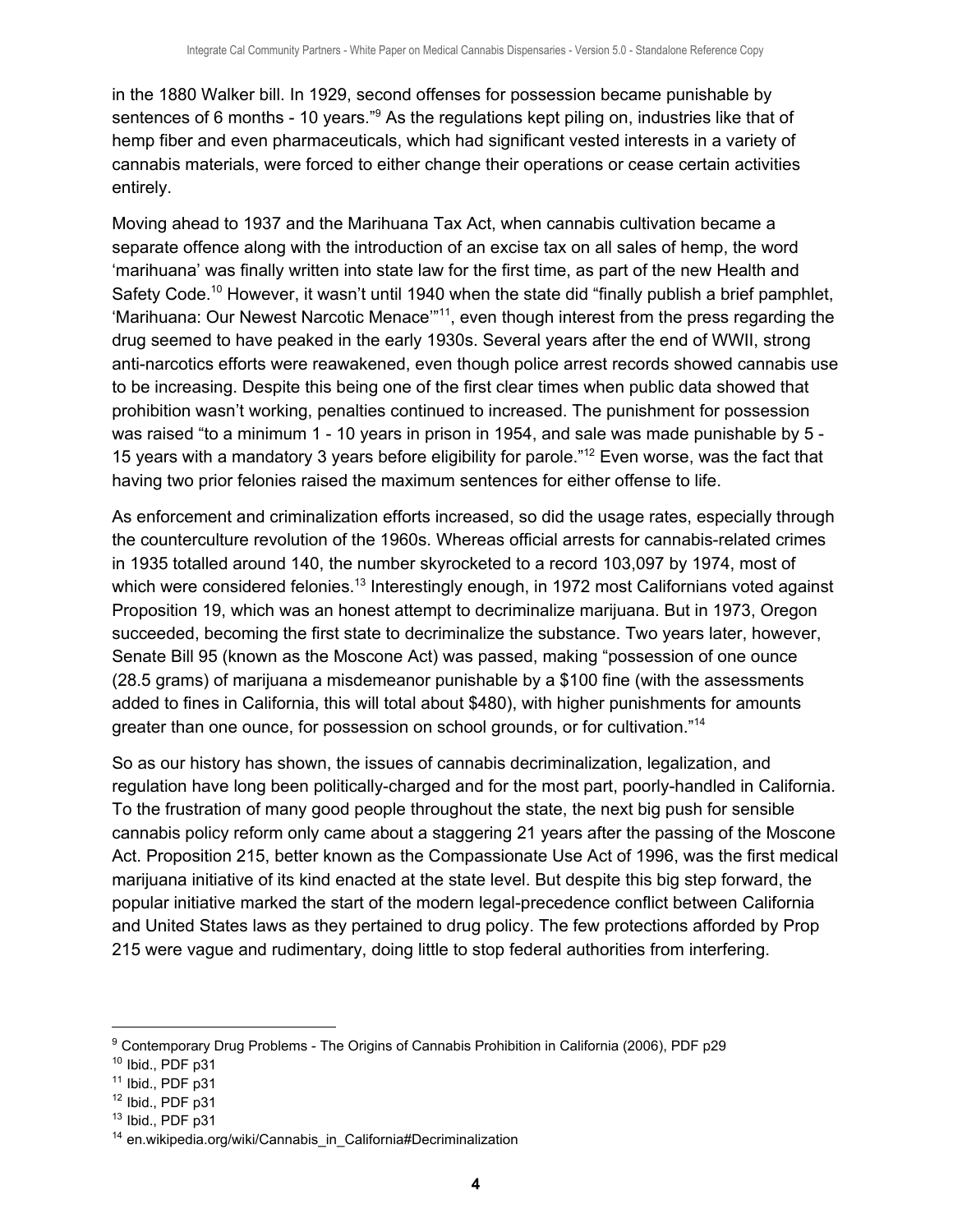A less-mentioned victory also occurred with the approval of Proposition 36, better known as the Substance Abuse and Crime Prevention Act of 2000. It readdressed an important issue originally lost in all the sensationalism of the early 20th century, promoted by early drug-control supporters like Henry Finger, who "had advocated that drug habitués be sent to state hospitals for treatment rather than [be] confined in prison."<sup>15</sup> In a similar vein, Prop 36 assisted with emphasizing civil rather than criminal penalties, requiring that "first- and second-offense drug violators be sent to drug treatment programs instead of facing trial and possible incarceration."<sup>16</sup>

In 2003, with support for medical marijuana continuing to grow, a sympathetic California State Senator named John Vasconcellos, who was also a vocal supporter of Prop 215, introduced Senate Bill 420, offering to clarify the scope and application of the Compassionate Use Act. The bill was successful and went into effect on January 1, 2004, becoming known as the Medical Marijuana Program (MMP) Act, and thereby improving the lives of many patients, caregivers, and others who had been besieged and harassed in the prior seven years of policy experimentation. In addition, the MPP required "the California Department of Public Health (DPH) to establish and maintain a program for the voluntary registration of qualified medical marijuana patients and their primary caregivers through a statewide identification card system."  $17$  The MPP "also [defined] certain terms, sets possession guidelines for cardholders, and [recognized] a qualified right to collective and cooperative cultivation of medical marijuana."<sup>18</sup> These new and more clearly defined rules gave many individuals serving in positions of authority such as the police, the confidence to walk away from someone properly enrolled in the program.

Jumping ahead to the next important development in regards to decriminalization efforts, is the signing of Senate Bill 1449 on September 30, 2010 by Governor Arnold Schwarzenegger. Becoming effective January 1, 2011, the new law "effectively [reduced] the charge of possession of up to one ounce of cannabis from a misdemeanor to a violation, similar to a traffic violation, with a \$100 fine and no mandatory court appearance or criminal record."<sup>19</sup> But in November of that same year, California voters narrowly defeated a different proposal that would have legalized the possession, use, and cultivation of recreational marijuana. Proposition 19 also known as the Regulate, Control and Tax Cannabis Act, was the only one of three initiatives that qualified for the ballot. A separate bill introduced as the Marijuana Control, Regulation, and Education Act by State Assemblyman Tom Ammiano also failed to gain traction, both in its original 2009 (as AB-390) and updated 2010 (as AB-2254) forms.<sup>20</sup>

Good news would strike again in 2014 when Proposition 47, the spiritual successor to Prop 36 and SB 1449, would be approved by voters as an initiated state statute. Referred to by different names such as the Reduced Penalties for Some Crimes Initiative, it didn't just address cannabis consumption, but an entire gamut of low-level nonviolent offenses which could now be

<sup>15</sup> Contemporary Drug Problems - The Origins of Cannabis Prohibition in California (2006), PDF p29

<sup>&</sup>lt;sup>16</sup> www.sfgate.com/politics/article/Money-Opinion-Propelled-Prop-36-Drug-2728249.php

<sup>&</sup>lt;sup>17</sup> California Department of Justice - Guidelines for the Security and Non-Diversion of Marijuana Grown for Medical Use (2008), PDF p2

 $18$  Ibid., PDF p2

 $19$  en.wikipedia.org/wiki/Cannabis\_in\_California#Decriminalization

 $20$  en.wikipedia.org/wiki/Marijuana Control, Regulation, and Education Act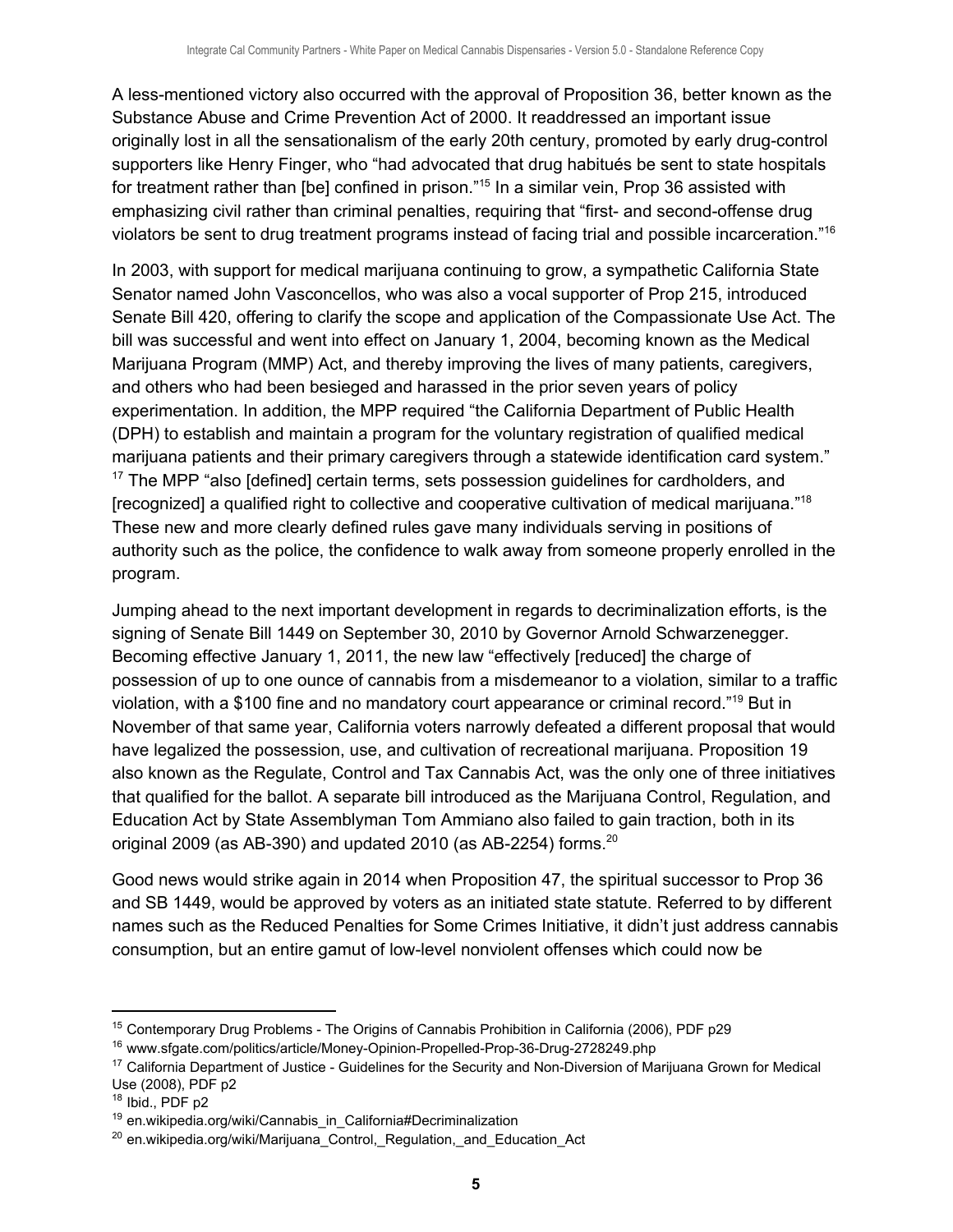downgraded to misdemeanors, even retroactively.<sup>21</sup> Judges would now be offered lists to help them make more objective rulings after considering a variety of factors. And last but not least, Prop 47 set the stage for the prison system releasing thousands of prisoners, thereby saving the state tens of millions of dollars, some of which was mandated to be used in creating a Safe Neighborhoods and Schools Fund.

The very next year, in 2015, an even more impressive arrangement of legislation presented itself in the form of three separate bills that collectively would be known as the Medical Marijuana (later replaced by Cannabis) Regulation and Safety Act (MMRSA to MCRSA). The bulk of this report focuses on materials and information primarily pertaining to this landmark set of laws, the amendments that followed, private sector adjustments, and more. In particular, answering the many questions in regards to medical cannabis dispensaries will be a prime objective. Over twenty years of rigorous experimentation has shown that the involvement and operation of dispensaries in this growing industry is essential to ensure patient access and satisfaction as well as effective and inclusive governance.

# <span id="page-6-0"></span>**UNDERSTANDING THE MCRSA**

Before the introduction of the Compassionate Use Act of 1996, those seeking out cannabis products for personal use within the state California were forced to choose between a faulty medical system or the dangers of the black market. Technically speaking, "the prescription of marijuana for medical use remained legal until 1970, when the federal government enacted the Comprehensive Drug Abuse Prevention and Control Act (now know as the Federal Controlled Substance Act)."<sup>22</sup> Categorizing marijuana as a Schedule I controlled substance effectively made it illegal in every sense and setting since, among other reasons, the government reasoned that there was "no currently accepted medical use in treatment". Even with the Moscone Act in place, the risks involved with seeking, obtaining, and using cannabis products were quite numerous, with various local, state, and federal authorities regularly cracking down on any sort of activity with impunity.

Although there were no legitimate dispensaries or sanctioned commercial enterprises outside of a very limited cultivation allowance for academic research, "medical marijuana had found support in various regions across California. In November 1991, the voters of San Francisco passed a measure known as Proposition P, which urged state lawmakers to make marijuana available for medical use. California's elected officials seemed to be similarly inclined, approving laws in 1994 and 1995 that recognized the use of medical marijuana. Despite public support for the legislation, then-Governor Pete Wilson vetoed both measures, actions consistent with his strong stance against marijuana use for any purpose."<sup>23</sup> It was these sort of roadblocks coupled with the lack of any foreseeable progress on the federal front that gave rise to entities like the National Organization for the Reform of Marijuana Laws (NORML) and activists like Dennis Peron, who led the fight for Prop 215.

<sup>&</sup>lt;sup>21</sup> ballotpedia.org/California\_Proposition\_47,\_Reduced\_Penalties\_for\_Some\_Crimes\_Initiative\_(2014)

<sup>&</sup>lt;sup>22</sup> web.stanford.edu/group/hopes/cgi-bin/hopes\_test/medical-marijuana-policy-in-the-united-states/#brief-his tory-of-marijuana-in-us

<sup>&</sup>lt;sup>23</sup> web.stanford.edu/group/hopes/cgi-bin/hopes\_test/medical-marijuana-policy-in-the-united-states/#state-le galization-%e2%80%93-the-case-of-california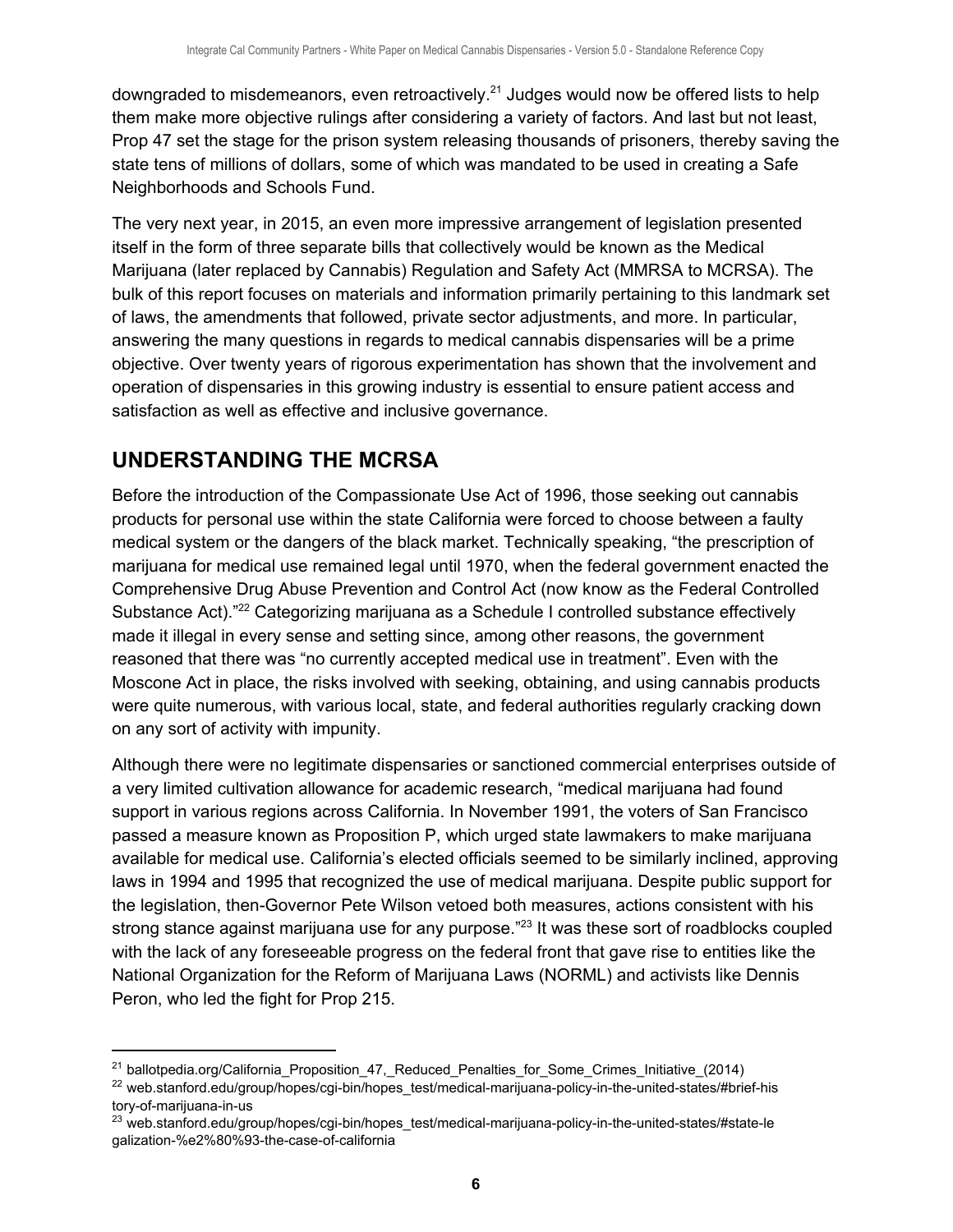The passing of Prop 215 therefore marked a turning point, sparking somewhat of a revolution across the country in a relatively short amount of time. In quick succession, from that day in November all the way through the passing of the original MMRSA installment in California, an impressive 22 additional states implemented some form of medical cannabis policy reforms.<sup>24</sup> If counting 2016, then an additional three states (Louisiana, Ohio, Pennsylvania) can be added, with yet another three (Arkansas, Florida, North Dakota) still awaiting their turn to decide sometime later this year.<sup>25</sup> Of course there's also the adult-use side, with California having another chance this November after a six year wait since the last attempt.

But what about municipal and county efforts? In order to provide an answer, it will be necessary to outline and explain the major features and functions of the MCRSA. As mentioned earlier, the act was originally the amalgamation of three separate bills from the state legislature, though it has since been amended and supplemented several times. Before examining these changes, a technical overview of this troika of bills from an older internal white paper<sup>26</sup> (completed in December of 2015) has been provided to offer a sound legal foundation:

"**AB 243** [came] first, having been introduced on February 5th by Assembly Member and Lead Author of the bill Jim Wood (Democrat, 2nd District), assisted by fellow Assembly Members Anthony Rendon (Democrat, 63rd District) as the Principal Co-Author and Das Williams (Democrat, 37th District) as the Co-Author, respectively. The official legislative status of the bill is 'An act to add Article 6 (commencing with Section 19331), Article 13 (commencing with Section 19350), and Article 17 (commencing with Section 19360) to Chapter 3.5 of Division 8 of the Business and Professions Code, to add Section 12029 to the Fish and Game Code, to add Sections 11362.769 and 11362.777 to the Health and Safety Code, and to add Section 13276 to the Water Code, relating to medical marijuana, and making an appropriation therefor.' Its primary goal [was] to establish a regulatory program for the cultivation of medical [cannabis].

**AB 266** [came] next, having been introduced on February 10th by Assembly Members and Lead Authors Rob Bonta (Democrat, 18th District), Ken Cooley (Democrat, 8th District), Reginald B. Jones-Sawyer, Sr. (Democrat, 59th District), Tom Lackey (Republican, 36th District), and Jim Wood. The official legislative status of the bill is 'An act to amend Sections 27 and 101 of, to add Section 205.1 to, and to add Chapter 3.5 (commencing with Section 19300) to Division 8 of, the Business and Professions Code, to amend Section 9147.7 of the Government Code, to amend Section 11362.775 of the Health and Safety Code, to add Section 147.5 to the Labor Code, and to add Section 31020 to the Revenue and Taxation Code, relating to medical marijuana.' Its primary goal [was] to establish a comprehensive licensing and regulatory framework for the cultivation, manufacture, transportation, storage, distribution, and sale of medical [cannabis].

**SB 643** [came] last, having been introduced on February 27th by Senator Mike McGuire (Democrat, 2nd District). The official legislative status of the bill is 'An act to add Article 6 (commencing with Section 19331), Article 13 (commencing with Section 19350), and

<sup>24</sup> medicalmarijuana.procon.org/view.resource.php?resourceID=000881

<sup>25</sup> medicalmarijuana.procon.org/view.resource.php?resourceID=002481

<sup>&</sup>lt;sup>26</sup> Cal Heritage Policy Paper - Summary and Analysis of the 2015 CA MMRSA and 2016 CA Ballot Initiatives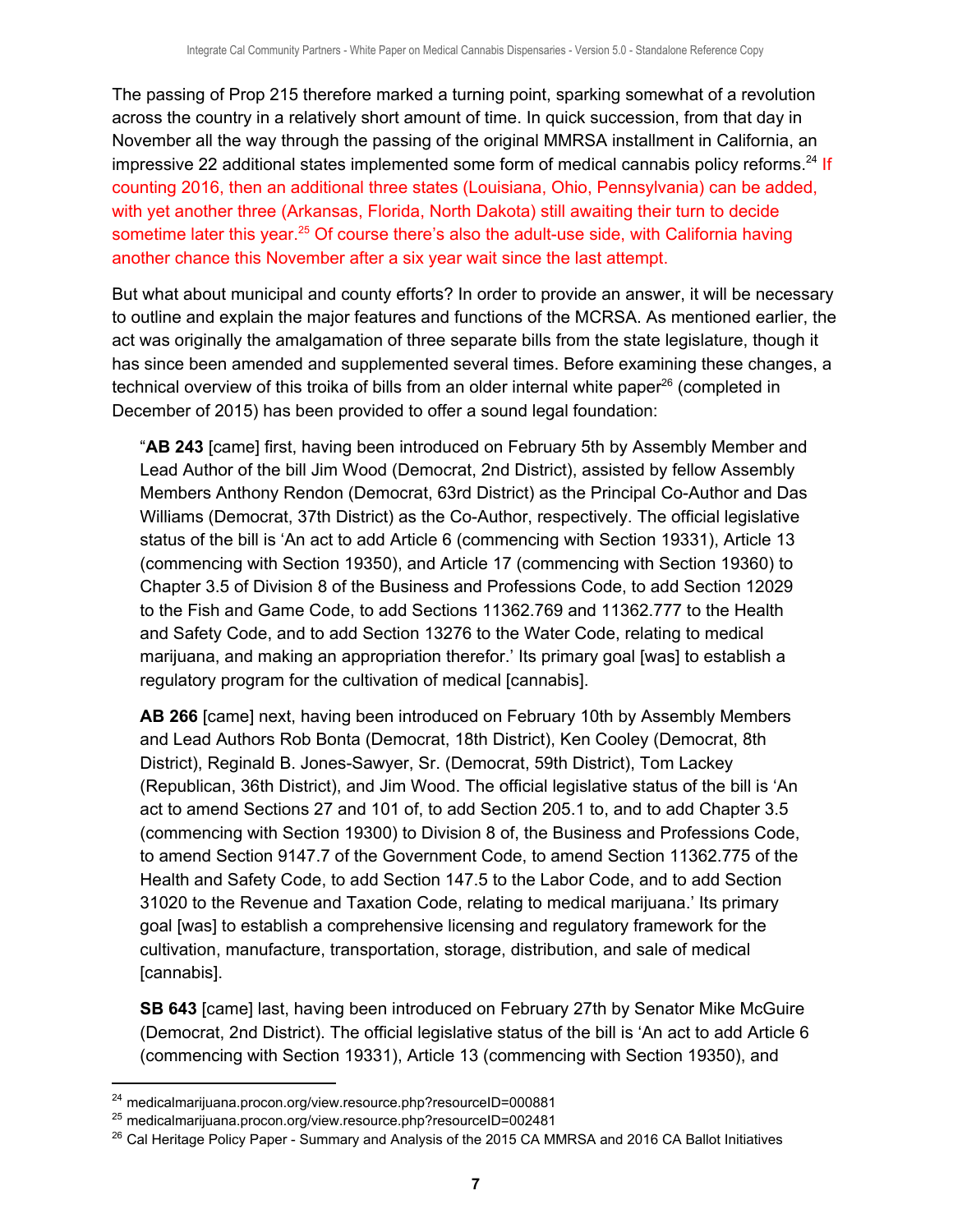Article 17 (commencing with Section 19360) to Chapter 3.5 of Division 8 of the Business and Professions Code, to add Section 12029 to the Fish and Game Code, to add Sections 11362.769 and 11362.777 to the Health and Safety Code, and to add Section 13276 to the Water Code, relating to medical marijuana, and making an appropriation therefor.' Just like its companion bills, SB 643 [contributed] to the regulatory and oversight structure of the [MCRSA]…specifically [setting] forth standards for licensed medical physicians and doctors of osteopathy ('physicians') who recommend [cannabis] for medical use and…[delving] into the criminal background standards for applicants."

Then, as hinted at before, various cosmetic and substantive changes were applied to reflect new information, industry preferences, and corrections to mistakes found in the original legal language. Arranged alongside those "clean-up" bills are pieces of legislation that address marijuana/cannabis policy in a variety of other ways, which are presented below (while excluding miscellaneous or appropriation bills like AB-403, AB-1997, AB-93, AB-103, AB-1598, SB-69, SB-825 and SB-826). All of the following legislative items are ordered chronologically, by chaptered date:

- $\bullet$  **AB-258**<sup>27</sup> July 6, 2015
	- Relevant Specifics:
		- **›** Establishes the prohibition of determining the ultimate recipient of an anatomical gift based solely upon a potential recipient's status as a qualified patient, except to the extent that the qualified patient's use of medical marijuana has been found by a physician and surgeon to be medically significant to the provision of the anatomical gift for hospitals, physicians, surgeons, procurement organizations, and other persons.
		- **›** Only references "marijuana"
- $\bullet$  **SB-303**<sup>28</sup> October 9, 2015
	- o Relevant Specifics:
		- **›** Authorizes the law enforcement agency in charge of cases requiring the forfeiture and seizure of marijuana involved in, or purchased with the proceeds from, a controlled substance offense, to destroy those seized substances suspected to be growing or harvested marijuana in excess of 2 pounds instead of the previous allotment of 10 pounds, or the amount of marijuana a medical marijuana patient or designated caregiver is authorized to possess by ordinance in the city or county where the marijuana was seized, whichever is greater, subject to specified requirements. The agency will now also have to retain at least one 2-pound sample and 5 random and representative samples consisting of leaves or buds, for evidentiary purposes, from the total amount to be destroyed.
		- **›** Only references "marijuana"
- $\bullet$  **AB-21**<sup>29</sup> February 3, 2016

<sup>&</sup>lt;sup>27</sup> leginfo.legislature.ca.gov/faces/billTextClient.xhtml?bill\_id=201520160AB258

<sup>&</sup>lt;sup>28</sup> leginfo.legislature.ca.gov/faces/billTextClient.xhtml?bill\_id=201520160SB303

<sup>&</sup>lt;sup>29</sup> leginfo.legislature.ca.gov/faces/billTextClient.xhtml?bill\_id=201520160AB21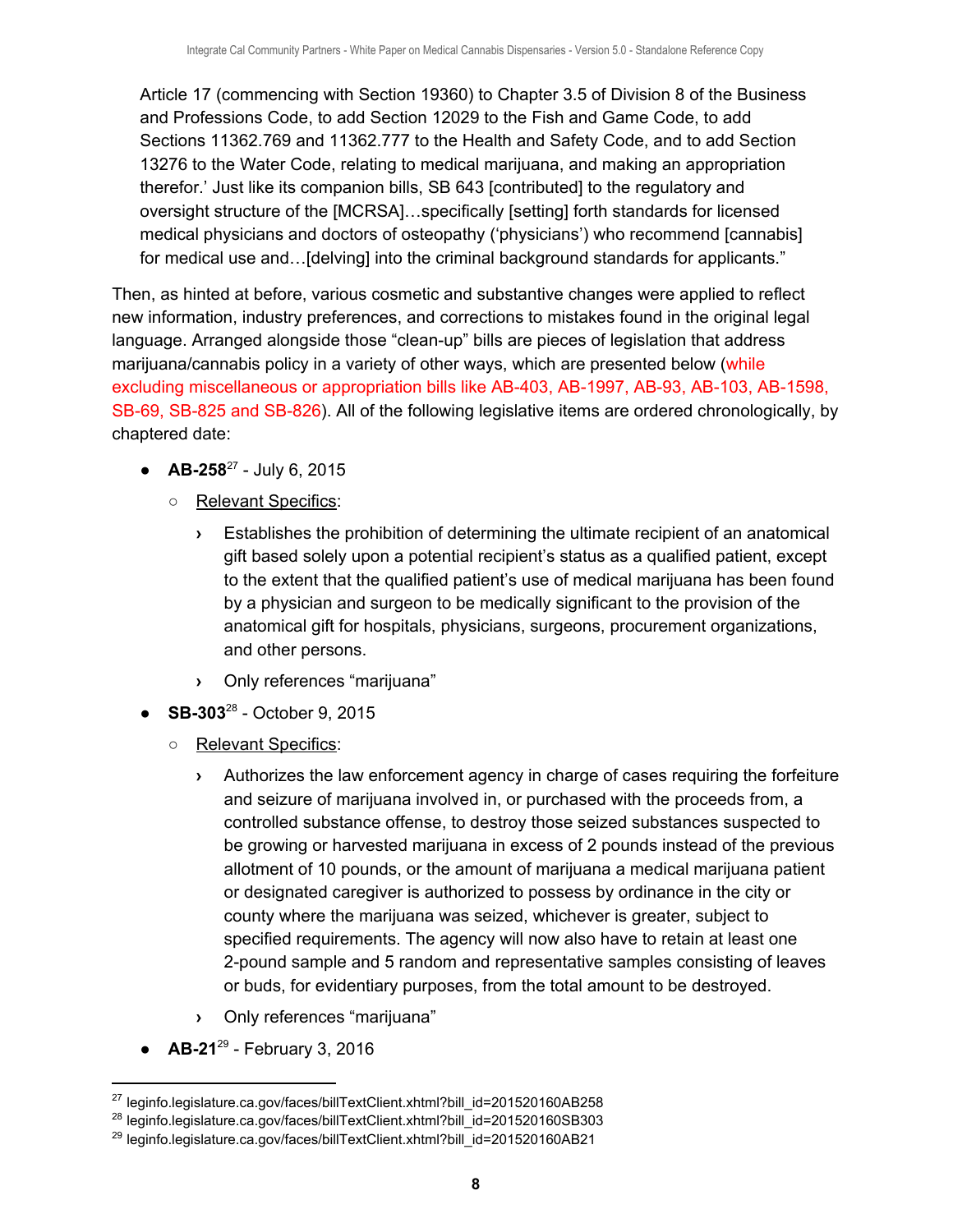#### ○ Relevant Specifics:

- **›** Corrects a drafting error in the initial version of the MMRSA by removing an unclear potential March 1, 2016 deadline for localities to establish their own cultivation regulations or else forfeit that authority to the state
- **›** Removes language authorizing local governments to prohibit patients from cultivating, selling, distributing, donating, or providing cannabis for their own personal use
- $\bullet$  **SB-837**<sup>30</sup> June 27, 2016
	- o Relevant Specifics:
		- **›** Changes the name of the Medical Marijuana Regulation and Safety Act, the Bureau of Medical Marijuana Regulation, and the Medical Marijuana Regulation and Safety Act Fund to the Medical Cannabis Regulation and Safety Act (MCRSA), the Bureau of Medical Cannabis Regulation (BMCR), and the Medical Cannabis Regulation and Safety Act Fund (MCRSAF)
		- **›** Changes the other references of marijuana to cannabis
		- **Example 1** Changes the responsibilities of state agencies<sup>31</sup>:
			- » The BMCR has replaced the Department of Public Health (DPH) as the agency responsible for licensing testing laboratories
			- » The Department of Food and Agriculture (DFA) has replaced the BMCR as the agency responsible for establishing appellations of origin for cultivated cannabis
			- » The DPH's role in regulating manufacturing has been expanded to cover developing standards for the manufacturing and labeling of all manufactured medical cannabis products and not just edibles
			- » The DPH will now identify and report any medical cannabis products that have been adulterated or misbranded
			- » The agencies may now adopt emergency regulations to remain in effect for no longer than 180 days in order to carry out the purposes of the MCRSA, which should buy them enough time to prepare the final regulations while still commencing with state licensing in 2018
		- **Changes the requirements and types of licenses<sup>32</sup>:** 
			- » The Type 10A license for a "Dispensary" is now for a "Producing Dispensary"
			- » The Type 8 license for "Testing" is now for a "Testing Laboratory"
				- Infused butters are now excluded from the state Milk and Milk Products Act of 1947
			- » New cultivation rules were added regarding the source and diversion of water

 $32$  Ibid.

<sup>&</sup>lt;sup>30</sup> leginfo.legislature.ca.gov/faces/billTextClient.xhtml?bill\_id=201520160SB837

<sup>&</sup>lt;sup>31</sup> www.cannalawblog.com/from-marijuana-to-cannabis-changes-to-californias-state-regulations/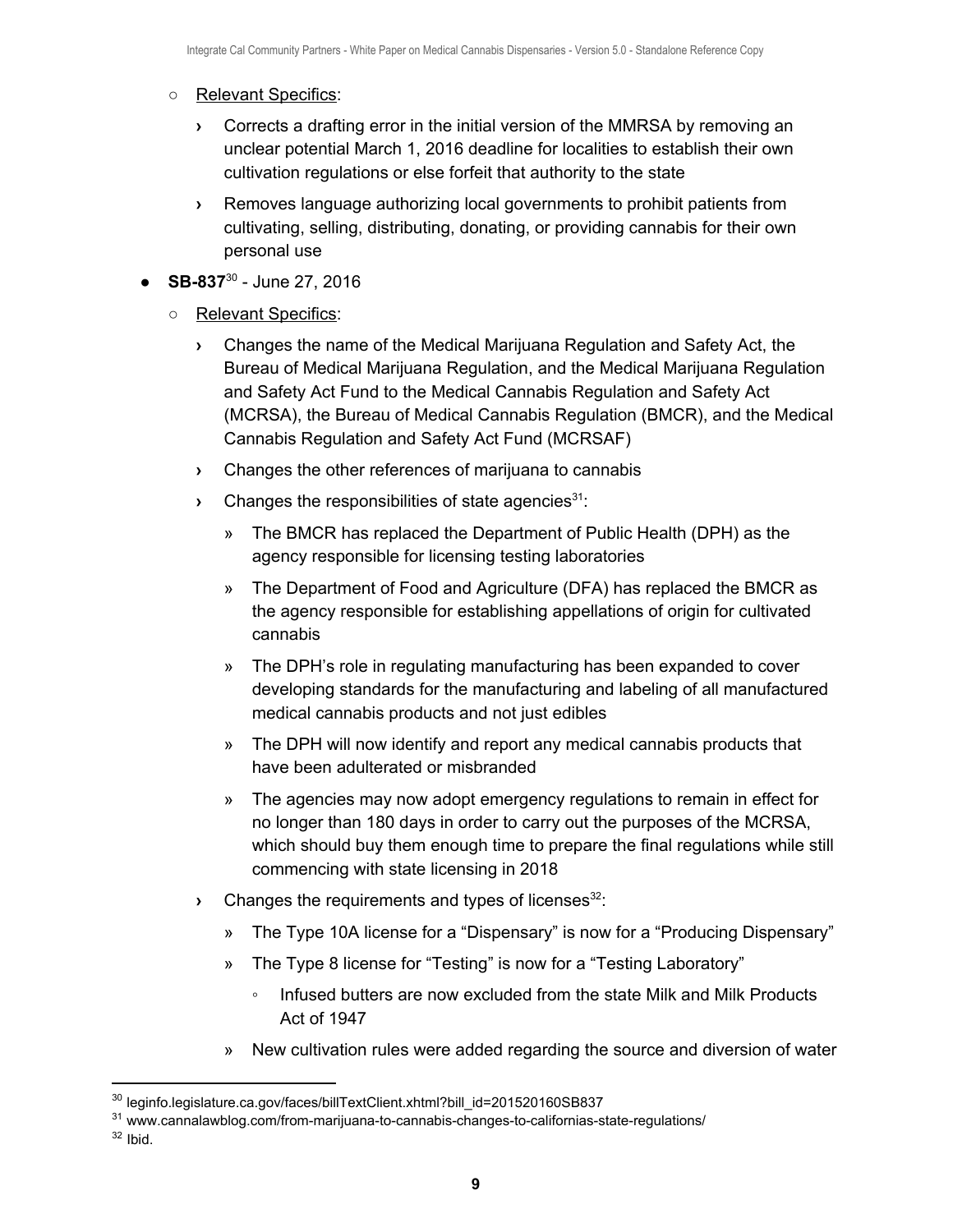- The State Water Resources Control Board (SWRCB), in consultation with the Department of Fish and Wildlife (DFW), is tasked with adopting principles and guidelines for diversion and use of water for cannabis cultivation
- The ability of the SWRCB to issue cease and desist letters to cultivators who violate the rules has been expanded, and new fines for violations based on period of time and acreage have been added
- Cannabis seeds are now excluded from the state's Seed Law
- » Distributors are no longer required to transport cannabis between cultivators and manufacturers for further manufacturing; in other words, cultivators are no longer required to send cannabis to distributors if the cannabis is to be used, sold, or otherwise distributed by manufacturers for further manufacturing
- **›** All state license applicants will now need to provide proof of a bond to cover the costs of the destruction of their medical cannabis or medical cannabis products due to a violation of the licensing requirements, if such a violation was to occur
- **›** Medical cannabis businesses operating in compliance with local laws on or before January 1, 2018 can continue to operate until their license application is either approved or denied, but only if those businesses:
	- 1. continue to operate in compliance with local laws, and
	- 2. submit a completed application with the appropriate licensing authority by the to-be-established deadlines
- $\bullet$  **SB-1171**<sup>33</sup> July 22, 2016
	- Relevant Specifics:
		- **›** Makes non-substantive changes (legislation necessary to maintain the state codes) in various provisions of law to effectuate the recommendations made by the Legislative Counsel to the Legislature:
			- » Addresses "marijuana" 15 times
			- » Addresses "cannabis" 4 times
- $\bullet$  **SB-839**<sup>34</sup> September 13, 2016
	- Relevant Specifics:
		- **›** Removes the requirement for medical cannabis cultivation license holders to obtain an agreement with the Department of Fish and Wildlife (DFW) to divert, obstruct, change, or use any material from a body of water for the term of the license if all of the following occurs:
			- 1. The licensee submits all of the following to the DFW, in accordance with the descriptions provided in Section 1602 of the Fish and Game Code:
				- a. a proper written notification;

<sup>33</sup> leginfo.legislature.ca.gov/faces/billTextClient.xhtml?bill\_id=201520160SB1171

<sup>&</sup>lt;sup>34</sup> leginfo.legislature.ca.gov/faces/billTextClient.xhtml?bill\_id=201520160SB839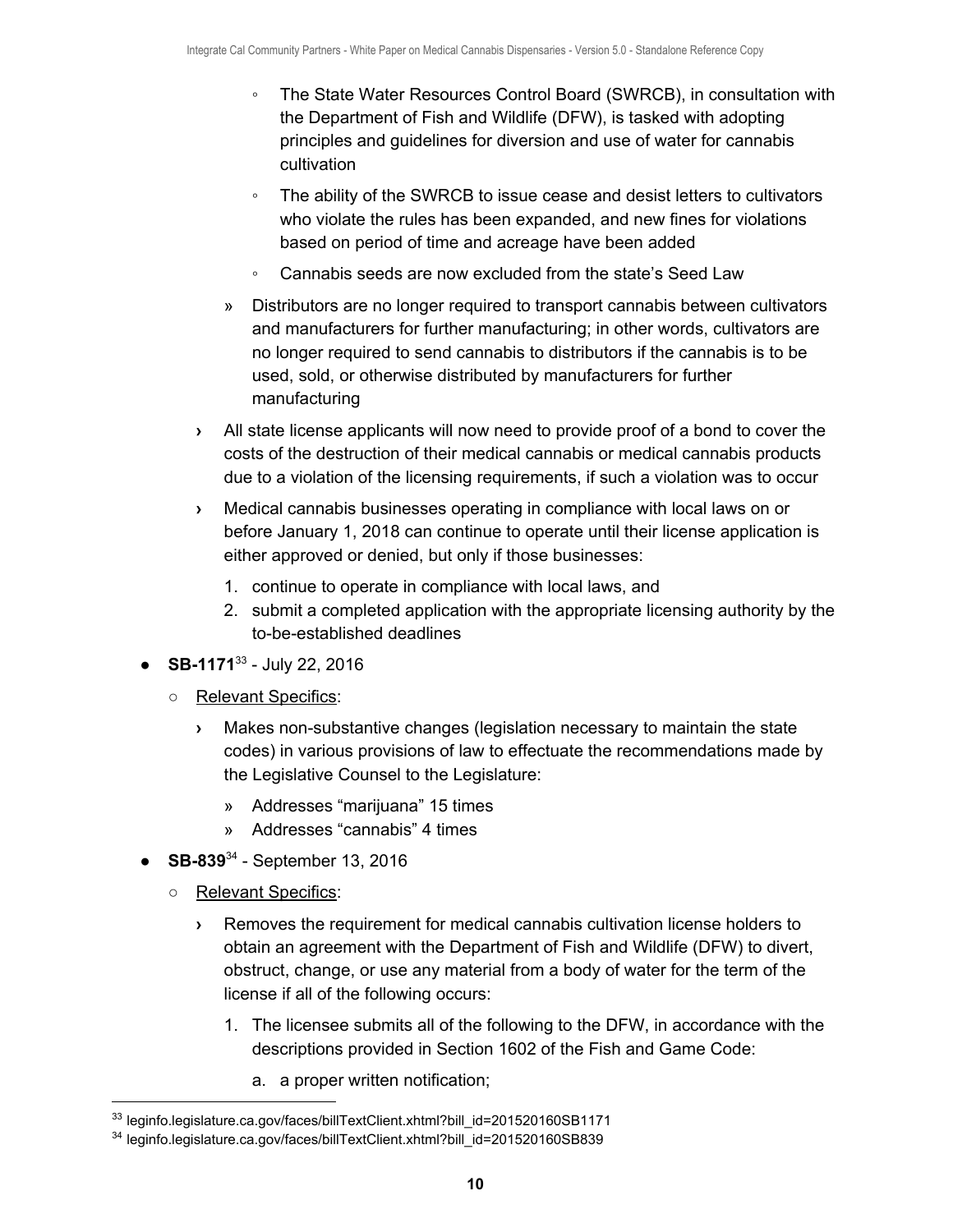- b. a copy of the state license issued by the DFA (also in accordance with Section 19332.2 of the Business and Professions Code); and
- c. the indicated fee;
- 2. The DFW determines that compliance will adequately protect existing fish and wildlife resources that may be substantially or adversely affected by the cultivation without the need for additional measures (in accordance with Section 1603 of the Fish and Game Code); and
- 3. The DFW notifies the licensee in writing that the exemption applies
- $\bullet$  **SB-1478**<sup>35</sup> September 22, 2016
	- Relevant Specifics:
		- **›** Adjusts the roster of state-created bureaus, boards, and other bodies that have to disclose licensee information to the DCA when requested and in accordance with the Business and Professions Code, as well as the Government Code, and the Civil Code, to include the BMCR
		- **›** Only references "cannabis"
- $\bullet$  **AB-821<sup>36</sup>** September 29, 2016
	- Relevant Specifics:
		- **›** Acknowledges that current federal restrictions remove the ability of cannabis businesses to use federally regulated banks, which forces them to pay taxes in large amounts of cash instead of electronic funds transfers
		- **›** Removes the 10% penalty charged by California's Board of Equalization (BoE) for tax payments of \$10,000 or more before January 1, 2022 for licensed individuals working in accordance with the MCRSA
		- **›** Only references "cannabis"
- $\bullet$  **SB-1174**<sup>37</sup> September 29, 2016
	- o Relevant Specifics:
		- **›** Changes the categorical criteria used by the Medical Board of California (MBC), for prioritizing its investigative and prosecutorial resources so as to ensure that physicians and surgeons representing the greatest threat of harm are identified and disciplined quickly, to include as the fourth most prioritized item:
			- » repeated acts of clearly excessive recommending of cannabis to patients for medical purposes, or repeated acts of recommending cannabis to patients for medical purposes without a good faith prior examination of the patient and a medical reason for the recommendation
		- **›** Only references "cannabis"

<sup>35</sup> leginfo.legislature.ca.gov/faces/billTextClient.xhtml?bill\_id=201520160SB1478

<sup>&</sup>lt;sup>36</sup> leginfo.legislature.ca.gov/faces/billTextClient.xhtml?bill\_id=201520160AB821

<sup>&</sup>lt;sup>37</sup> leginfo.legislature.ca.gov/faces/billTextClient.xhtml?bill\_id=201520160SB1174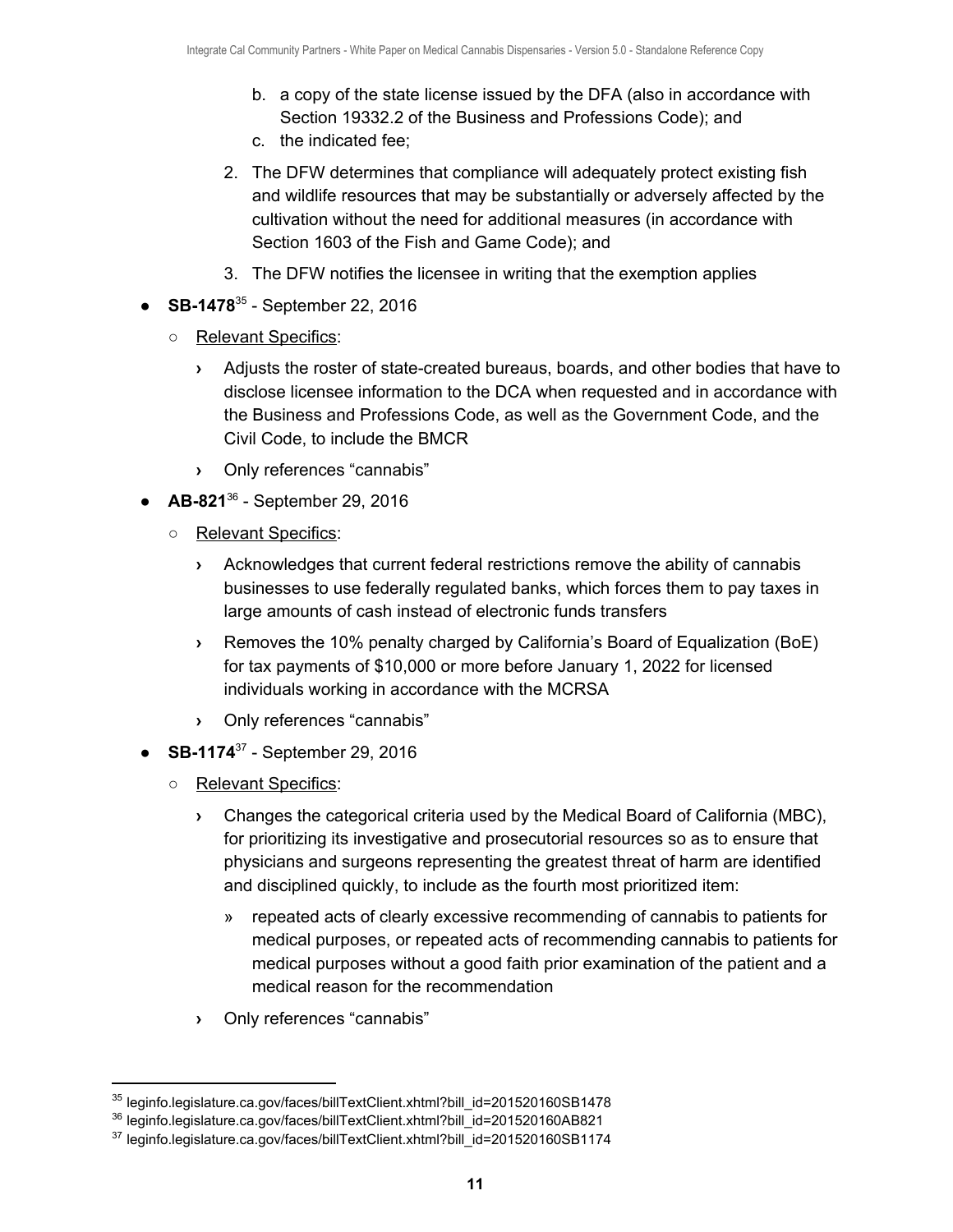- $\bullet$  **AB-2516**<sup>38</sup> September 29, 2016
	- Relevant Specifics:
		- **›** Outlines the respective governing powers of the DFA, the Department of Pesticide Regulation (DPA), and the SWRCB as it pertains to cultivation licensing, air quality control, natural water flow, and pesticide application
		- **›** Adds the new 1C "cottage" license type for specialty cultivation in outdoor, indoor, and mixed-light settings, thus embracing small farmer practices
		- **›** Only references "cannabis"
- **AB-2679<sup>39</sup>** September 29, 2016
	- Relevant Specifics:
		- **›** Changes the requirements of the annual report from the licensing authority to include the number of appeals from the denial of state licenses or other disciplinary actions taken by the licensing authority, the average time spent on these appeals, and the number of complaints submitted by citizens or representatives of cities or counties regarding licensees
		- **›** Changes the purpose of the California Cannabis Research Program to include the option to also study how cannabis affects motor skills
		- **›** Changes the exemptions given to cooperatives and collectives before licensing authorities commence issuing licenses, who cultivate medical cannabis for qualified patients from criminal sanctions for specified activities related to the growing, sale, and distribution of cannabis, to now also include the manufacturing of medical cannabis products

There are also those bills that address medical cannabis (and/or marijuana) but that have yet to be finalized or voted on. Though some are more promising and likely to pass than others, making a note of all contending legislation assures that there are no surprises later on. Only thirteen bills remain on the 2015-2016 docket, though most have been inactive for some time now; ordered below first by date of introduction and then by date of last update:

- $\bullet$  **AB-26**<sup>40</sup> Introduced on 12/01/14
	- Title Description: An act to amend Sections 19322 and 19323 of, and to add Section 19326.5 to, the Business and Professions Code, relating to medical cannabis.
	- Latest Update: 08/17/16 "Re-referred to Com. on RLS."
- $\bullet$  **SB-140**<sup>41</sup> Introduced on 01/26/15
	- Title Description: An act to amend Sections 22950.5, 22958, 22962, and 22971 of and 22962 of, to amend, repeal, and add Sections 22973 and 22980.2 of, and to add Section 22971.7 to, the Business and Professions Code, to amend Section 1947.5 of

<sup>&</sup>lt;sup>38</sup> leginfo.legislature.ca.gov/faces/billTextClient.xhtml?bill\_id=201520160AB2516

<sup>39</sup> leginfo.legislature.ca.gov/faces/billTextClient.xhtml?bill\_id=201520160AB2679

<sup>40</sup> leginfo.legislature.ca.gov/faces/billTextClient.xhtml?bill\_id=201520160AB26

<sup>41</sup> leginfo.legislature.ca.gov/faces/billTextClient.xhtml?bill\_id=201520160SB140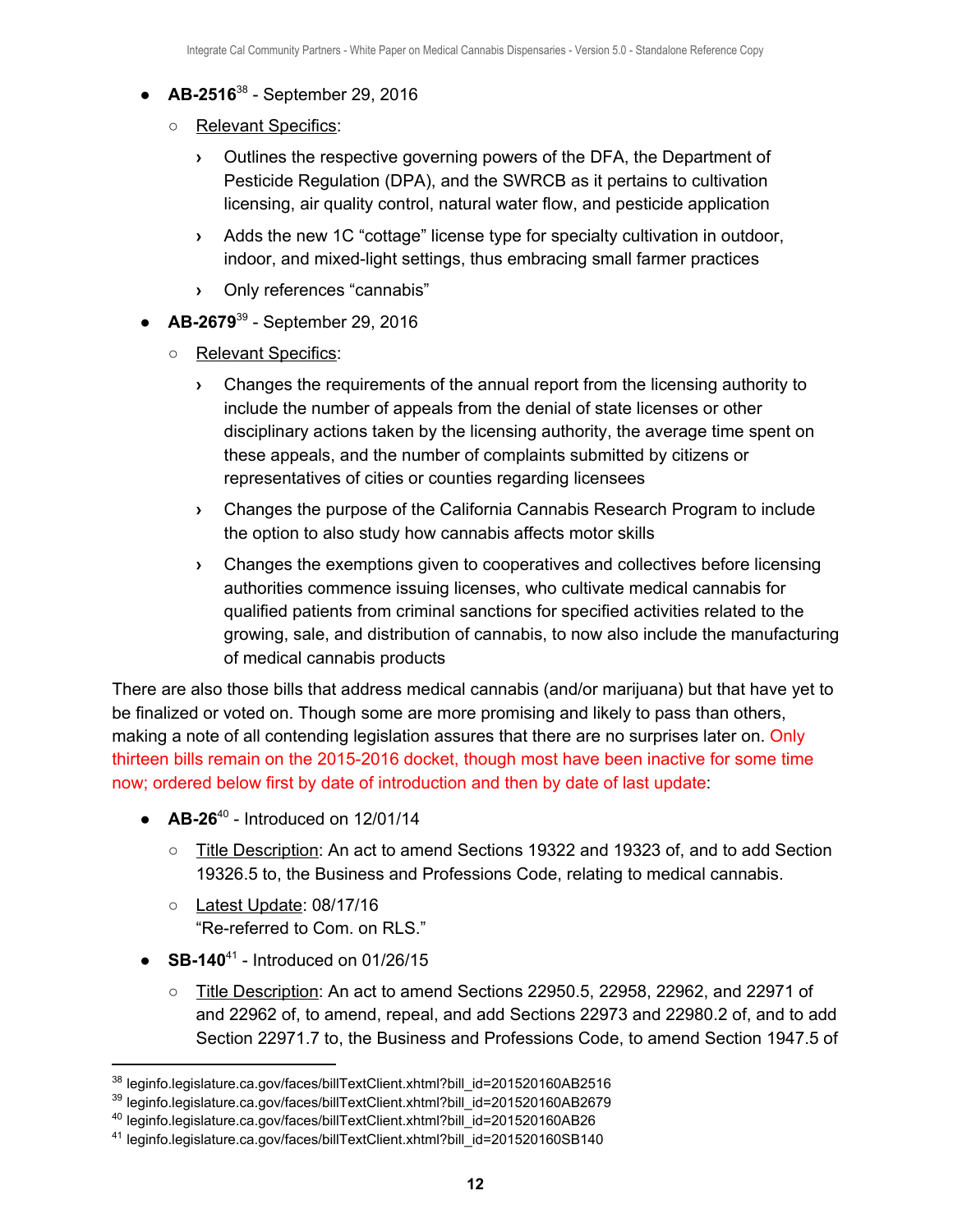the Civil Code, to amend Section 48901 of the Education Code, to amend Section 7597 of the Government Code, to amend Sections 1234, 1286, 1530.7, 1596.795, 104495, 114332.3, 114371, 118910, 118925, and 118948 of, and to repeal Section 119405 of, the Health and Safety Code, to amend Section 6404.5 of the Labor Code, to amend Section 308 of the Penal Code, to amend Sections 561 and 99580 of the Public Utilities Code, and to amend Section 12523 of the Vehicle Code, relating to electronic cigarettes.

- Latest Update: 07/08/15 "July 8 set for first hearing. Held in committee without recommendation."
- $\bullet$  **SB-297**<sup>42</sup> Introduced on 02/23/15
	- Title Description: An act relating to medical marijuana.
	- Latest Update: 02/01/16 "Returned to Secretary of Senate pursuant to Joint Rule 56."
- $\bullet$  **SB-435**<sup>43</sup> Introduced on 02/25/15
	- Title Description: An act to amend Section 11362.777 of the Health and Safety Code, relating to medical marijuana.
	- Latest Update: 01/19/16 "Joint Rule 62(a) suspended."
- $\bullet$  **AB-1571**<sup>44</sup> Introduced on 01/04/16
	- Title Description: An act to amend Section 11837 of the Health and Safety Code, and to amend Section 23538 of the Vehicle Code, relating to vehicles.
	- Latest Update: 05/27/16 "In committee: Held under submission."
- **AB-1575**<sup>45</sup> Introduced on 01/04/16 (the bill that would have allowed early for-profits)
	- Title Description: An act to amend Sections 19300.5, 19302, 19302.1, 19316, 19317, 19320, 19322, 19326, 19328, 19332, 19334, 19340, 19341, 19344, 19345, 19350, 19351, and 19360 of, to amend the heading of Article 5 (commencing with Section 19326) of Chapter 3.5 of Division 8 of, to add Sections 14235.5, 19310.5, 19319.5, 19322.5, and 19327.5 to, the Business and Professions Code, to amend Section 12029 of the Fish and Game Code, to amend Section 52334 of the Food and Agricultural Code, and to amend Sections 11362.765, 11362.775, and 11362.777 of the Health and Safety Code, relating to medical cannabis.
	- Latest Update: 08/11/16 "In committee: Held under submission."
- $\bullet$  **AB-1715**<sup>46</sup> Introduced on 01/26/16

<sup>42</sup> leginfo.legislature.ca.gov/faces/billTextClient.xhtml?bill\_id=201520160SB297

<sup>43</sup> leginfo.legislature.ca.gov/faces/billTextClient.xhtml?bill\_id=201520160SB435

<sup>44</sup> leginfo.legislature.ca.gov/faces/billTextClient.xhtml?bill\_id=201520160AB1571

<sup>45</sup> leginfo.legislature.ca.gov/faces/billTextClient.xhtml?bill\_id=201520160AB1575

<sup>46</sup> leginfo.legislature.ca.gov/faces/billTextClient.xhtml?bill\_id=201520160AB1715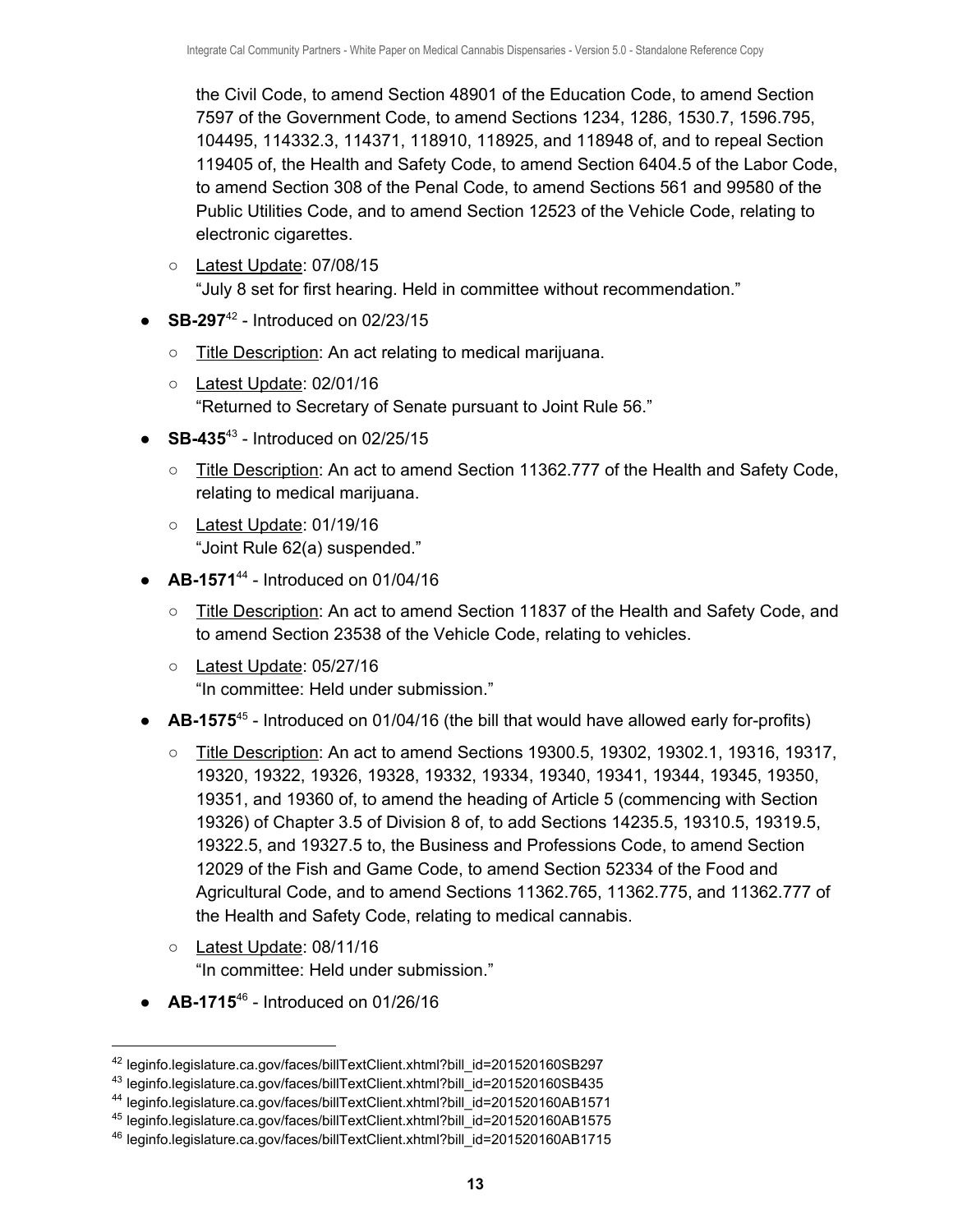- Title Description: An act to amend Sections 27 and 2920 of, to amend, repeal, and add Sections 2922, 2923, and 2927 of, to add Chapter 6.7 (commencing with Section 2999.10) to Division 2 of, and to repeal Sections 2999.20, 2999.26, 2999.31, and 2999.33 of, the Business and Professions Code, relating to healing arts.
- Latest Update: 06/21/16 "In committee: Set, first hearing. Hearing canceled at the request of author."
- $\bullet$  **SB-1116**<sup>47</sup> Introduced on 02/17/16
	- Title Description: An act to amend Section 19348 of the Business and Professions Code, relating to medical marijuana.
	- Latest Update: 02/25/16 "Referred to Com. on GOV. & F."
- $\bullet$  **AB-2149**<sup>48</sup> Introduced on 02/17/16
	- Title Description: An act to add Part 13.5 (commencing with Section 31001) to Division 2 of the Revenue and Taxation Code, relating to medical cannabis, and making an appropriation therefor.
	- Latest Update: 08/11/16 "In committee: Held under submission."
- $\bullet$  **AB-2243**<sup>49</sup> Introduced on 02/18/16
	- $\circ$  Title Description: An act to add and repeal Part 13.5 (commencing with Section 31001) of Division 2 of the Revenue and Taxation Code, relating to medical cannabis, making an appropriation therefor, and declaring the urgency thereof, to take effect immediately.
	- Latest Update: 08/11/16 "In committee: Held under submission."
- $\bullet$  **AB-2614**<sup>50</sup> Introduced on 02/19/16
	- Title Description: An act to amend Section 19325 of the Business and Professions Code, relating to medical cannabis.
	- Latest Update: 03/10/16 "Referred to Com. on B. & P."
- $\bullet$  **AB-2545**<sup>51</sup> Introduced on 02/19/16
	- Title Description: An act to add Article 18 (commencing with Section 19370) to Chapter 3.5 of Division 8 of the Business and Professions Code, relating to medical cannabis.

<sup>49</sup> leginfo.legislature.ca.gov/faces/billTextClient.xhtml?bill\_id=201520160AB2243

<sup>47</sup> leginfo.legislature.ca.gov/faces/billTextClient.xhtml?bill\_id=201520160SB1116

<sup>48</sup> leginfo.legislature.ca.gov/faces/billTextClient.xhtml?bill\_id=201520160AB2149

<sup>50</sup> leginfo.legislature.ca.gov/faces/billTextClient.xhtml?bill\_id=201520160AB2614

<sup>51</sup> leginfo.legislature.ca.gov/faces/billTextClient.xhtml?bill\_id=201520160AB2545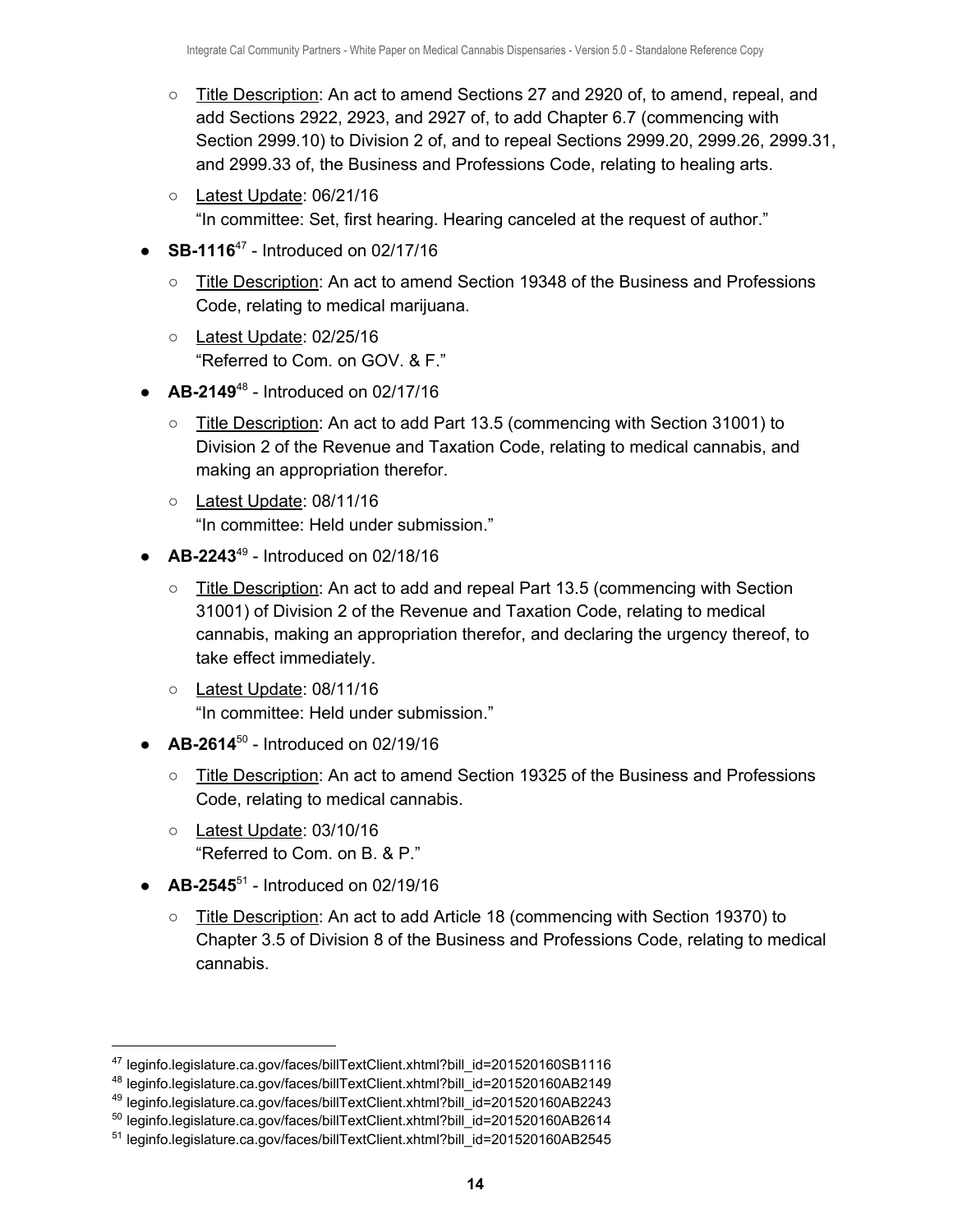- Latest Update: 05/27/16 "In committee: Held under submission."
- $\bullet$  **AB-2672**<sup>52</sup> Introduced on 02/19/16
	- Title Description: An act to amend Sections 19322 and 19323 of, and to add Section 19326.5 to, the Business and Professions Code, relating to medical cannabis.
	- Latest Update: 06/20/16 "In committee: Set, first hearing. Hearing canceled at the request of author."

The following are those bills that were either made inactive without being chaptered, failed on the floor or in committee, died due to special rules, or were entirely vetoed by the governor:

- **AB-34** (12/01/14-01/31/16; died) •  $AB-34^{53}$
- **AB-567** (02/24/15-09/29/16; vetoed) •  $AB-567^{54}$
- **AB-1351** (02/27/15-10/08/15; vetoed) •  $AB-1351^{55}$
- **AB-1548** (09/11/15-01/31/16; died) •  $AB-1548^{56}$
- **AB-1609** (01/07/16-08/23/16; inactive) •  $AB-1609^{57}$
- **AB-1611** (01/07/16-08/25/16; inactive) •  $AB-1611^{58}$
- **SB-987** (02/10/16-06/20/16; failed) •  $SB-987^{59}$
- **AB-2300** (02/18/16-08/30/16; inactive) •  $AB-2300^{60}$
- **AB-2385** (02/18/16-09/29/16; vetoed) •  $AB-2385^{\circ 1}$

The next category of information addresses the 17 different license types nested within the six general categories of the new MCRSA regulatory framework $62$ :

- Cultivation Specialty
	- **Type 1** Outdoor
		- **›** Allowing up to 5,000 sq ft or up to 50 mature plants on non-contiguous plots, exclusively using natural lighting
	- **Type 1A** Indoor
		- **›** Allowing between 501 and 5,000 sq ft, exclusively using artificial lighting
	- **Type 1B** Mixed-Light
		- **›** Allowing between 2,501 and 5,000 sq ft, using a combination of lighting

<sup>52</sup> leginfo.legislature.ca.gov/faces/billTextClient.xhtml?bill\_id=201520160AB2672

<sup>53</sup> leginfo.legislature.ca.gov/faces/billTextClient.xhtml?bill\_id=201520160AB34

<sup>54</sup> leginfo.legislature.ca.gov/faces/billTextClient.xhtml?bill\_id=201520160AB567

<sup>55</sup> leginfo.legislature.ca.gov/faces/billTextClient.xhtml?bill\_id=201520160AB1351

<sup>56</sup> leginfo.legislature.ca.gov/faces/billTextClient.xhtml?bill\_id=201520160AB1548

<sup>57</sup> leginfo.legislature.ca.gov/faces/billTextClient.xhtml?bill\_id=201520160AB1609

<sup>58</sup> leginfo.legislature.ca.gov/faces/billTextClient.xhtml?bill\_id=201520160AB1611

<sup>59</sup> leginfo.legislature.ca.gov/faces/billNavClient.xhtml?bill\_id=201520160SB987

<sup>60</sup> leginfo.legislature.ca.gov/faces/billTextClient.xhtml?bill\_id=201520160AB2300

<sup>61</sup> leginfo.legislature.ca.gov/faces/billTextClient.xhtml?bill\_id=201520160AB2385

<sup>62</sup> www.manzurilaw.com/mcrsa-licensing-roadmap/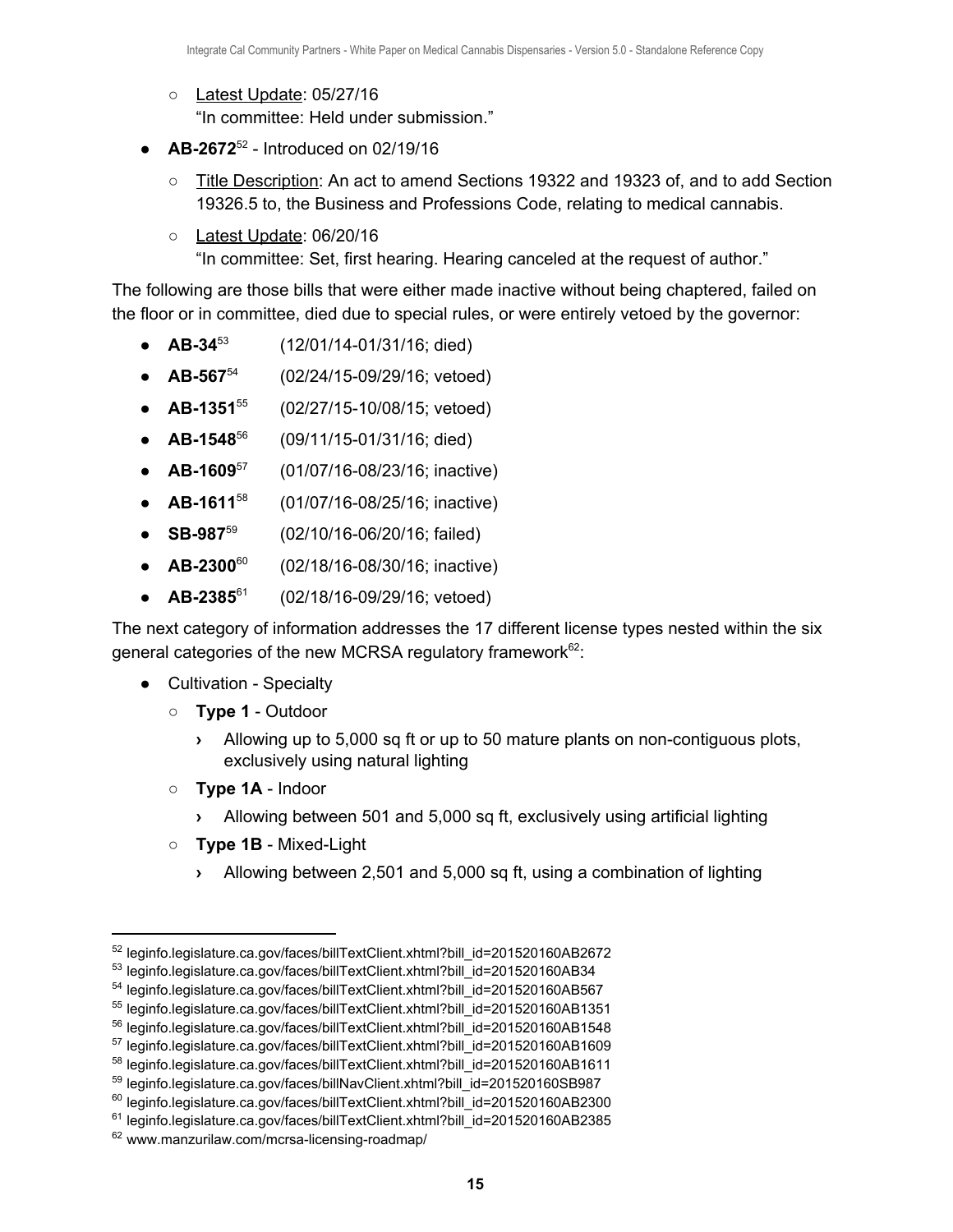- **Type 1C** Cottage<sup>63</sup>
	- **›** Outdoor Allowing up to 25 mature plants
	- **›** Indoor Allowing up to 500 sq ft
	- **›** Mixed-Light Allowing up to 2,500 sq ft
- Cultivation Small Scale
	- **Type 2** Outdoor
		- **›** Allowing between 5,001 and 10,000 sq ft, exclusively using natural lighting
	- **Type 2A** Indoor
		- **›** Allowing between 5,001 and 10,000 sq ft, exclusively using artificial lighting
	- **Type 2B** Mixed-Light
		- **›** Allowing between 5,001 and 10,000 sq ft, using a combination of lighting
- Cultivation Medium Scale
	- **Type 3** Outdoor
		- **›** Allowing between 10,001 sq ft and 1 acre, exclusively using natural lighting
		- **›** Limited licensure by the DFA
	- **Type 3A** Indoor
		- **›** Allowing between 10,001 and 22,000 sq ft, exclusively using artificial lighting
		- **›** Limited licensure by the DFA
	- **Type 3B** Mixed-Light
		- **›** Allowing between 10,001 and 22,000 sq ft, using a combination of lighting
		- **›** Limited licensure by the DFA
- Cultivation Other
	- **Type 4** Nursery
		- **›** Allowing cultivation of medical cannabis solely as a nursery
		- **›** May also hold a Type 10A license to transport live plants
- Manufacturing
	- **Type 6** If using non-volatile solvents
		- **›** May also hold a Type 1, 1A, 1B, 1C, 2, 2A, or 2B license, and vice versa
		- **›** May also hold a Type 10A license, and vice versa
- Manufacturing
	- **Type 7** If using volatile solvents
		- **›** May also hold a Type 1, 1A, 1B, 1C, 2, 2A, or 2B license, and vice versa
		- **›** May also hold a Type 10A license, and vice versa
		- **›** Limited licensure by the DPH
- Testing (Laboratories)
	- **Type 8**

<sup>63</sup> leginfo.legislature.ca.gov/faces/billTextClient.xhtml?bill\_id=201520160AB2516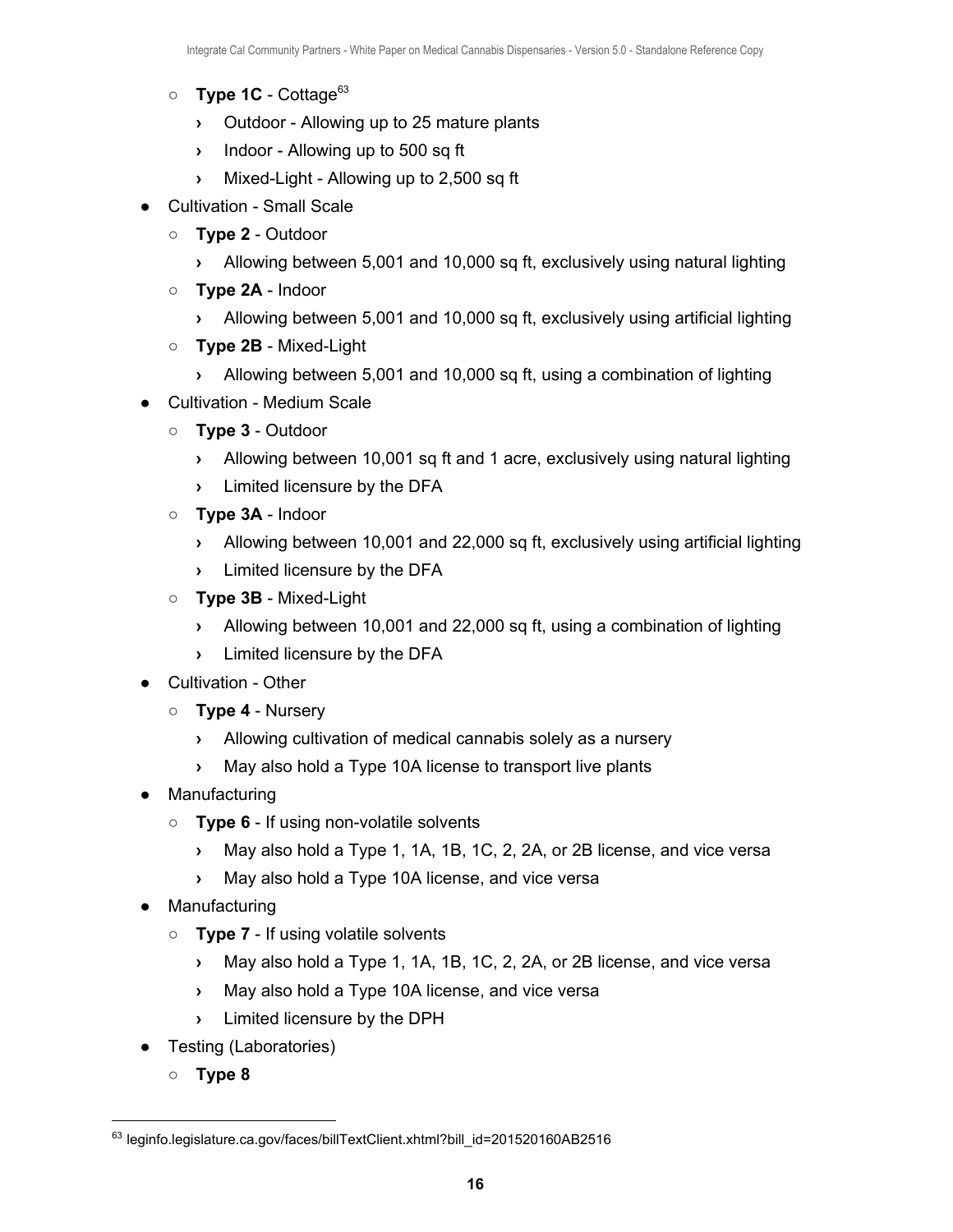- **›** Subject to standard methods established by the International Organization for Standardization that are approved by an accrediting body that is signatory to the International Laboratory Accreditation Cooperation Mutual Recognition Arrangement
- **›** Cannot hold any other type of license
- **›** Cannot hold an ownership interest in any other license-holding entity or facility
- Dispensing
	- **Type 10** General (Dispensary)
		- **›** When operating more than three retail sites
	- **Type 10A** Producing (Dispensary)
		- **›** When operating no more than three retail sites
- Distributing
	- **Type 11**<sup>64</sup>
		- **›** Purchase medical cannabis from a licensed cultivator, and medical cannabis products from a licensed manufacturer, for sale to a licensed dispensary
		- **›** Must ensure that products have been batch-tested and verified as safe
		- **›** Must apply for a Type 12 license but cannot hold any other type 65
- **Transporting** 
	- **Type 12**<sup>66</sup>
		- **›** Move medical cannabis and medical cannabis products between licensees
		- **›** Must submit electronic shipping manifests prior to all transport activity, and update the traceability system at each point for supply chain integrity
		- **›** May apply for a Type 11 license 67

While Type 9 licenses are currently undefined (likely saved for future use), Type 5 (and 5A and 5B) licenses will be created, and parallel Type 10 (from Dispensary to Retailer) and Type 12 (from Transportation to Microbusiness) licenses will be redefined to address the recreational cannabis market, that is, if the Adult Use of Marijuana Act (AUMA) $^{68}$ , now known as Proposition 64, succeeds at the ballot this November.

Type 5 licenses will be considered "large scale" and were devised for farms over the MCRSA limit of 1 acre outdoors or  $\frac{1}{2}$  an acre indoors. Type 5 licenses won't be issued until January 1, 2023 in accordance with Section 26061(d) of the upcoming Ballot Initiative (15-0103).

The next important component to consider is the slate of deadlines woven into various phases and aspects of the new regulatory framework. A variation of the following is made available on the CA NORML website's MCRSA page as compiled by Sarah Armstrong, Director of Industry Affairs for Americans for Safe Access<sup>69</sup>:

<sup>64</sup> www.rvrdc.com/blogs/media/113920579-distribution-transportation

<sup>65</sup> leginfo.legislature.ca.gov/faces/billNavClient.xhtml?bill\_id=201520160AB266

<sup>66</sup> www.rvrdc.com/blogs/media/113920579-distribution-transportation

<sup>67</sup> leginfo.legislature.ca.gov/faces/billNavClient.xhtml?bill\_id=201520160AB266

<sup>68</sup> www.canorml.org/Cal\_NORML\_Guide\_to\_AUMA

<sup>69</sup> www.canorml.org/news/A\_SUMMARY\_OF\_THE\_MEDICAL\_MARIJUANA\_REGULATION\_AND\_SAFETY\_ACT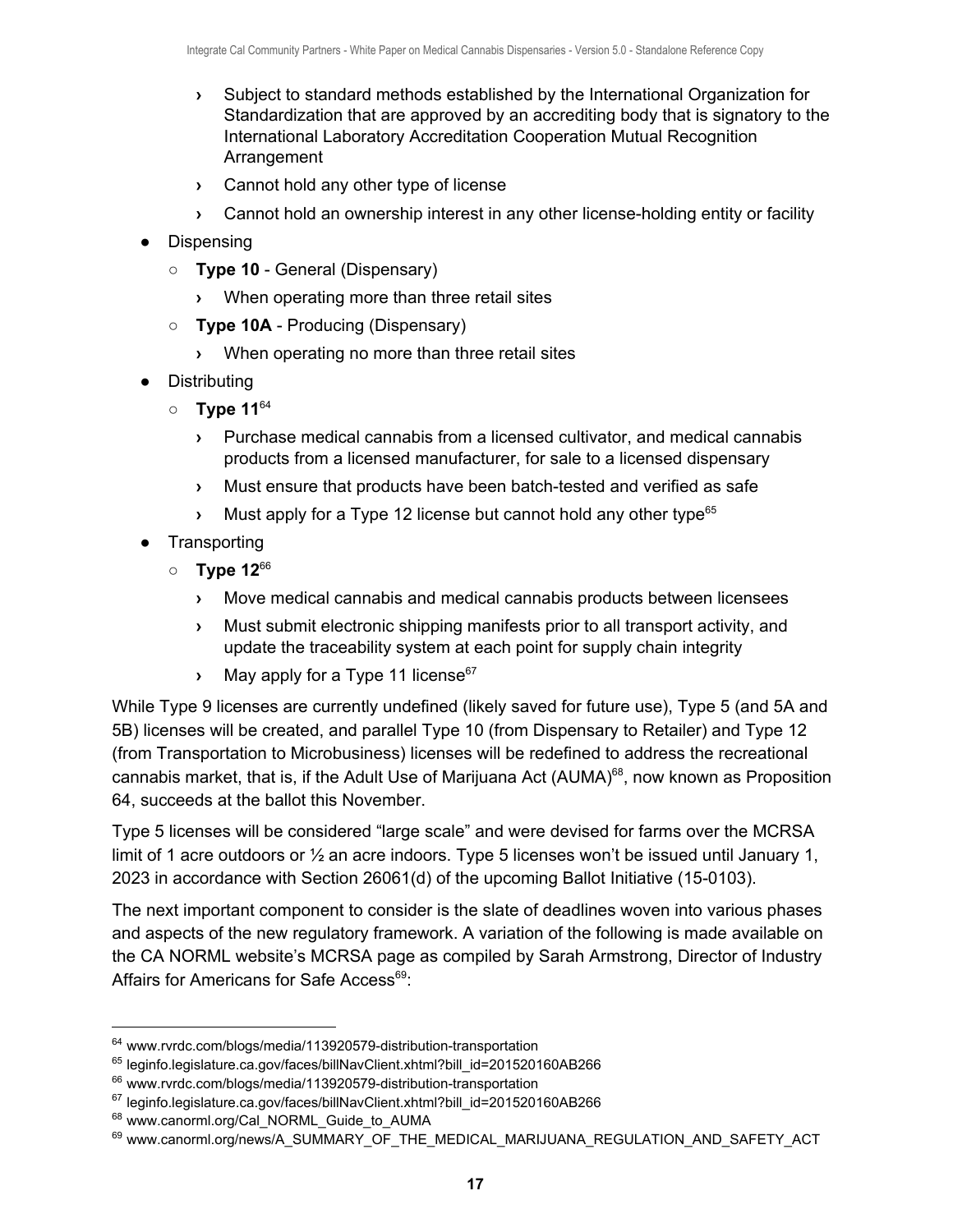#### **● July 1, 2015**

- Date by which those claiming vertical integration had to be operating a vertically integrated business
	- › AB-266, Section 19328(c)(1)

#### **● January 1, 2016**

- Date on which AB-243, AB-266, and SB-643 went into effect
- Date on which priority licensing status was determined for businesses already operating in good standing within a local jurisdiction
	- › AB-266, Section 19321(c)

#### **● January 1, 2017**

- Date by which the Division of Occupational Safety and Health (DOSH) shall convene an advisory committee to evaluate whether there is a need to develop industry-specific regulations related to the activities of facilities that were issued licenses
	- › AB-266, Labor Code Amendment Sec. 7 147.5
- **● July 1, 2017**
	- Date on which the aforementioned advisory committee shall present to the Board (currently unspecified) its findings and recommendations for consideration by the Board
		- › AB-266, Labor Code Amendment Sec. 7 147.5
	- Date by which the Board shall render a decision regarding the adoption of industry-specific regulations
		- › AB-266, Labor Code Amendment Sec. 7 147.5
- **● January 1, 2018**
	- Date on which those facilities or entities that are operating in compliance with local zoning ordinances and other local and state requirements may continue operating until their applications for licensure are approved or denied
		- › AB-266, Section 19321(c)
- **● January 1, 2020**
	- $\circ$  Date by which the DFA in conjunction with the BMCR shall make available a certified organic designation and organic certification program for medical cannabis, if permitted under federal law and the National Organic Program
		- › SB-643, Section 19332.5(a)
- **● January 1, 2022**
	- Date by which the loan of up to \$10,000,000.00 from the General Fund to establish the MCRSA has to be repaid; if the fees collected by that time don't repay the loan, then funds will come from imposing new penalties
		- › AB-243, Section 19351(b)(1)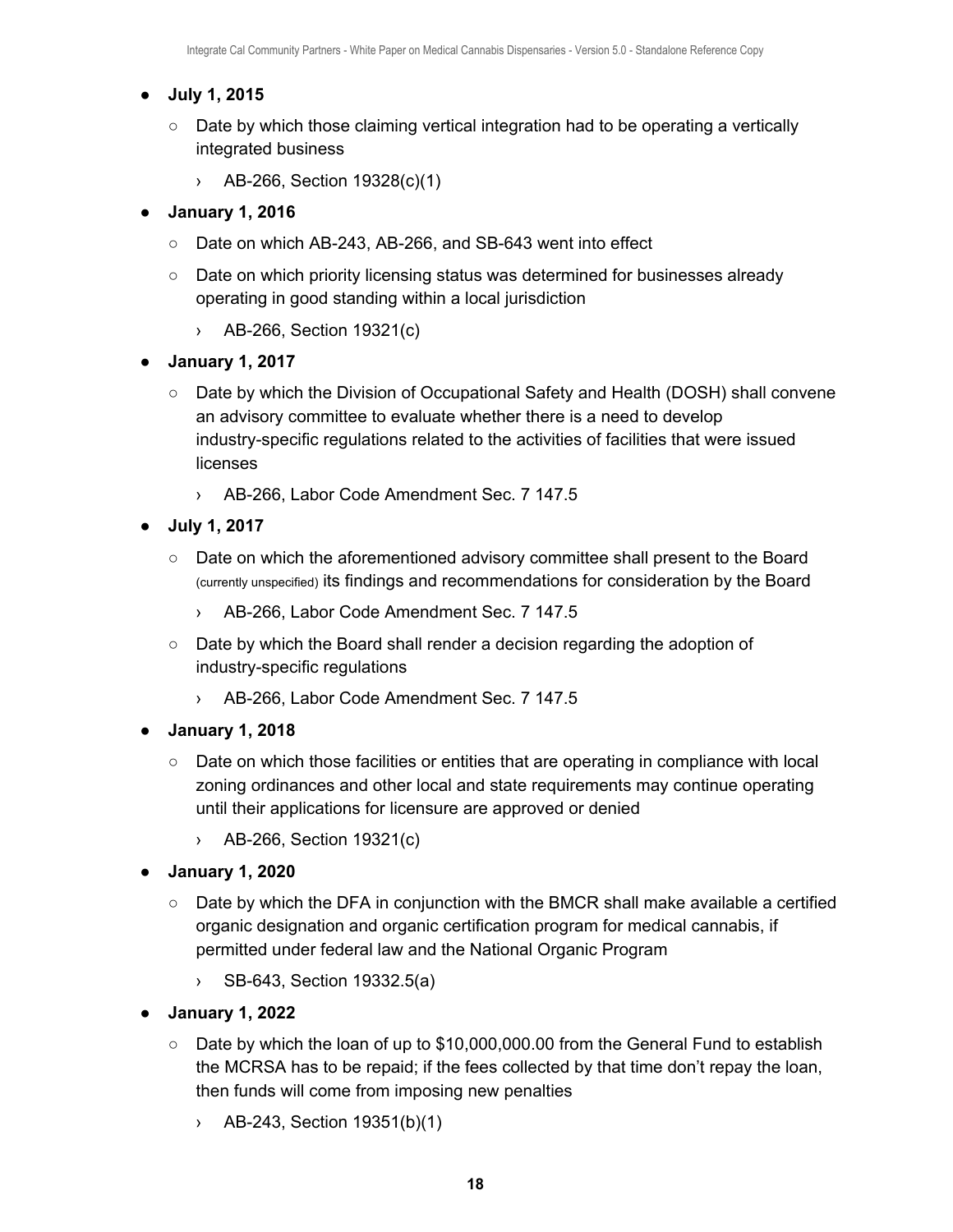#### **● March 1, 2023**

- $\circ$  Date by which each following year, all licensing authorities involved in the MCRSA shall prepare and submit to the state legislature and post on their own websites, an annual report on all their activities that year
	- › AB-266, Section 19353

#### **● January 1, 2026**

- Date on which the following provision becomes inoperative:
	- › "A Type 10A licensee may apply for a Type 6 or 7 state license and hold a 1, 1A, 1B, 2, 2A, 2B, 3, 3A, 3B, 4 or combination thereof if, under the 1, 1A, 1B, 2, 2A, 2B, 3, 3A, 3B, 4 or combination of licenses thereof, no more than four acres of total canopy size of cultivation by the licensee is occurring throughout the state during the period that the respective licenses are valid"
	- › AB-266, Section 19328(a)(9)
- Date on which the vertical integration provision is automatically repealed
	- › AB-266, Section 19328(d)

While this exhaustive legal examination could continue, it is instead best to address those items that pertain primarily to the local (i.e. city and county) approach. Here are some important new regulations in that vein, as a segue into the next section of the report:

- Regarding local licensing:
	- No person shall engage in commercial activity without both a state license and a license, permit, or other authorization from their local government
		- › AB-243, Section 11362.777(b) & AB-266, Section 19320(a)
- Regarding lawful actions:
	- Actions by licensees that are permitted by both a state license and a local license or permit issued by the local jurisdiction and that are in accordance with local ordinances, are considered lawful and protected from arrest, prosecution, or other sanctions under state law
		- › AB-266, Section 19317

# <span id="page-19-0"></span>**THE LOCAL APPROACH: Introduction**

With the historic series of aforementioned legislative advancements came an unavoidable and unprecedented local policy quagmire: hundreds of counties, cities, towns, and communities closed their doors to the medical cannabis community. Within a few months, millions of patients, business hopefuls, and advocacy groups found themselves in hostile territory. While many policy experts predicted the general sequence of events as they unfurled, the message was clear: local policy will make or break the future of the cannabis industry in California.

In the wake of the confusion, scramble, and leadership void at the local and regional level, many different supporting entities began to emerge. While many local businesses found a voice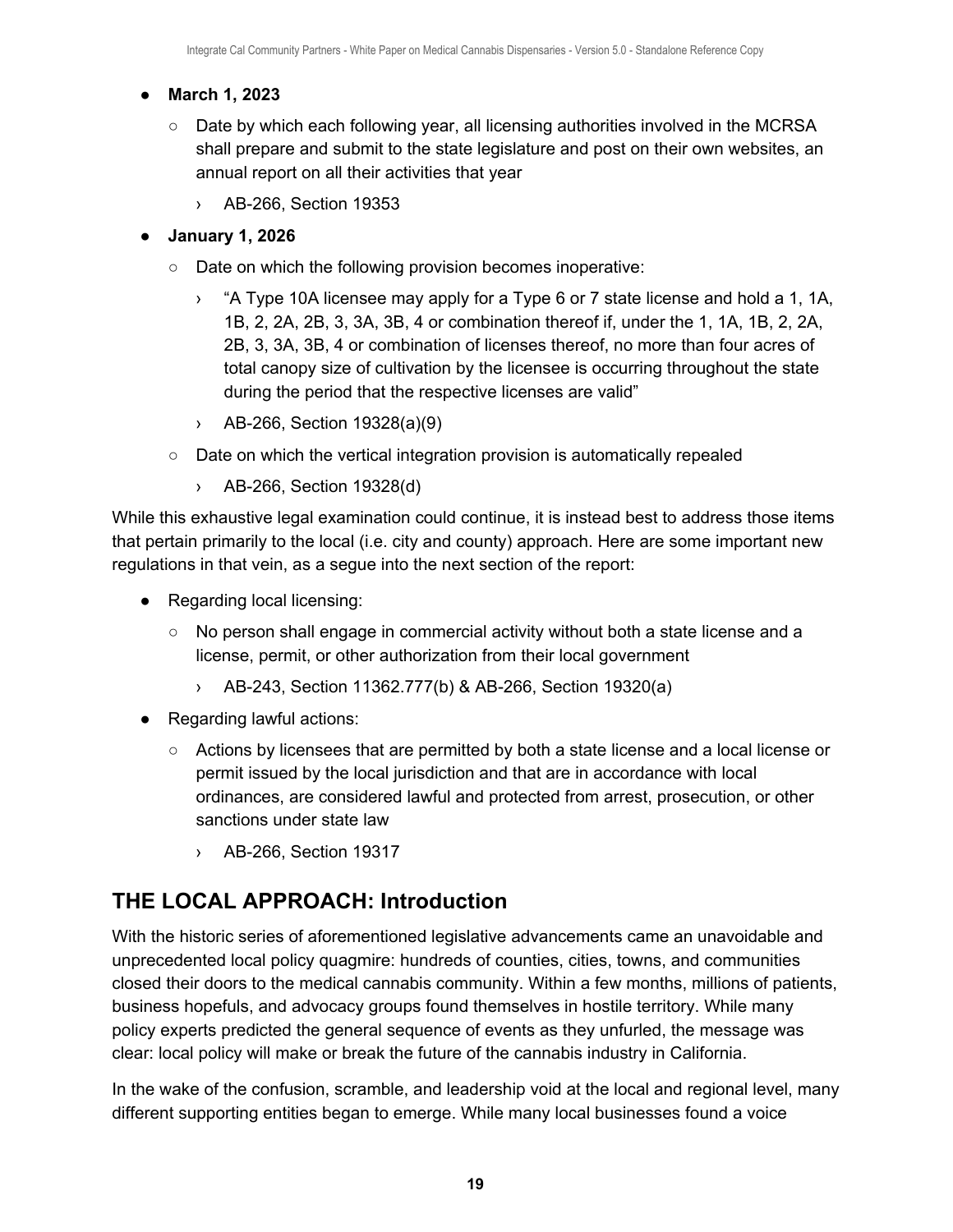through these newly forming entities, ranging from trade associations to non-profit advocacy groups, most of these entities lacked the ability to fully cross-pollinate with state level resources and local level policy considerations to achieve the lasting success they desired.

In addition to this, many of the rules and restrictions that went into effect at the local level inadvertently codified the unfortunate social stigma and destructive misinformation that activists within the movement have been fighting to eliminate for nearly half a century. Among the greatest losses for the movement and the community was the loss of medical access for hundreds of thousands of medical cannabis patients, especially in the small towns and rural countryside, all across the state.

Through the unique nexus of industry and advocacy, the City of Davis has an opportunity to take a leading role in visibly demonstrating that constructive coexistence between each community is not only possible, but quite necessary. However, this is no simple task, as it requires a large-scale, coordinated operational strategy carried out by entities with fluidity in industry, advocacy, and local community spaces.

# <span id="page-20-0"></span>**THE LOCAL APPROACH: Test Pilot Feasibility and Case Studies** 70

In an effort to advise the communities of Davis on how to proceed through the policy landscape of cannabis at the local level, the team at ICCP investigated several comparable localities to serve as informative case studies which detail both good and bad practices. We've identified one of these cities to be Santa Cruz. First, let's consider the primary statistical similarities between the cities of Davis and Santa Cruz. Out of the 34 key standardized metrics retrieved from U.S. Census Bureau records, 24 of Santa Cruz city's closely match their Davis counterparts, including total population, civilian labor force, and most economic figures. In addition, the following secondary statistical similarities exist between the two cities<sup>71</sup>:

- Similar land size (12.7 sq mi for Santa Cruz versus 9.887 sq mi for Davis)
- College town; Most populous city in county; Close proximity to metropolitan area; Rail access; Council-Manager government; Predominantly Democratic; Mediterranean (Csb) climate; Popular event destination; Strong bike culture

Santa Cruz has issued at least seven ordinances relating to changes in local marijuana and/or cannabis policy since the passing of the Compassionate Use Act of 1996. However, progress was slow and not altogether positive due to several ongoing regulatory issues. Before Emergency Ordinance No. 2000-12 went into effect, a handful of pioneering cannabis clubs set-up shop both inside and outside the city proper, the most notable of which was WAMM (Wo/Men's Alliance for Medical Marijuana). Once Chapter 6.90 of the Santa Cruz city Municipal Code was operationalized just four years after the passage of Prop 215, all medical (and commercial) operations involving cannabis within the city limits were made illegal, forcing some to move and others to close permanently (an example being Santa Cruz Cannabis Pharmaceuticals)<sup>72</sup>. The city implemented a strict two-dispensary limit with rigid regulatory

<sup>70</sup> Secured Pre-existing Proprietary IP of ICCP

<sup>&</sup>lt;sup>71</sup> Cannabis Policy White Paper - Referenced and Supplemental Resources

<sup>72</sup> santacruz.indymedia.org/newswire/display/9816/index.php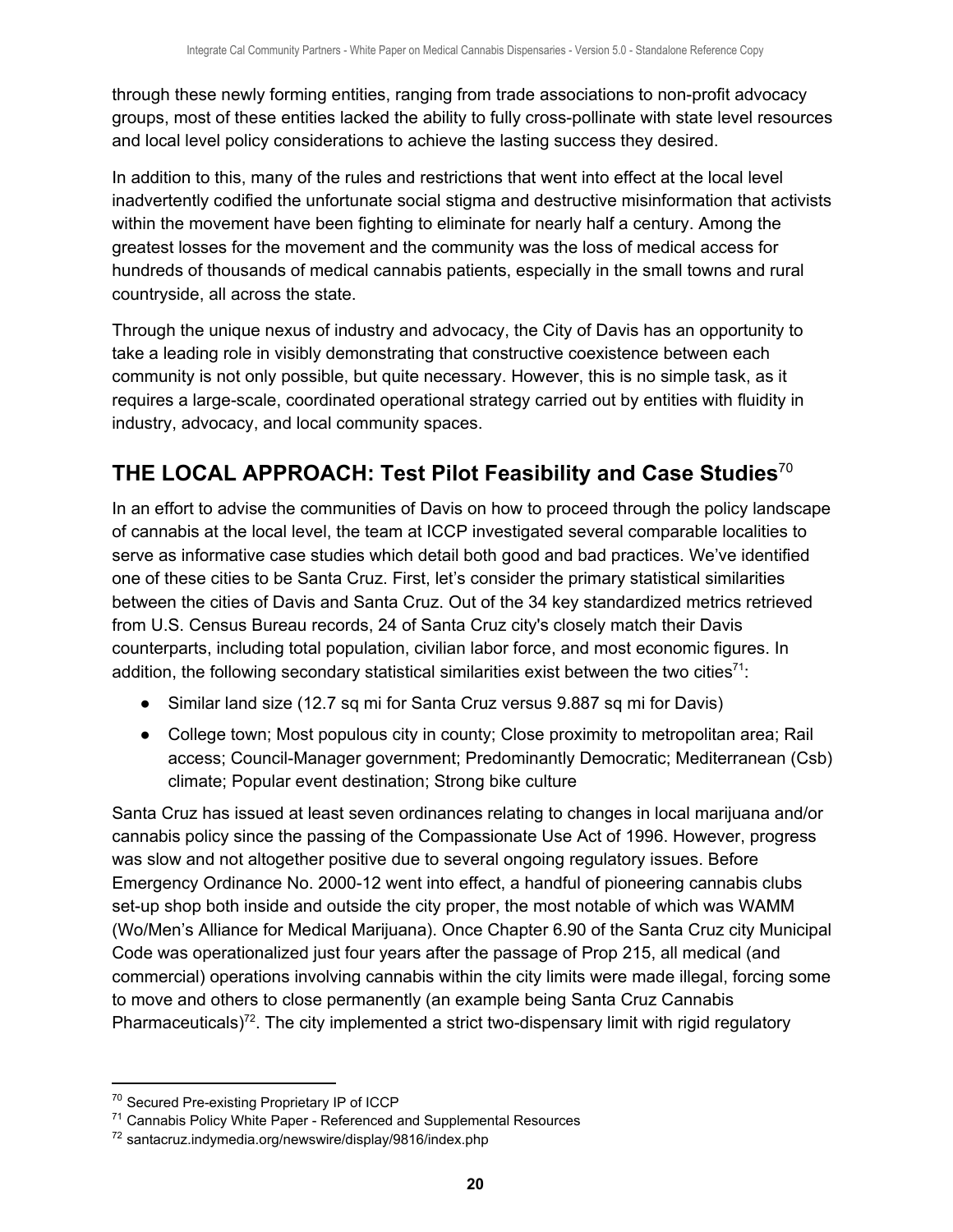controls, while the county of Santa Cruz proceeded with its own codes for unincorporated areas, creating a dissonant dual approach which favors outside cultivation and distribution.

An overview of City Council activity from 1996 to 2010 can be gathered from the preambulatory clauses listed in Ordinance Nos. 2009-17<sup>73</sup>, 2009-21<sup>74</sup>, and 2010-03<sup>75</sup>, which first introduced and then twice extended a "moratorium on the establishment of medical marijuana dispensaries and production houses within the city" until an updated ordinance could be introduced, discussed, and adopted:

- ...in 1996 the voters of the State of California approved Proposition 215, which was codified as Health and Safety Code Section 11362.5, et seq. and entitled the Compassionate Use Act of 1996 ("the Act"); and
- ...the intent of Proposition 215 was to enable persons who are in need of marijuana for medical purposes to obtain and use it under limited, specific circumstances; and
- ...the City Council, on April 11, 2000 adopted Ordinance No. 2000-06 pertaining to personal medical marijuana use in the City of Santa Cruz; and
- ...the City Council, on June 27, 2000 adopted Emergency Ordinance No. 2000-12 pertaining to the establishment of land use regulations for Medical Marijuana dispensaries and production within the City of Santa Cruz; and
- ...on January 1, 2004, Senate Bill 420 became effective to clarify the scope of the Act and to allow cities and counties to adopt and enforce rules and regulations consistent with SB 420 and the Act; and
- ...two Medical Marijuana dispensaries have been approved within the City of Santa Cruz in 2005 and 2006 respectively; and
- ...in February 2009 the U.S. Attorney General stated that federal law enforcement officials would ease enforcement at California medical marijuana facilities; and
- ...City staff received inquires nearly daily from members of the public in the first half of 2009 as to the possibility of establishing medical marijuana dispensaries and production houses throughout the City of Santa Cruz and had received two applications for medical marijuana dispensaries...; and
- ...the City of Santa Cruz is the only jurisdiction in the County of Santa Cruz that allows medical marijuana dispensaries and production houses; and
- ...concerns have been raised in the community regarding the inadequacy of the current regulations to address the increasing number of permit applications and the impact that a proliferation/overconcentration of medical marijuana dispensaries and production houses within the City may have on the community as a whole; and

As the records indicate, the first officially sanctioned medical dispensary (defined as a type of association by the city) was approved to operate in 2005 with the second approved in 2006. The former was co-owned and -operated by Lisa Molyneux and Syndy Reinecke until they were forced to close in November 2015 due to excessive operating costs within a restrictive

<sup>73</sup> www.cityofsantacruz.com/home/showdocument?id=9111

<sup>74</sup> www.cityofsantacruz.com/home/showdocument?id=9131

<sup>75</sup> www.cityofsantacruz.com/home/showdocument?id=12250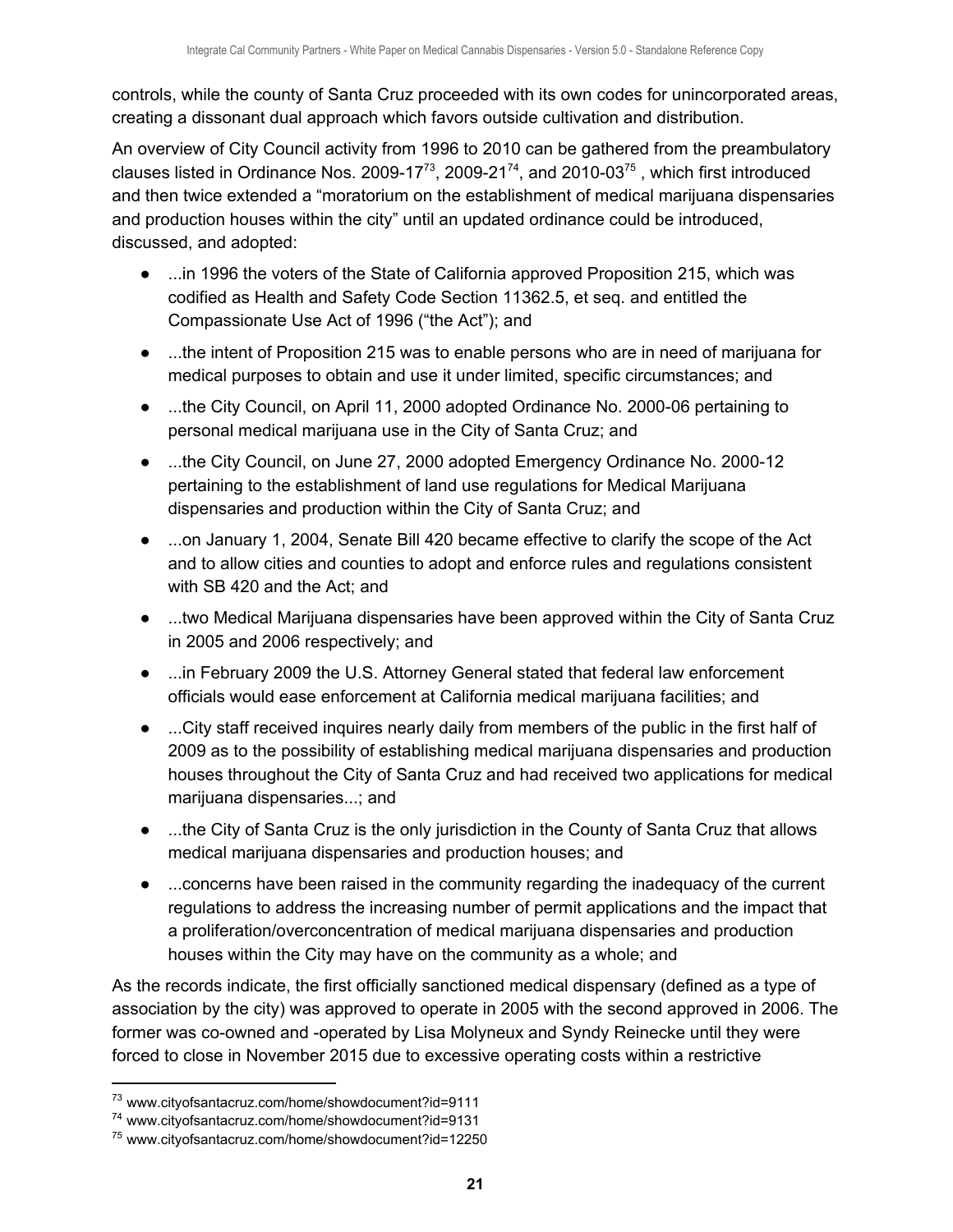regulatory environment.<sup>76</sup> City officials tried to reap the rewards of their so-called legalization measures while enforcing prohibitively strict rules that effectively eliminated the ability of dispensaries to sustain their operations. This example shows the importance of fiscal responsibility and the balance of interests within a volatile market environment. Tax revenue cannot be justified and best practices cannot be developed if the system is essentially rigged to fail. Regulations must be crafted in an intelligent manner with the understanding that those costs tied to taxes, compliance, operations, and the like do not outweigh the incentives for operating in the first place.<sup>77</sup>

In 2010, just five years into the new regulatory system, city officials proved unable to agree on more effective and accommodating rules despite persistent public support for a more sensible approach and a growing number of examples to draw from, such as those of cities like Oakland and San Jose.<sup>78</sup> Santa Cruz instead moved to adopt even more restrictive measures like requiring license holders to start providing operating manuals and annual reports to ensure regulatory compliance. The following is an example of one of these controversial changes (instituted via City Ordinance No. 2010-10 $^{79}$ ):

Section 6.90.085 of the Santa Cruz Municipal Code - ANNUAL REPORTS

Report Requirements/Contents of Report. Each medical marijuana provider association dispensary operating in the City shall, on an annual basis, submit a report to the City Manager. Reports shall be on a calendar year basis and shall be submitted no later than May 31 following the calendar year to which the report pertains. (For example, a dispensary's 2010 annual report will be submitted to the City Manager no later than May 31, 2011). The report shall document the dispensary's compliance with the requirements of the Compassionate Use Act (California Health and Safety Code Section 11357 et seq.), the Medical Marijuana Practices Act (California Health and Safety Code Sections 11362.7 et seq.), California Attorney General Guidelines promulgated pursuant to California Health and Safety Code Section 11362.81(d), and this chapter as those statutes, guidelines and ordinances currently read or may hereafter be amended.

In addition to verifying legal compliance, the annual reports shall be used by the City to periodically assess the adequacy and level of medical marijuana service available in the City for qualified patients who live in the City.

At a minimum, the annual report shall provide the following information for the calendar year to which the report pertains:

1. SERVICE/PRODUCT STATISTICS:

(a) The number of medical marijuana product sales transacted by the dispensary during the calendar year sorted by postal zip code, allowing for consolidation of zip codes outside Santa Cruz County.

<sup>76</sup> www.santacruzsentinel.com/article/NE/20151105/NEWS/151109816

<sup>77</sup> www.santacruzsentinel.com/article/NE/20160809/NEWS/160809574

<sup>78</sup> www.leafly.com/news/politics/cannabis-regulation-in-the-wild-west-the-san-jose-takeaway

<sup>79</sup> www.cityofsantacruz.com/home/showdocument?id=13636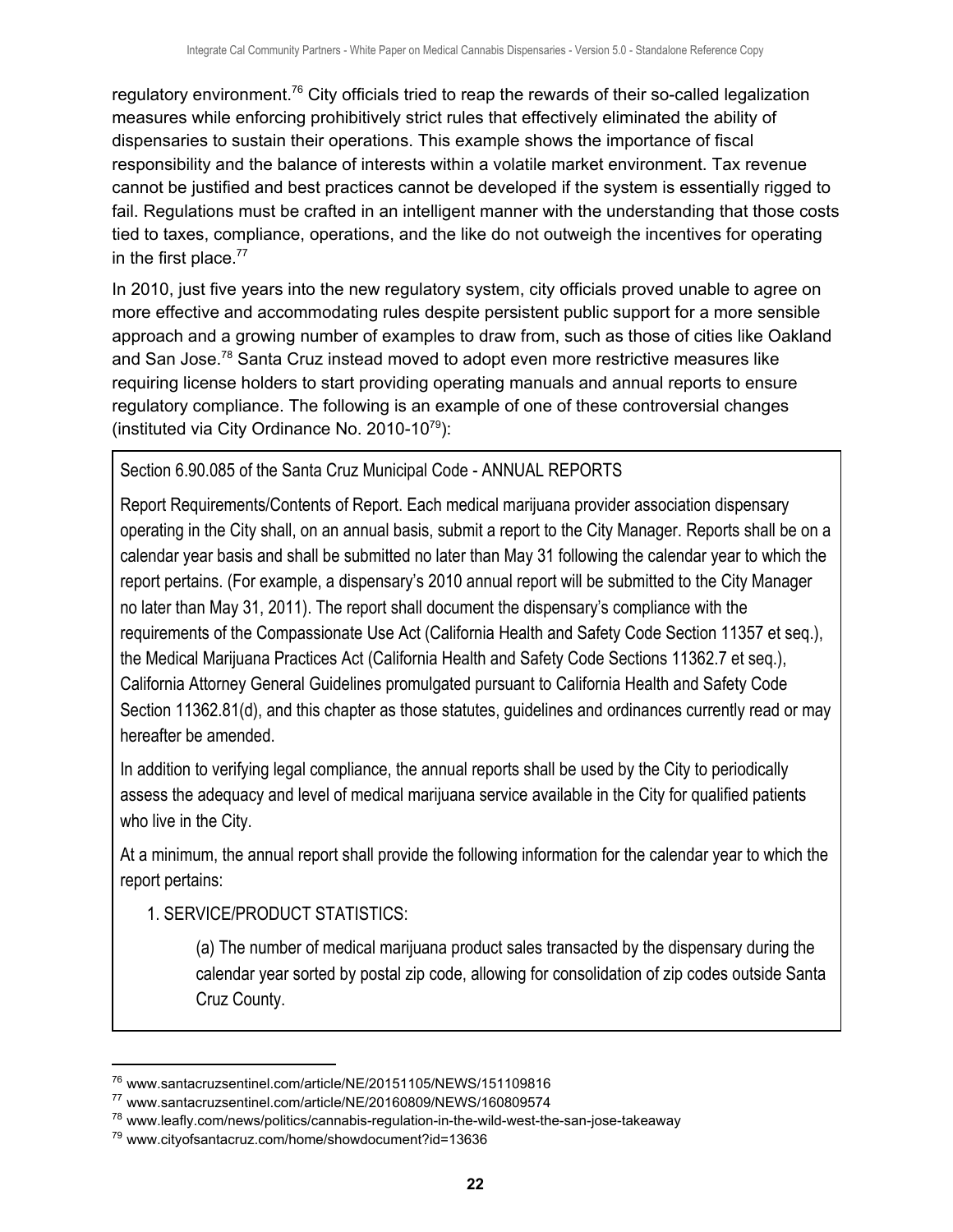(b) The number of medical marijuana product sales transactions in which the price of the product was discounted to account for the qualified patient's inability to pay the regular sales price, sorted by postal zip code, allowing for consolidation of zip codes outside Santa Cruz County.

(c) The number of medical marijuana product sale transactions that were conducted on a non-cash or non-credit/debit card basis and an explanation of the consideration provided by the qualified patient or primary caregiver in lieu of cash or credit/debit card.

(d) A listing of the medical marijuana products sold by the dispensary during the calendar year.

(e) The number of marijuana plants and clones cultivated by the dispensary during the calendar year, if any.

(f) A listing of the other (non-marijuana product) income-producing products and services offered by the dispensary during the calendar year.

2. Copies of the following State of California documents:

(a) Articles of Incorporation with seal from the Secretary of State's office

(b) Secretary of State Form SI 100 (Statement of Information) signed by the appropriate officer

(c) Seller's Permit

(d) The dispensary's California Corporation Franchise or Income Tax Return (Form 100) signed by the appropriate officer

## 3. Copies of the following organization governance documents

(a) By-laws of the nonprofit entity operating the dispensary specifying: its non-profit operation; criteria and procedures for election of board members and officers; terms of office for members and officers providing for a board of directors comprised of at least five board members; procedures for changes to by-laws; provisions for an annual membership meeting; and communication and participation by association members; and provisions requiring a majority of the board of directors to consist of individuals who are not compensated by the medical marijuana provider association and who are not family-members of compensated board members

(b) A list of current board members including each board member's name and address, date of election, length of term, and term limit if any.

(c) Mission statement adopted by the Board of Directors, if any.

4. A description of how the medical marijuana provider association provides members with access to information concerning its operations, and explaining the opportunities for association membership's evaluation and feedback on association policies and operations through a variety of means including, at a minimum, an annual report to association members and an annual meeting publicized in a timely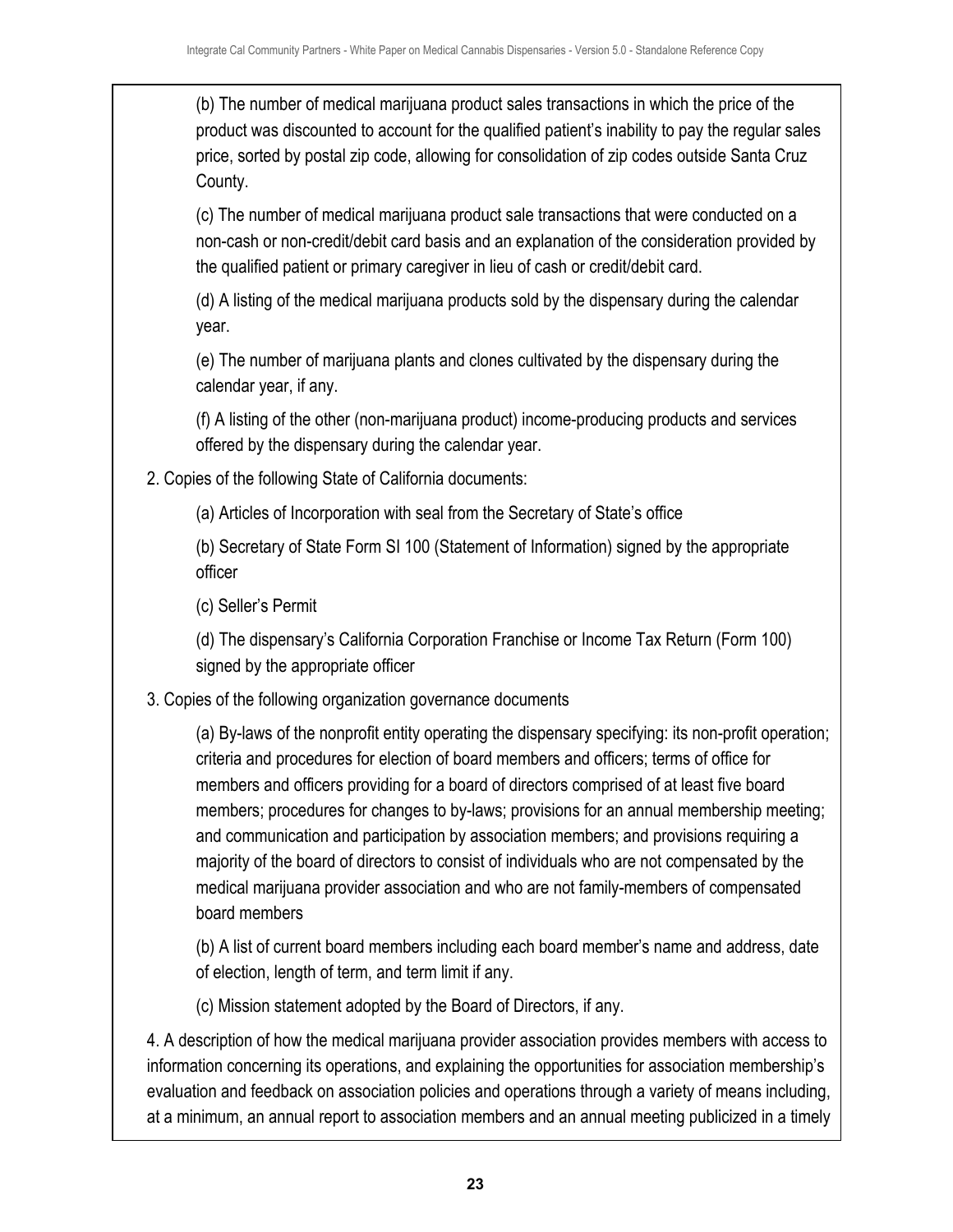fashion to which all association members are invited. The annual report to association members shall notify association membership of the association's annual meeting and shall report pertinent service statistics, financial information and educational activities. At the annual meeting, association members shall be given the opportunity to discuss the full range of the association's services and practices.

5. A description of how the dispensary's revenues are used for the general welfare of association members and explaining how and why those revenues are allocated to the association's general operations budget, capital improvements budget, or reserve accounts; or, alternatively explaining how these revenues are to be equitably distributed to the dispensary's members in the form of cash, property, credit or services.

6. A description explaining how the dispensary ensures that it obtains its marijuana and marijuana products exclusively from dispensary members.

Despite the many challenges present, as demonstrated with Santa Cruz' seemingly unending regulatory struggles, there are still ample opportunities to approach the issue of medical (and later, adult-use) cannabis in a responsible and effective manner. Davis must succeed where Santa Cruz has failed, by addressing issues like the following $80$ :

- How a growing amount of qualified medical patients can be guaranteed access to medicine at a more affordable rate, in more convenient locations, and in a dignified manner;
- How protecting patient privacy could be maintained with the growing financial burdens of maintaining more robust and open records; and
- How to gradually increase the number of dispensaries while maintaining control and ensuring that corruption and a market oligopoly doesn't occur.

Moving ahead, we have two more case study cities to consider. While these share less statistical similarities with Davis than Santa Cruz, they still offer handfuls of helpful information that could aid in the creation of smarter regulations.

The first of these is Denver, Colorado. A brief history of the state includes the passage of Amendment 20 in November 2000 that legalized the medical use of cannabis (then primarily referred to as marijuana), making it the fifth state to do so. Although other major changes didn't occur until November 2012 when Amendment 64 was passed (thereby legalizing recreational cannabis), several smaller developments did take place. The first was the 2005 Denver voter-approved measure that decriminalized the possession of small amounts of cannabis for recreational use. A similar though less-sweeping legislative measure (SB-1449) only passed in California in 2010. The second development, however, came about in 2009 when "Denver District Court Judge Naves threw out Colorado Department of Public Health and Environment's definition for caregivers and instructed CDPHE to hold an open meeting and revise the caregiver language. The department was unable to set a new definition, and so there was no regulatory language on how many medical marijuana patients a caregiver could supply until the

 $80$  www.indybay.org/newsitems/2010/03/09/18640441.php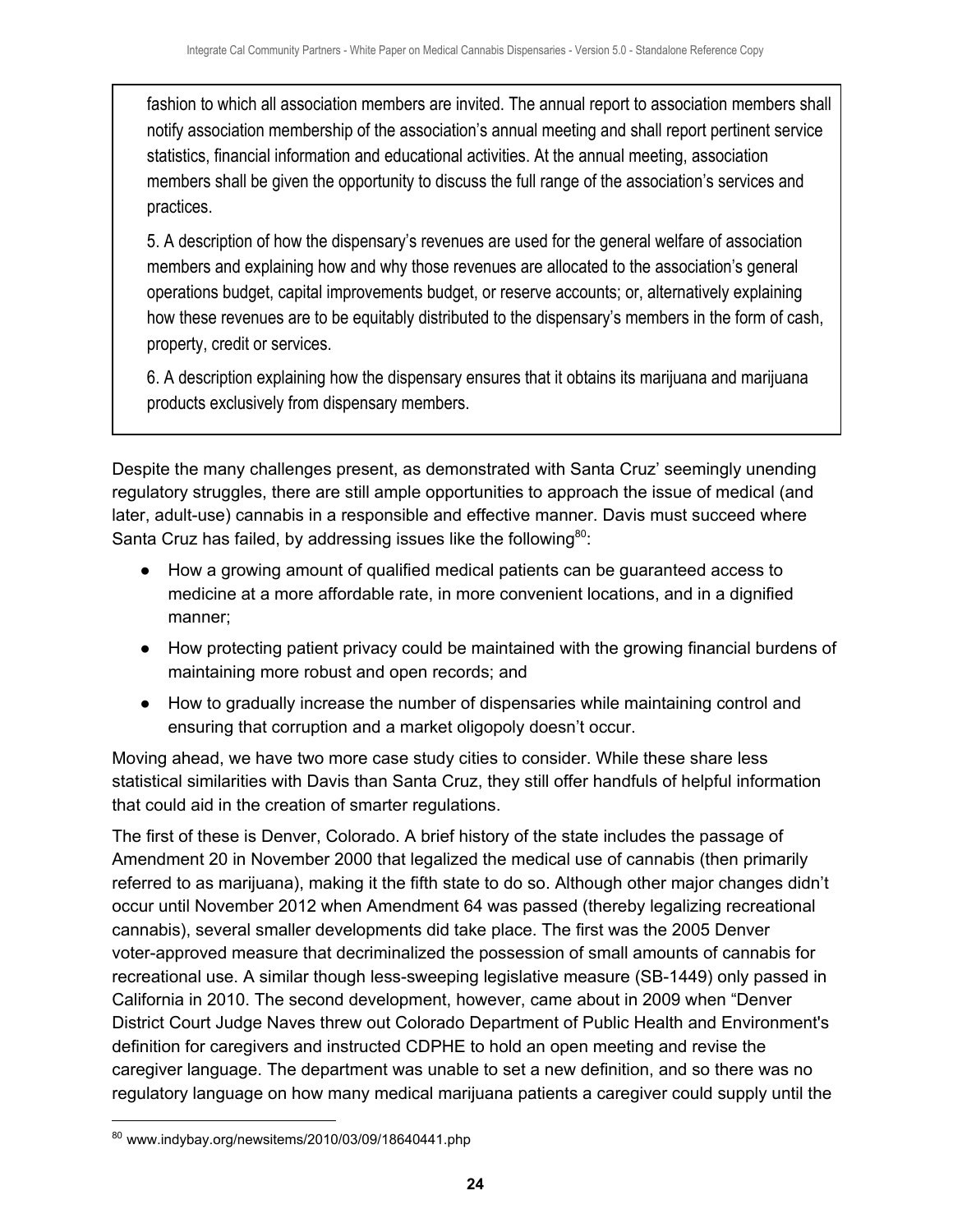General Assembly created new laws the following year."<sup>81</sup> This rather unusual judicial action lead to the start of the modern cannabis boom in the city of Denver and to an extent (with places like Boulder, and Colorado Springs), throughout the rest of the state.

Without going too deeply into the details, it must be noted that this strange and sudden policy void emboldened many medical cannabis proponents to oversee "a proliferation of medical marijuana centers throughout the state"<sup>82</sup> where "these centers grew large quantities of marijuana plants because they could claim to be the 'caregivers' for any registered medical marijuana patient."<sup>83</sup> According to Colorado's Marijuana Enforcement Division, itself a part of their Department of Revenue, "the number of marijuana dispensaries went from zero in 2008 to 900 by mid-2010."<sup>84</sup> Because of this exploitable loophole, the market was able to expand and be experimented with, with the various government and law enforcement agencies being forced to respond progressively, choosing to accept the Colorado Medical Marijuana Code with legislation passed in both 2010 and 2011 instead of instituting tougher crack-down measures. Although many detailed developments followed, the main takeaway was that local and state authorities were forced to allow a different breed of cannabis policy from that of Washington or California, where a matrix of four overlapping medical and adult-use cannabis laws (Medical Commercial, Caregiver/Patient, Recreational Commercial, and Recreational Home Grow) have yielded clear indicators of what has worked and what hasn't.

Some of these lessons, emanating from the central cannabis scene of Denver, have shown or hinted at the following:

- That broader tax rates hurt both emerging and existing cannabis entrepreneurs while lessening long-term tax revenue and increasing the likelihood of continued commercial activity in the gray and black markets $^{85}$ ;
- That more business-friendly policies and approaches (such as making allowances and preparations for profit-based medical dispensing) have shown to re-invigorate old or underdeveloped city spaces and offer many new jobs to a diverse workforce $^{86}$ ; and
- That robust regional policy coordination is essential for ensuring consistency between medical and recreational cannabis standards and practices as well as for minimizing issues stemming from the patients/customers/tourists visiting from outside areas.

The third and last case study city is Seattle, Washington. On the state level, the first positive regulatory change regarding cannabis was the voter-approved Initiative 692 of November 1998, also known as the Washington State Medical Use of Marijuana Act. Like most measures of its kind and of its time, it was far from perfect, but it did "permit the medical use of marijuana by patients with certain terminal or debilitating conditions. Non-medical use of marijuana would still be prohibited. Physicians would be authorized to advise patients about the risks and benefits of the medical use of marijuana. Qualifying patients and their primary caregivers would be

<sup>81</sup> Police Foundation and the Colorado Association of Chiefs of Police - Report on Colorado's Legalization of Marijuana and the Impact on Public Safety (2015), PDF p15

 $82$  Ibid., PDF p15

<sup>83</sup> Ibid., PDF p15

 $84$  Ibid., PDF p14

<sup>&</sup>lt;sup>85</sup> Police Foundation and the Colorado Association of Chiefs of Police - Report on Colorado's Legalization of Marijuana and the Impact on Public Safety (2015), PDF p29

<sup>86</sup> www.sacbee.com/news/state/california/california-weed/article2573389.html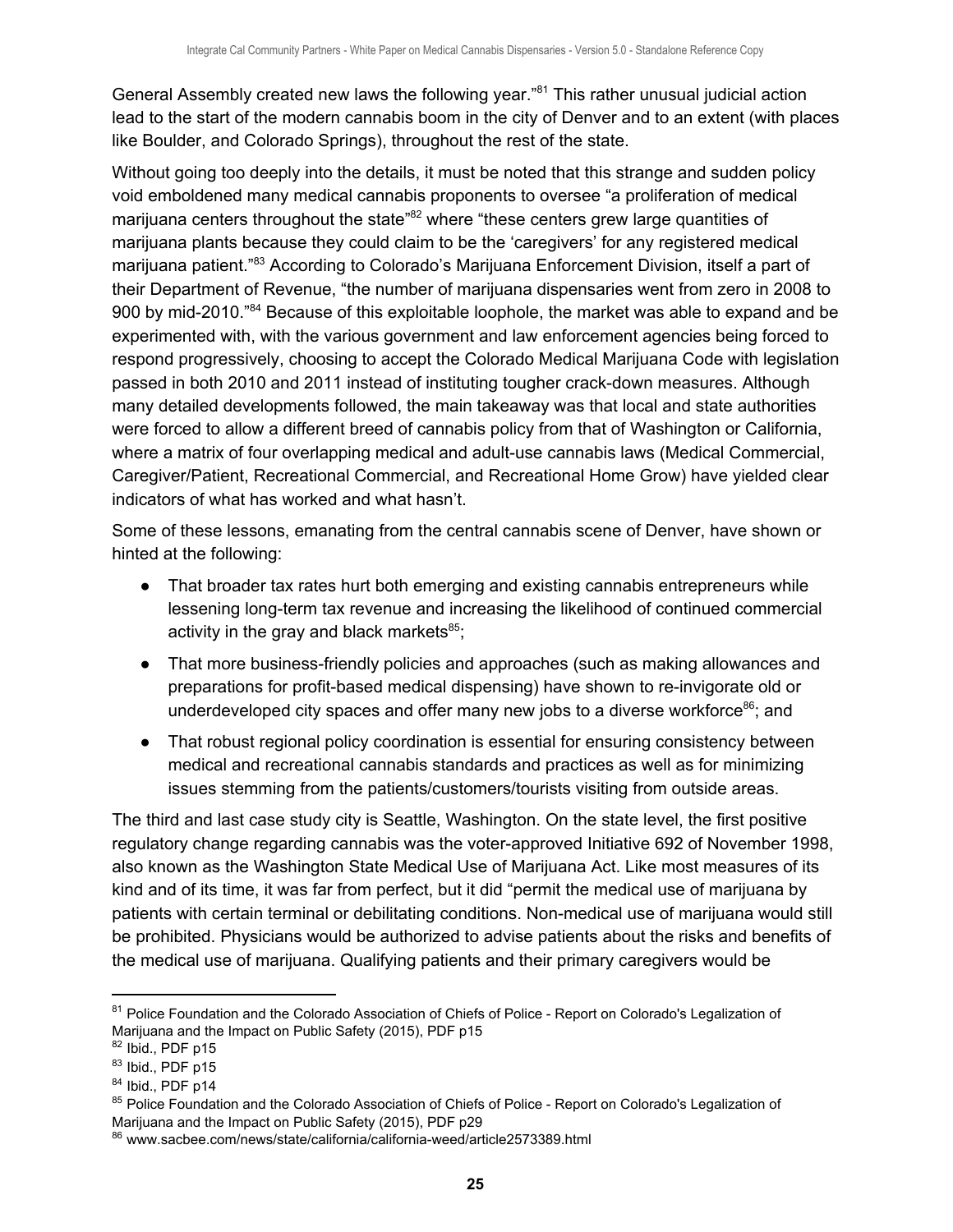protected from prosecution if they possess marijuana solely for medical use by the patient."<sup>87</sup> The next development took place in 2007, when Engrossed Substitute Senate Bill 6032 was passed to clarify the nearly decade-old law for patients, doctors, designated providers, and law enforcement officials. According to the ACLU, up until that point, the barriers to access for patients were still quite steep. Various researchers and stakeholders reasoned that "an adequate, safe, consistent, and secure source of medical marijuana must consider [certain] issues" $^{88}$ , which included the following $^{89}$ :

- Risk of Arrest and Prosecution
	- $\circ$  Federal law, the lack of a legal source, and the ambiguous wording of many state laws leave patients and providers vulnerable to arrest and prosecution. The stress of arrest and prosecution can negatively affect patient well-being.
- Risk of Diversion
	- High demand for marijuana makes diversion to illegal users a concern for patients, the public, and law enforcement.
- Cost of Supply
	- Patients struggle to afford marijuana for medical use. Limited incomes and lack of insurance coverage make maintaining an adequate and consistent supply difficult.
- Physical Limitations
	- A source needs to take into account the physical abilities of patients and considerations of time, space, and location. Patients say these factors can sometimes prevent access.
- Supply Quality
	- $\circ$  Marijuana quality involves the consistency and safety of the product. Many patients desire variations in strain and potency. Marijuana can be unsafe if grown or handled improperly.
- Housing Issues
	- Renters risk eviction and property owners risk asset seizures for participating in the medical use of marijuana. These issues deter some patients from having marijuana.
- Child Safety Concerns
	- $\circ$  Patients with children at home receive no legal guidance on how to participate in the medical use of marijuana, keep their children safe, and retain custody.

The next step of this policy progression took place in November 2012 following some five years of local and state experimentation. The new voter-approved measure, Initiative 502, also known as the Washington Marijuana Legalization and Regulation Act, "legalized possession of marijuana among the general public, while also putting limitations on that by restricting the amount and the age (21 years of age or older) of those who may legally possess it. The law also

<sup>87</sup> www.sos.wa.gov/elections/initiatives/people.aspx?y=1998

<sup>88</sup> Washington State Department of Health - Report on Patient Access to Medical Marijuana in Washington State (2008), PDF p7

<sup>89</sup> Ibid., PDF p8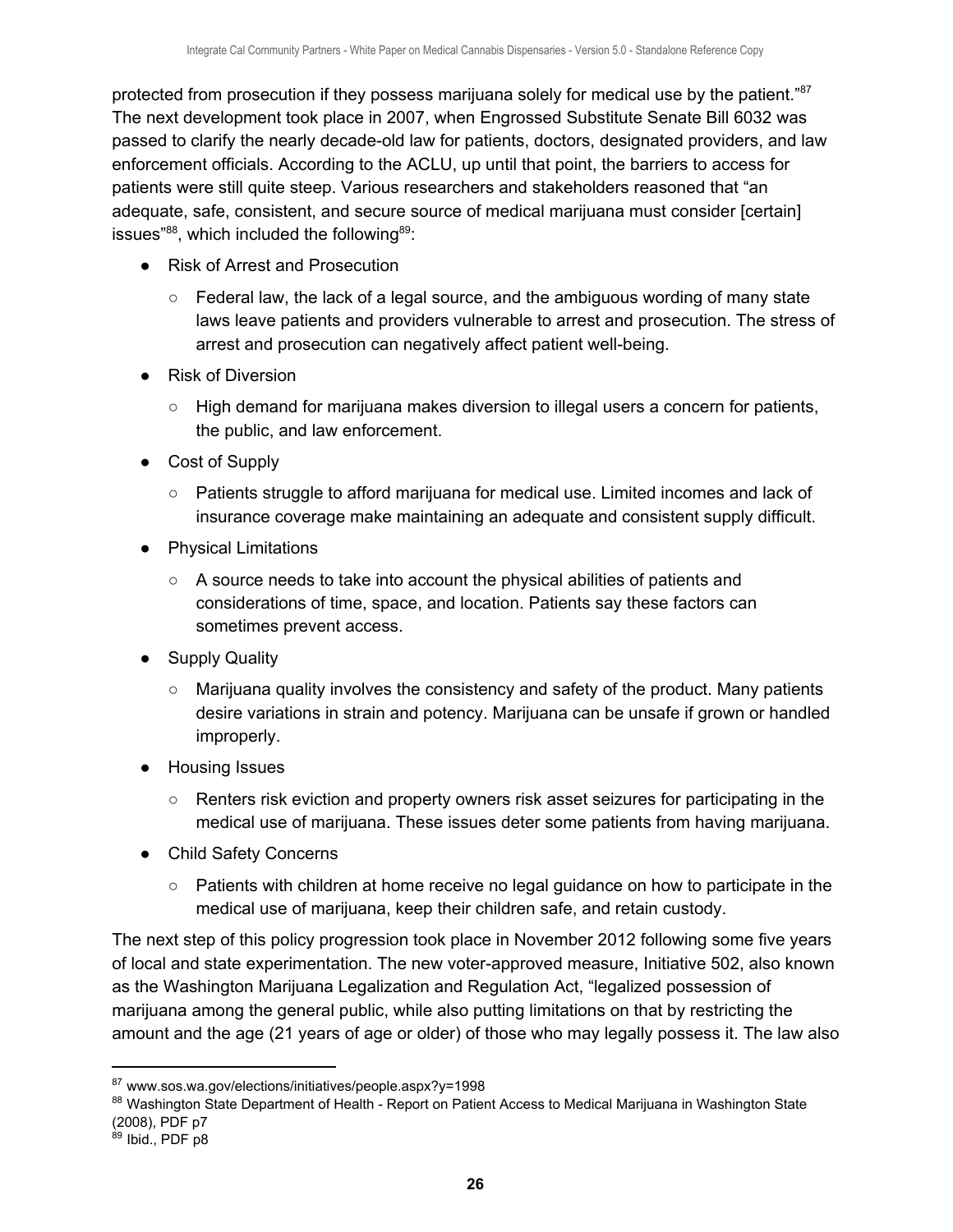requires the substance to be heavily taxed and for the revenue generated from its sale to go to health care and substance abuse and prevention education. Growing or selling marijuana otherwise remains illegal under state law."<sup>90</sup> While this was generally well received by activists and legalization supporters across the state and country, in places like Seattle where robust local codes still hadn't set, issues regarding cultivation control and dispensary licensing remained common.

In this past year, however, things got even more scrambled for the medical cannabis sector. The Seattle City Council led by Mayor Ed Murray successfully codified a proposal that "[allowed] the City to follow state regulations more closely by granting a new regulatory license to existing Initiative 502 businesses. The proposal also [created] a path forward for medical marijuana dispensaries to follow enforcement guidelines and continue operations until they are able to receive state licenses in 2016."<sup>91</sup> In effect, this was a preemptive swing against dispensaries not formally nested under I-502 provisions. However, the real shakeup occurred when Senate Bill 5052 issued an ultimatum to medical dispensaries to either "close or incorporate themselves into another existing licensed retail cannabis shop." $92$  This was a remarkable failure on both the city and state level to recognize the value of and need for a dual licensing scheme. But the Bill went even further by stipulating that "when a patient receives his or her medical recommendation, he or she will be entered into a new database for record-keeping, but [that] there will no longer be a patient registry (another source of contention among medical patients who were concerned about privacy). With a medical recommendation, patients will be exempt from sales tax but not from excise tax, which will be set around 30-37% for both medical and recreational customers." 93

This cross-sectional regulatory culling shuttered hundreds of dispensaries, eliminating most of the original medical cannabis market (on July 1st, 2016). And while cities like Seattle continue to collect millions from taxes and fees, patients have once again been forced into an undesirable regulatory corner with high prices and few alternatives. These examples show that there is an abundance of failings and shortcomings within the emerging cannabis policy space with few shining examples of outright success. This is actually a good thing since the best lessons are learned by making many mistakes, thereby contributing to a growing wealth of knowledge of what not to do the next time around. Since Davis is entering these sorts of policy considerations somewhat late in the cycle, the city's chances to identify and adopt a better legal framework is quite high, especially with access to a whole network of allies such as student activists, educators, collective operators, and dedicated multi-faceted consulting companies.

As one of these organizations, ICCP has dedicated hundreds of hours to the research and development of qualified recommendations for how to proceed with these and other related reform efforts. We believe that community development programming is essential to the success of localized and regional policies. The damage dealt by the last century of prohibition cannot be repaired overnight, though the dialog has largely shifted from that of a criminal to a civil and health-centered (and soon, a commercial) nature. Furthermore, non-profit activism and popular

<sup>90</sup> wsma.org/wcm/Legal Resource Center/Medical and Recreational Marijuana/wcm/Legal Resource C enter/Marijuana/Medical and Recreational Marijuana.aspx

<sup>91</sup> murray.seattle.gov/mayor-introduces-legislation-to-create-new-licenses-for-marijuana-businesses/

<sup>92</sup> www.leafly.com/news/politics/washington-governor-signs-senate-bill-5052-into-law

<sup>93</sup> www.leafly.com/news/politics/washington-governor-signs-senate-bill-5052-into-law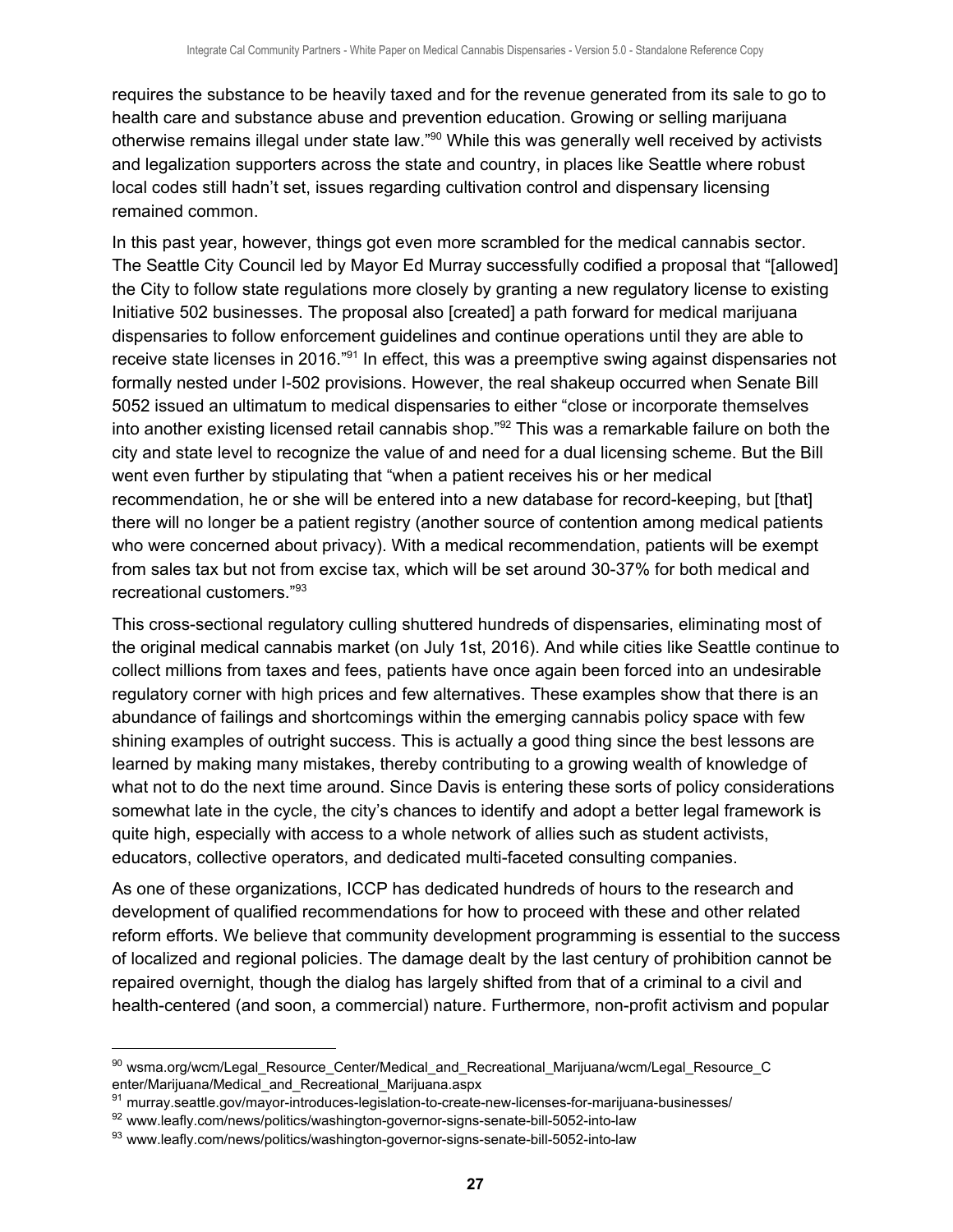support for cannabis legalization and overall drug policy reform is at an all-time high, as evidenced by the momentum and work of groups like Students for Sensible Drug Policy. With special attention to issues like restorative justice and harm reduction, the City of Davis can become a model case study even beyond topics concerning cannabis.

# <span id="page-28-0"></span>**THE LOCAL APPROACH: Medical Transition and Business Models** 94

Achieving a viable for-profit business model begins with the process of first becoming a non-profit/not-for-profit mutual benefit corporation. Although the language of the MCRSA implicitly extends the new licensing provisions to "individuals, partnerships, corporations, business trusts, etc. (under the definition of 'person' in [Section 19300.5(aj) of AB-266])"<sup>95</sup>, thereby moving away from the older restrictions contained within SB-420, it is still strongly advisable to pursue a business structure in-line with the older standards until the various state bureaus involved in the regulatory framework can establish the proper mandated guidelines and assurances in 2017. Therefore, it is critical to take note of how new and existing local cannabis businesses can quickly and effectively secure compliance by temporarily transitioning all their operations into a non-profit/not-for-profit model:

- Mutual Benefit Corporations
	- $\circ$  Formed and operated solely for the benefit of its members, for a non-profit purpose other than charity. Collectives typically operate using this non-profit model but without the exemptions normally afforded to such entities. Any profits generated would therefore be taxed and in most cases, federal tax exemptions would be denied on account of Section 280 $E^{96}$  of the Internal Revenue Code. However, registration with and payment to state agencies like the Franchise Tax Board, the Board of Equalization, and the Employment Development Department is still required.
- Legal Differences between Collectives, Cooperatives, and Dispensaries<sup>97 98</sup>
	- $\circ$  Collectives, in their simplest form, are places where those who provide medical cannabis can help those who currently do not grow or have their own. Collectives allow patients the ability to participate as long as they both have valid medical authorization and membership in the collectives themselves.
	- $\circ$  The term "collective" actually comes from the MMP provision under California Health and Safety Code Section 11362.775 which is what allows patients and caregivers the legal ability to "collectively or cooperatively" cultivate medical marijuana. While the term "cooperatively" referred to the "cooperative corporation", the term "collectively" has remained undefined in California law.
	- According to the California Attorney General, a collective should be "an organization that merely facilitates the collaborative efforts of patient and caregiver members – including the allocation of costs and revenues. As such, a collective is not a statutory

<sup>94</sup> Secured Pre-existing Proprietary IP of ICCP

<sup>95</sup> www.canorml.org/news/A\_SUMMARY\_OF\_THE\_MEDICAL\_MARIJUANA\_REGULATION\_AND\_SAFETY\_ACT

<sup>96</sup> www.law.cornell.edu/uscode/text/26/280E

<sup>97</sup> theweedbusiness.com/what-is-a-medical-marijuana-collective/

<sup>98</sup> www.ftb.ca.gov/businesses/Medical Marijuana/Income Tax Law.shtml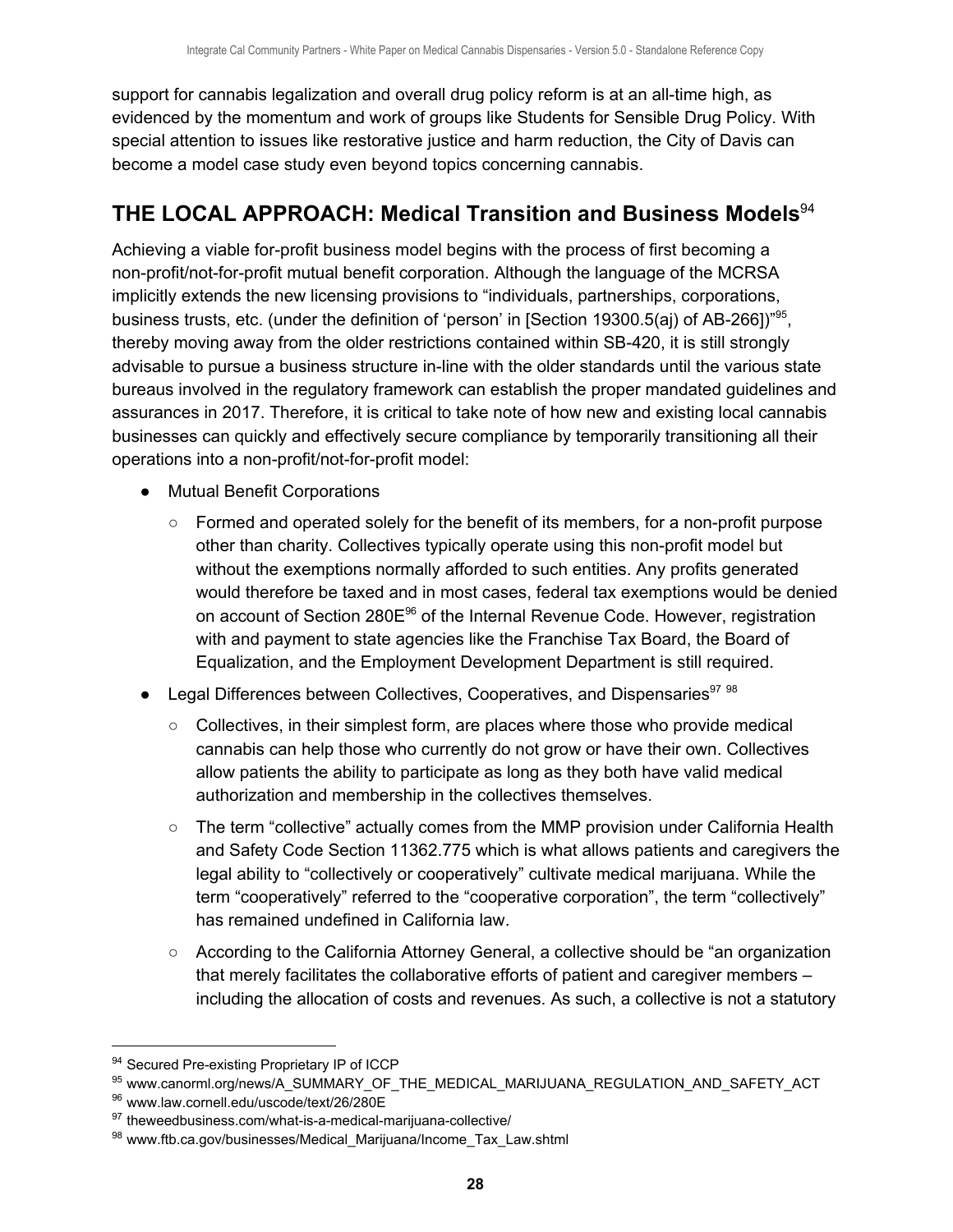entity, but as a practical matter it might have to be organized as some form of business to carry out its activities."

- No business may call itself a "cooperative" (or "coop") unless it is properly organized and registered as such a non-profit corporation under the Corporations or Food and Agricultural Code. Cooperative corporations are "democratically controlled and are not organized to make a profit for themselves, as such, or for their members, as such, but primarily for their members as patrons." The earnings and savings of the business must be used for the general welfare of its members or equitably distributed to members in the form of cash, property, credits, or services. Cooperatives must follow strict rules on organization, articles, elections, and distribution of earnings, and must report individual transactions from individual members each year.
- The guidelines also outline that both collectives and cooperatives "should not purchase marijuana from, or sell to, non-members; instead, they should only provide a means for facilitating or coordinating transactions between members."
- Originally, most dispensaries operated using for-profit business models, preferring to sell cannabis to any and all qualified patients versus the "members only" option that collectives and co-ops operate on. Due to the illegality of their operations and the frequency of the resulting raids and arrests, most were forced to switch to a collective non-profit business model.

The following lists the general steps involved in transitioning a new entity into a compliant non-profit/not-for-profit model geared towards the medicinal cannabis market $99$ :

- **1.** Develop a general operations/business plan.
- **2.** Obtain preliminary approval from local authorities to ensure compliance.
- **3.** Search for and reserve your desired entity name with the SoS.
- **4.** Gather an initial group of capable individuals willing and able to serve as the first Officers and staff for your organization.
- **5.** Secure the membership of at least three (3) but preferably five (5) or more individuals to serve as the first members of the Board of Directors including, if possible, a "permanent" physician.
- **6.** Hire or certify a Registered Agent for service of process requirements.
- **7.** File the Articles of Incorporation (AoI) for your organization with the SoS.
	- The ARTS-MU form is the most recommended choice.
- **8.** File a Fictitious Business Name Statement (Doing Business As) with the Yolo County Clerk-Recorder and publish the info in a local paper.
- **9.** Apply and obtain an Employer Identification Number (EIN) from the IRS.
- **10.** Draft and have all founding Officers and Directors sign Confidentiality and Invention Assignment Agreements.
- **11.** Draft the Corporate Bylaws.

<sup>99</sup> Partially Secured Proprietary IP of ICCP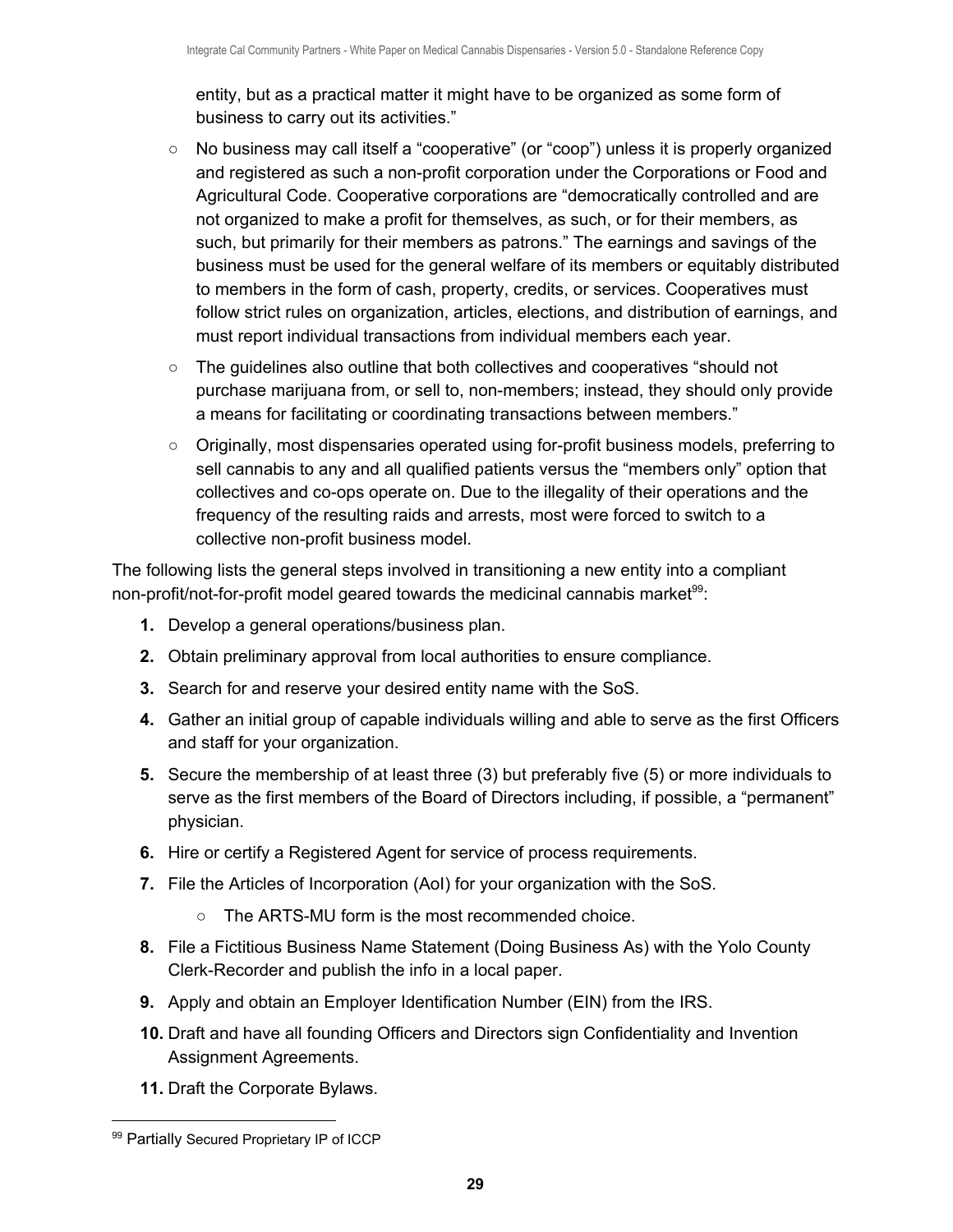- **12.** Draft the Conflict of Interest Policy.
	- $\circ$  While not formally required, it is a strongly recommended best practice.
- **13.** Draft the Membership Rules and Guidelines for Patients.
	- Establish authorizations for cultivation, transportation, and HIPAA/CMIA.
- **14.** Draft other resolutions as needed including one to open an official bank account.
- **15.** Set up a corporate records book and purchase a specialized corporate kit.
- **16.** Follow the Bylaws preemptively to properly schedule the first organizational meeting, usually of the Incorporators or the Board of Directors (which may include the Incorporators/Founders).
- **17.** Hold the first organizational meeting and complete the First Organizational Action.
	- Elect the Officers, adopt the Bylaws, the Conflict of Interest Policy, and the Membership Rules and Guidelines for Patients, establish the tax year, approve the resolution to open a bank account, and take other appropriate actions (retroactive, concurrent, or preemptive).
- **18.** File the Statement of Information (SoI) with the SoS.
- **19.** Apply and obtain a California seller's permit from the BoE.
- **20.** Apply and obtain a California sales tax number from the BoE.
- **21.** Establish procedures to make required periodic filings with the IRS, the FTB, and the SoS.
- **22.** Secure a storefront property that is in compliance with all local and state laws.
- **23.** Register online with the Employment Development Department (EDD) in order to receive an Employer Payroll Tax Account Number also known as a State Employer Identification Number (SEIN).
- **24.** Begin operating openly once sufficient funds have been obtained from both the dues of the initial membership and authorized investment avenues.
- **25.** Establish best practices and maintain strict and thorough record-keeping.
- **26.** Continue cultivating community support and maintaining regulatory compliance.

Once the regulatory space matures, primarily throughout 2017, then the transition into a full-fledged for-profit model can be pursued without reservation. The following will attempt to briefly outline such a process based off of the information accessible online at this point in time:

- **1.** Initiate the process once state and local authorities have begun to issue MCRSA-specific licenses.
	- The protective legal provision in SB-420 regarding patient collectives and cooperatives (HSC 11362.775) shall sunset one year after the BMCR posts a notice on its website that licenses have commenced being issued. After that date, all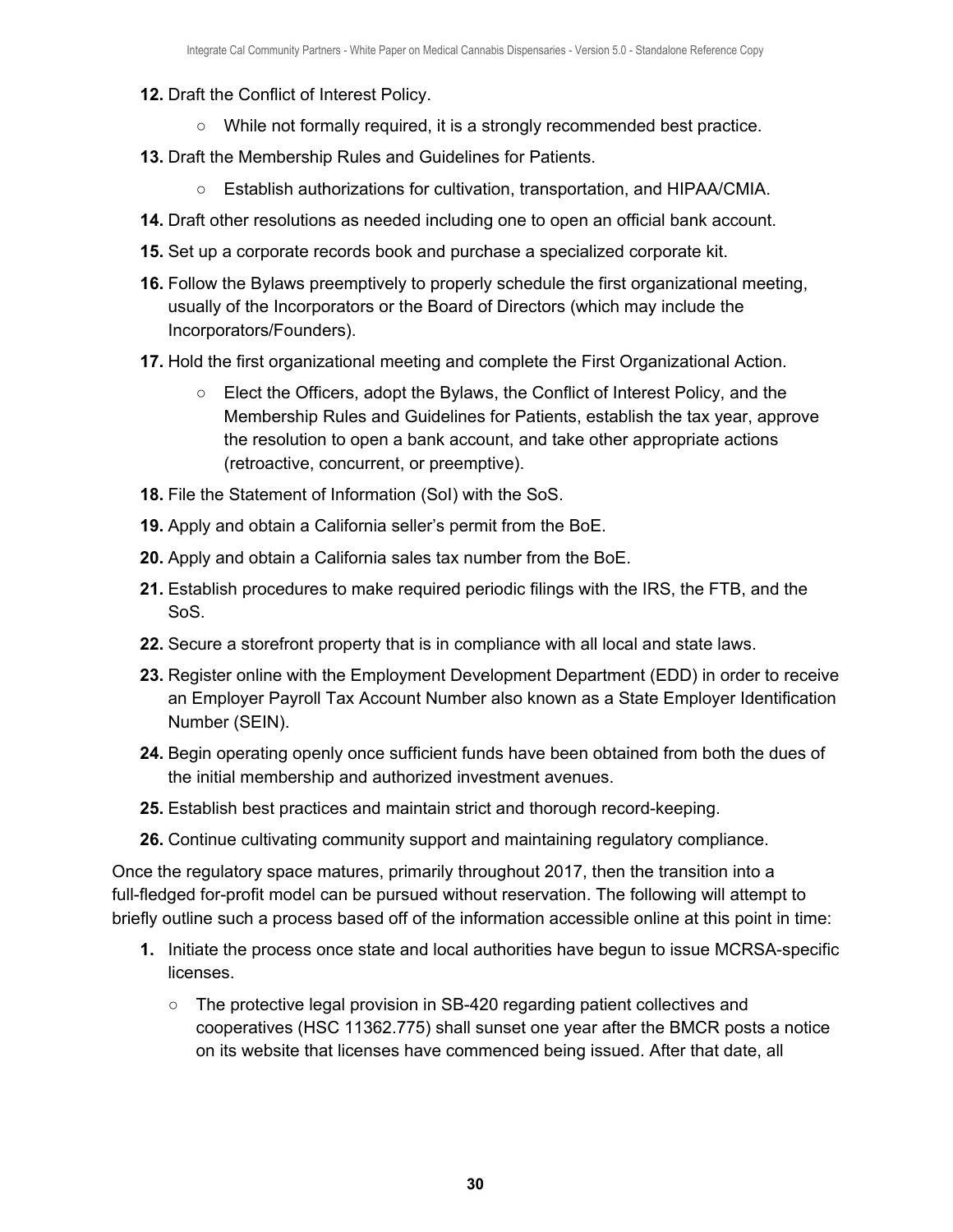cannabis collectives will have to be licensed, except for individual patient and caregiver gardens serving no more than five patients.<sup>100</sup>

- **2.** Decide on whether to create a separate for-profit corporation which your existing non-profit corporation can merge with or to directly convert into a for-profit entity.
- **3.** Both the Board of Directors and the Membership of Patients must decide how to proceed.
- **4.** If going the conversion route, then an official Amendment to the AoI must be filed with the SoS. If the state approves the Amendment, then additional requirements for the revision of other documents will more than likely follow.
- **5.** In any situation, it is important to understand that definitive rules have not been established yet and that any unwarranted operational changes may incur legal troubles.

# <span id="page-31-0"></span>**CONCLUSION**

The decades-long War on Drugs has shown us what life can look like when our societal norms and policies are fueled by fear and misdirection instead of compassion and honesty. So much unnecessary harm has been inflicted, whether directly or indirectly, to non-violent individuals and those unfortunate to suffer from sickness and pain, when so much could have been done had medicine like cannabis been readily and openly available. Thankfully, most places in the United States are recognizing the mistakes of the past and are actively fighting to rectify many of those issues, such as with drug policy reform and restorative justice.

Since the passing of the Compassionate Use Act (Prop 215) all the way back in 1996, lessons were being learned all across the country while new attitudes and best practices were being developed for an even better system down-the-road. All of this culminated in the Medical Cannabis Regulation and Safety Act with the AUMA likely to follow soon, both of which will define a generation of politics in the great state of California. Within these last twenty years of gradual progressive reforms, one of the most important take-aways has been how properly regulated medical cannabis dispensaries have proven to be absolutely essential to the success of any well-written medical cannabis program.

So the answer seems to reside in how best to implement these evolving businesses instead of if they should be allowed to operate in communities. Towards that end, a particular quote from Americans for Safe Access offers some sound advice:

"Community zoning determines how (and if) residents will be able to benefit from these laws. Experience shows that well-regulated dispensaries are responsible neighbors and valued members of the community. They bring jobs and increased economic activity while providing patients suffering from serious illnesses with an essential physician-recommended medicine.

In deciding where and how these businesses are allowed to operate, policymakers can look to the experience of other local governments to devise workable strategies. Decades of experience show the needs of legal patients and

<sup>100</sup> www.canorml.org/news/A\_SUMMARY\_OF\_THE\_MEDICAL\_MARIJUANA\_REGULATION\_AND\_SAFETY\_ACT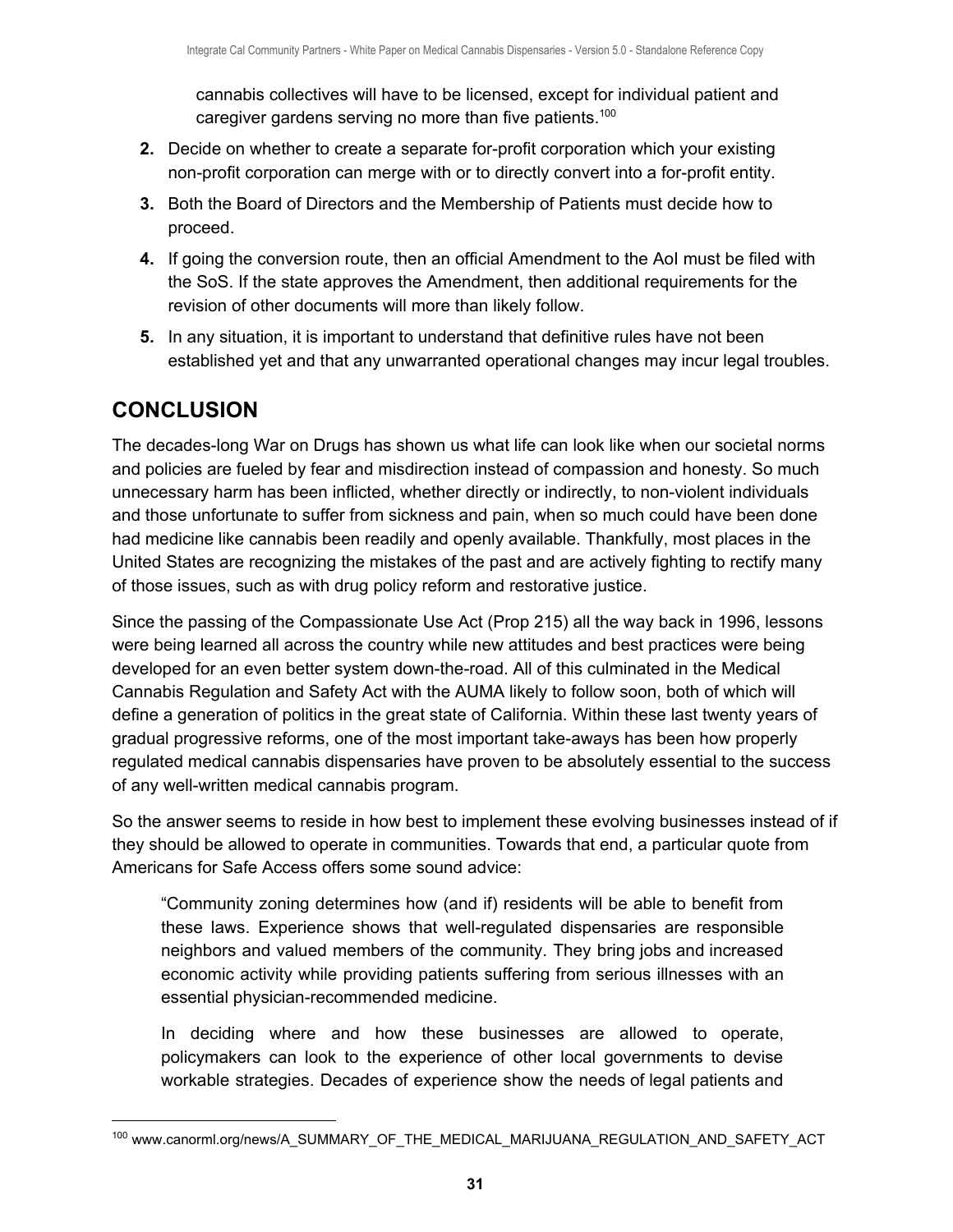the community at large can be balanced. Cities and counties can zone and regulate access points in a win-win scenario. To do this, policymakers must be responsive [to] all of the stakeholders and avoid making decisions based on bias and misinformation."<sup>101</sup>

## <span id="page-32-0"></span>**RECOMMENDATIONS**

It is the professional opinion of ICCP that an ideal arrangement for the City of Davis, as it pertains to the establishment and operation of medical cannabis dispensaries, is to first pursue a twelve month pilot program restricted to only two or three dispensaries. Accounting for the various successes and failures in other local policy plans as discussed in the previous Section allows for the development of a progressive yet prudent framework that balances the interests of community stakeholders while providing Davis a way forward in this exciting policy space. Ultimately, emerging businesses in this developing industry must remain mindful of and connected to the advocacy movement that preceded it. Failure to do so has shown to result in short-sighted policy with limited durability for change, and it limits our local communities from the full potential of a post-prohibition world.

The rest of this Section presents three key resources for local policy considerations, with the last showcasing the tailored recommendations prepared by ICCP in coordination with the Client:

## *ASA's Quick Guide for Evaluating Proposed Medical [Cannabis] Dispensary Ordinances in California<sup>102</sup>:*

What the ordinance MUST include:

- Allowance for over-the-counter/storefront sales (sometimes called reimbursements, contributions, or not-for-profit sales)
- Allowance for patients to medicate on-site
- Allowance for sale of cannabis edibles and concentrated extracts
- Distinction between Medical Cannabis Dispensing Collectives (MCDCs) and private patient collectives or cooperatives

What to look out for in proposed ordinances:

- Is the general language and focus framed as a medical or healthcare issue, rather than a criminal justice or law enforcement problem?
- Does the ordinance affirm that MCDCs should be organized to serve patients and have a "not-for-profit" business model?
- Is there a cap on the number of MCDCs allowed to operate that could negatively impact accessibility, affordability and quality?

<sup>&</sup>lt;sup>101</sup> Americans for Safe Access - White Paper on Medical Cannabis Dispensaries (2015), PDF p12

<sup>&</sup>lt;sup>102</sup> Americans for Safe Access - Report on Medical Cannabis Dispensing Collectives and Local Regulation (2011), PDF p20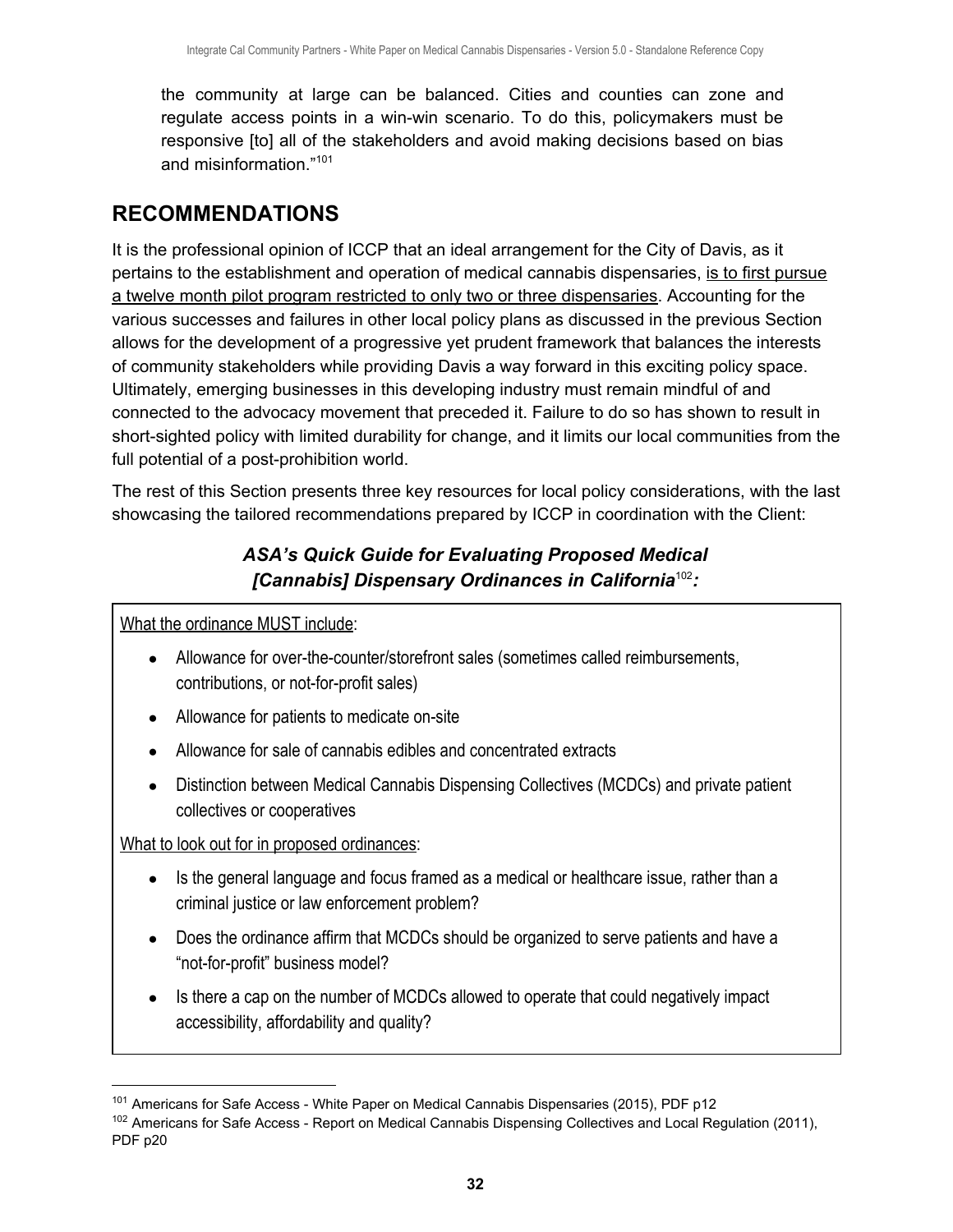- How was the MCDC cap number determined (per capita, per pharmacy)?
- What criteria will be used to approve and license MCDCs?
- Will quality through competition be supported?

#### Zoning considerations:

- Will each MCDC be required to apply for a conditional use permit, or does the ordinance specify MCDCs as an enumerated business?
- Are there proximity restrictions or "buffer zones" from so-called "sensitive uses" which will make locating a dispensary onerous?
- Has a map been prepared that shows where the ordinance will require MCDCs to locate?

Does the ordinance provide for a community oversight committee tasked with any licensing or appeals processes?

• Will the oversight committee include patients, activists, MCDC operators, and members of the local community?

What are the MCDC requirements for bookkeeping and records disclosure?

- Does the ordinance allow MCDCs to keep identifying information about its members off-site, to protect patient identities?
- Does law enforcement have unfettered access to patient records or is a subpoena required?

Are there caps on the number of patient-members an MCDC can serve?

Is on-site cultivation prohibited for MCDCs?

## ASA's Generic Model Ordinance for Medical Cannabis Dispensaries<sup>103</sup>:

## I. PURPOSE AND INTENT

(1) To implement the provisions of the Medical Cannabis Regulation and Safety Act (the "MCRSA") with respect to local zoning and land use.

(2) To help ensure that seriously ill residents can obtain and use cannabis for medical purposes where that medical use has been deemed appropriate by a physician in accordance with California law.

(3) To establish a new section in the city code pertaining to the permitted distribution of medical cannabis consistent with state law. Nothing in this Chapter purports to permit activities that are otherwise illegal under state or local law.

(4) Nothing in this Chapter is intended to reduce the rights of a Qualified Patient or Primary Caregiver otherwise authorized by the MCRSA.

<sup>&</sup>lt;sup>103</sup> Americans for Safe Access - White Paper on Medical Cannabis Dispensaries (2015), PDF pp13-16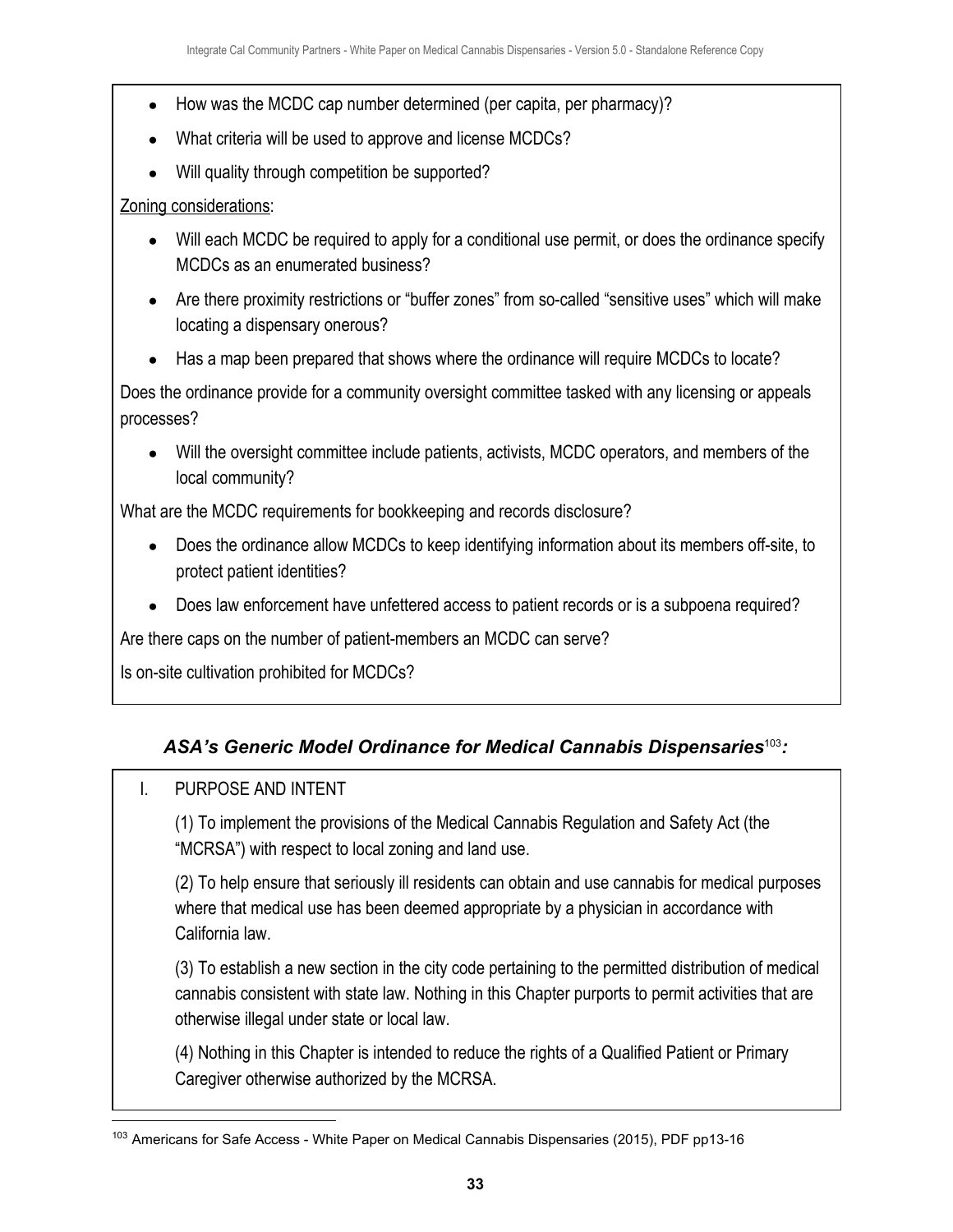(5) To help ensure that the Qualified Patients and their Primary Caregivers who obtain or cultivate cannabis solely for the Qualified Patient's medical treatment are not subject to arrest, criminal prosecution, or sanction.

(6) To prevent the diversion of medical cannabis for unlawful use and protect the safety and welfare of the community.

II. DEFINITIONS

The following phrases, when used in this Chapter, shall be construed as defined in California state law:

"Medical Cannabis Dispensary;"

"Primary Caregiver;" and

"Qualified Patient."

III. LOCATION

The location at which a Medical Cannabis Dispensary distributes medical cannabis must meet the following requirements:

(1) The location must be in a Nonresidential Zone appropriate for Commercial, Manufacturing, or Retail uses, including health care use;

(2) The location:

(a) must not be within a 500-foot radius of a school, as measured from edge of the parameter, and

(b) a school that opens after the date that a dispensary applies for licensure from the state, or a school that is permanently closed on the date the dispensary application to the state is submitted shall not be considered for the purposes of subsection (2)(a) of this section; and

(3) The location must not be within 1,000 feet of another Medical Cannabis Dispensary.

## IV. POLICE DEPARTMENT PROCEDURES AND TRAINING

Within six months of the date that this Chapter becomes effective, training materials, handbooks, and printed procedures of the Police Department shall be updated to reflect its provisions. These updated materials shall be made available to police officers in the regular course of their training and service.

(1) Qualified Patients and their Primary Caregivers who come into contact with law enforcement shall not be cited or arrested and dried cannabis or cannabis plants in their possession shall not be seized if they are in compliance with the provisions of this Chapter.

(2) Qualified Patients and their Primary Caregivers who come into contact with law enforcement and cannot establish or demonstrate their status as a Qualified Patient or Primary Caregiver, but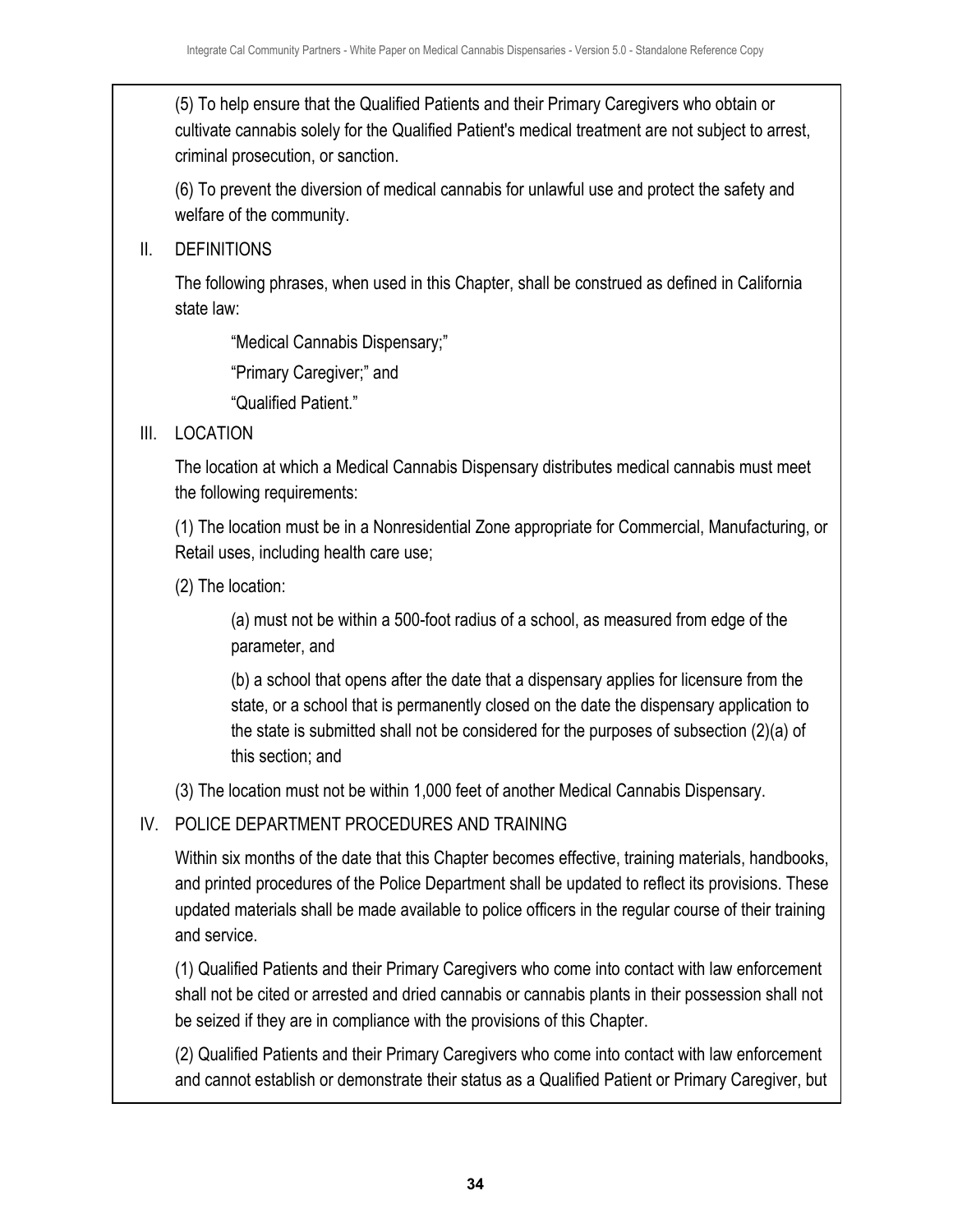are otherwise in compliance with the provisions of this Chapter, shall not be cited or arrested and dried cannabis or cannabis plants in their possession shall not be seized if:

(a) based on the activity and circumstances, the officer determines that there is no evidence of criminal activity;

(b) the claim by a Qualified Patient or a Primary Caregiver is credible; or

(c) proof of status as a Qualified Patient or Primary Caregiver can be provided to the Police Department within three (3) business days of the date of contact with law enforcement.

(3) The Police Department and any agent or contractor acting on behalf of the city shall enforce all civil and criminal ordinances related to Medical Cannabis Dispensaries, employees, and clients in a manner that is consistent with other legally licensed businesses in the city. No additional restrictions other than defined in this Chapter shall be applied or enforced.

(4) Medical cannabis-related activities shall be the lowest possible priority of the Police Department.

#### V. MEDICAL CANNABIS DISPENSARY OPERATIONAL STANDARDS

(1) Medical Cannabis Dispensaries must obtain all necessary state and local licenses before commencing operations and shall maintain a valid license/permit during any period of operation;

(2) No Medical Cannabis Dispensary may provide medical cannabis to any persons other than Qualified Patients and Primary Caregivers whose status to possess cannabis pursuant to state law has been verified. No medical cannabis provided to a Primary Caregiver may be supplied to any person(s) other than the Qualified Patient(s) who designated the Primary Caregiver. No Medical Cannabis Dispensary shall provide medical cannabis to any Qualified Patient or Primary Caregiver if it is known that the Qualified Patient or Primary Caregiver is diverting medical cannabis for unlawful use;

(3) Medical Cannabis Dispensaries must demonstrate compliance with state in law in the areas of security plans, inventory records, patient records, product safety, product labeling, disposal protocols and recall strategies;

(4) Medical Cannabis Dispensaries must establish "good-neighbor" policies for patients and Primary Caregivers visiting the location that includes at a minimum parking instructions and prohibition of using medicine on and around location. A copy of the policies must be posted in a conspicuous location inside the facility;

(5) A Medical Cannabis Dispensary shall provide a neighborhood security guard patrol for a two-block radius surrounding the collective during all hours of operation;

(6) Interior building lighting, exterior building lighting and parking area lighting must be in compliance with applicable regulations, and must be of sufficient brightness and color rendition so as to allow the ready identification of any individual committing a crime on site at a distance of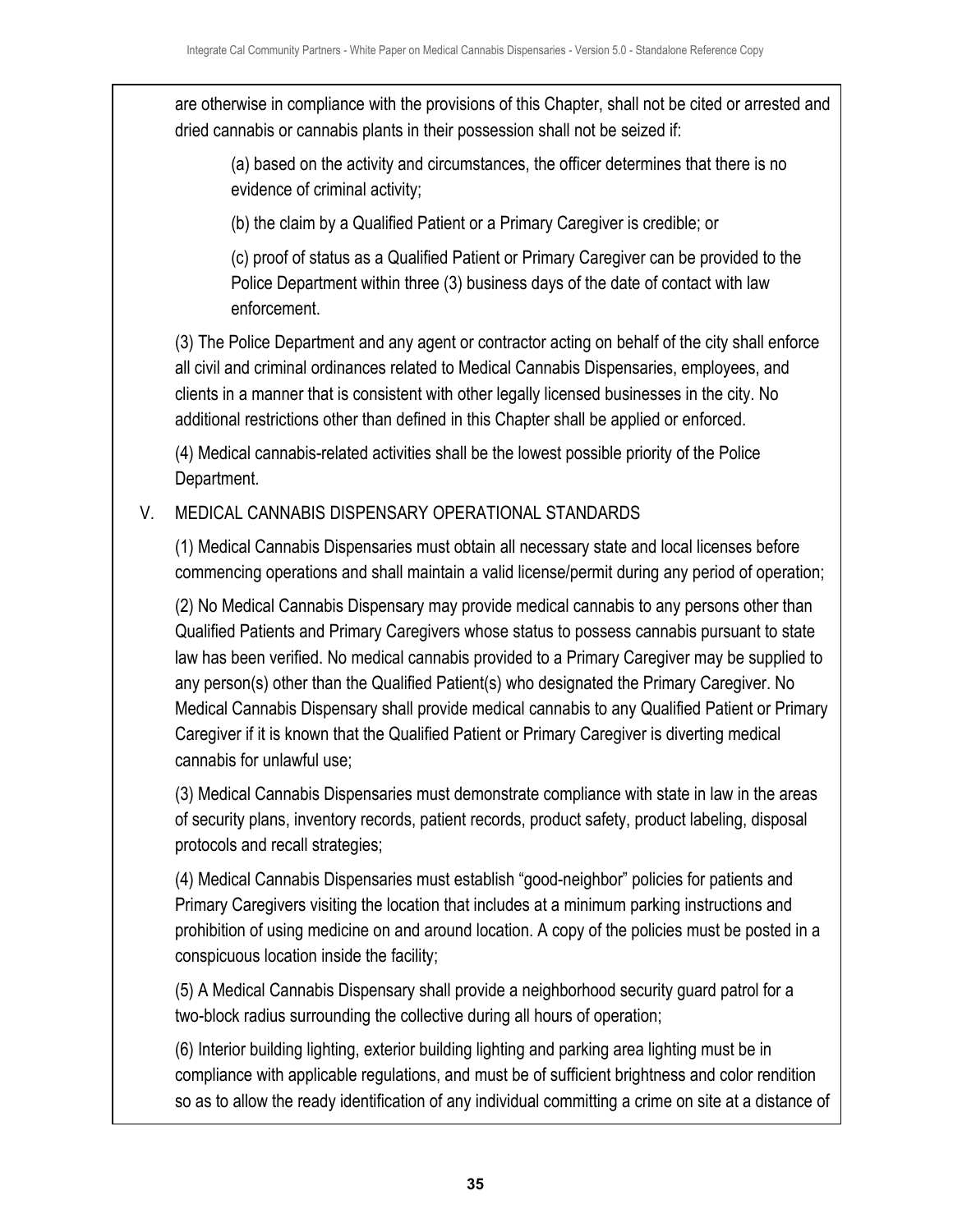no less than 40 feet (a distance that should allow a person reasonable reaction time upon recognition of a viable threat); (7) Absolutely no cannabis products may be visible from the building exterior; (8) No persons under the age of 18 shall be allowed on site, unless the individual is a Qualified Patient and accompanied by his or her parent or documented legal guardian; (9) No outdoor cultivation shall occur at a Medical Cannabis Dispensary location unless it is: (a) not visible from anywhere outside of the Medical Cannabis Dispensary property, and (b) secured from public access by means of a locked gate and any other security measures necessary to prevent unauthorized entry; (10) No Medical Cannabis Dispensary shall permit the sale or dispensing of alcoholic beverages for consumption on the premises or offsite of the premises; (11) No dried medical cannabis shall be stored in structures without at least four walls and a roof, or stored in an unlocked vault or safe, or other unsecured storage structure; nor shall any dried medical cannabis be stored in a safe or vault that is not bolted to the floor or structure of the facility; (12) Operating hours for Medical Cannabis Dispensaries shall not exceed the hours between 6:00 AM and 10:00 PM daily; and (13) Signs displayed on the exterior and interior of the property shall conform to state and city regulations. VI. SEVERABILITY If any section, subsection, paragraph, sentence, or word of this Chapter is deemed to be invalid, the invalidity of such provision shall not affect the validity of any other sections, subsections,

paragraphs, sentences, or words of this Chapter, or the application thereof; and to that end, the sections, subsections, paragraphs, sentences, and words of this Chapter shall be deemed severable.

## *ICCP - Foundational Ordinance Recommendations for The City of Davis<sup>104</sup>:*

#### Key Considerations:

- I. Early 2017 Create a community oversight sub-committee or task force in charge of reviewing community impact potential with licensing and permitting inquiries, composed of local community members from a diverse array of current and potential stakeholder groups
- II. Mid 2017 Allow the conditional licensure of two or three medical cannabis nonprofits for exploratory dispensary operations during an initial twelve month pilot period

<sup>104</sup> Secured Pre-existing Proprietary IP of ICCP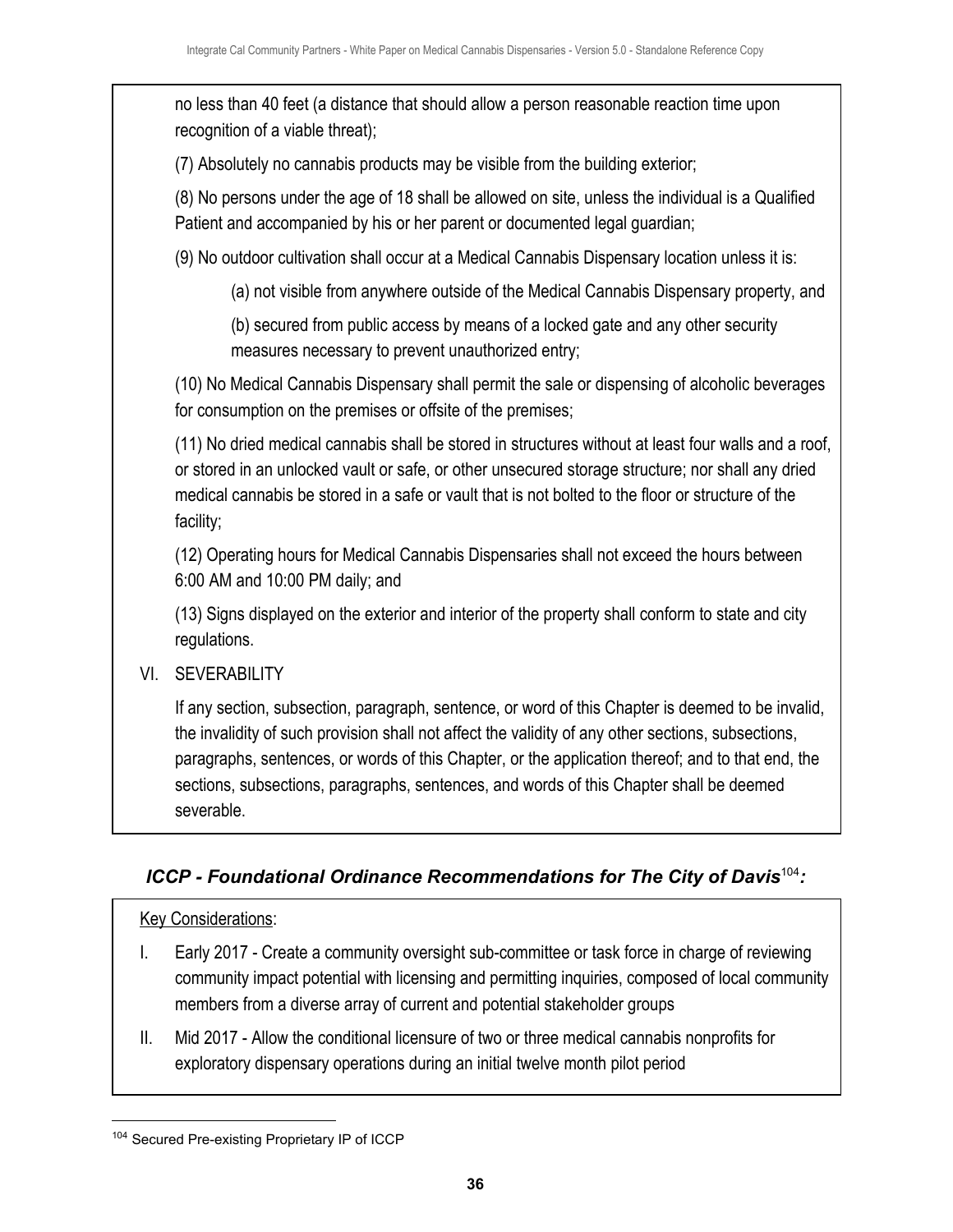- III. Mid 2017 Establish a framework and action plan for future cannabis organizations in Davis based off of the community collaboration model of the pilot program (which will likely be partnered with the Yolo Conflict Resolution Center and Restorative Justice Programming)
- IV. Late 2017 Allow the conditional licensure of outdoor cultivation, manufacturing, and scientific research operations that can accommodate rising academic and market demands
- V. Structure the ordinances and legislative timetables to allow for easy transitional actions and scaling efforts, congruent with Prop 64 and in coordination with Yolo County Policy

#### **Key Qualifiers:**

- I. The content provided below is hand-selected language with some paraphrasing, gathered from other city ordinances such as those of Berkeley, San Jose, San Leandro, and Watsonville
- II. The content provided below is limited in scope as to more effectively portray the most pertinent information discovered in regards to successful medical cannabis dispensary regulations
- III. The content provided below is offered only as an informative service to qualified readers and does not constitute solicitation or provision of actual legal advice

## **Key Clauses:**

I. DEFINITIONS

(1) Unless noted otherwise, all definitions shall mirror those provided in the MCRSA and the California Health and Safety Code.

## II. ZONING

- (1) Outdoor cultivation shall be restricted to agricultural districts.
- (2) Indoor cultivation shall be restricted to agricultural, industrial, and residential districts.
- (3) Dispensing shall be restricted to commercial districts.
- (4) All other limitations shall mirror those provided in the MCRSA and Prop 64.
- III. COMPLIANCE

(1) All medical cannabis facilities shall pay any applicable sales, use, business or other tax, and all license, registration, or other fees pursuant to Federal, State, and local law.

(2) All medical cannabis facilities and their related licensees or cooperatives shall fully comply with all the provisions of the Compassionate Use Act of 1996, the Medical Cannabis Program Act, the 2008 Attorney General Guidelines, any subsequently enacted State law or regulatory, licensing, or certification requirement, all applicable provisions of this code, and any specific, additional operating procedures and measures as may be imposed as conditions of approval of the regulatory permit.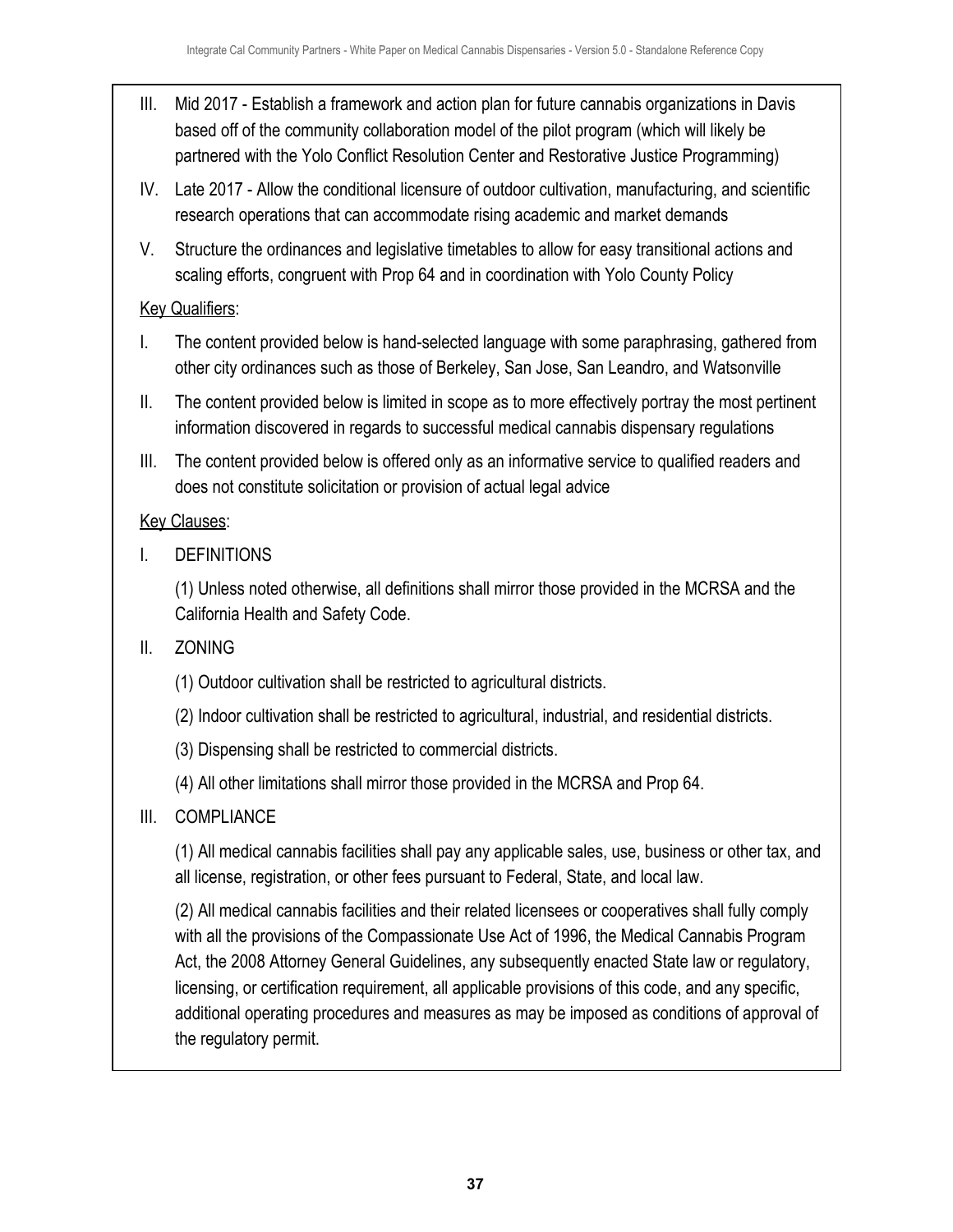(3) Nothing in this chapter shall be construed as authorizing any actions which violate State or local law with regard to the cultivation, transportation, manufacture, provision, sale, transfer, or disposition of medical cannabis.

#### IV. OPERATIONS

(1) Recordkeeping

(a) Dispensaries shall maintain records of their members using only the State of California Medical Marijuana Identification Card number issued by the County or the County's designee, pursuant to California Health and Safety Code Section 11362.7 et seq., or a copy of a written doctor's prescription or recommendation, as a protection for the confidentiality of the cardholders.

(b) Dispensaries shall track when members' medical marijuana recommendations and/or identification cards expire and enforce conditions of membership by excluding members whose identification cards or recommendations are invalid or expired.

(c) Dispensaries shall maintain member records in a manner to protect confidential information in the records if the records contain information protected by applicable law, including but not limited to the Health Insurance Portability and Accountability Act of 1996 (HIPAA) and Public Law 104-191.

(d) Dispensaries shall make their financial records available to the City on an annual basis. Such audited records shall be limited to information necessary for the City to determine the not-for-profit status of the organization and shall include information on staff/principal compensation.

#### (2) Non-Diversion

(a) Dispensaries shall take all practicable steps necessary to prevent and deter diversion of medical cannabis to non-members. Dispensaries must limit access to medical cannabis, medical cannabis products and edibles to authorized personnel only, and must maintain an inventory management system that:

(i) accounts for all medical cannabis, medical cannabis products and edibles;

(ii) tracks each batch of medical cannabis, medical cannabis products and edibles received from its source, including each batch's approximate content of active ingredients and cannabis by-products as a percentage of weight;

(iii) retains all information listed in paragraphs i and ii above for a period of at least 120 days from receipt of the batch; and

(iv) is capable of producing a summary showing the information necessary to verify non-diversion.

(3) Dispensing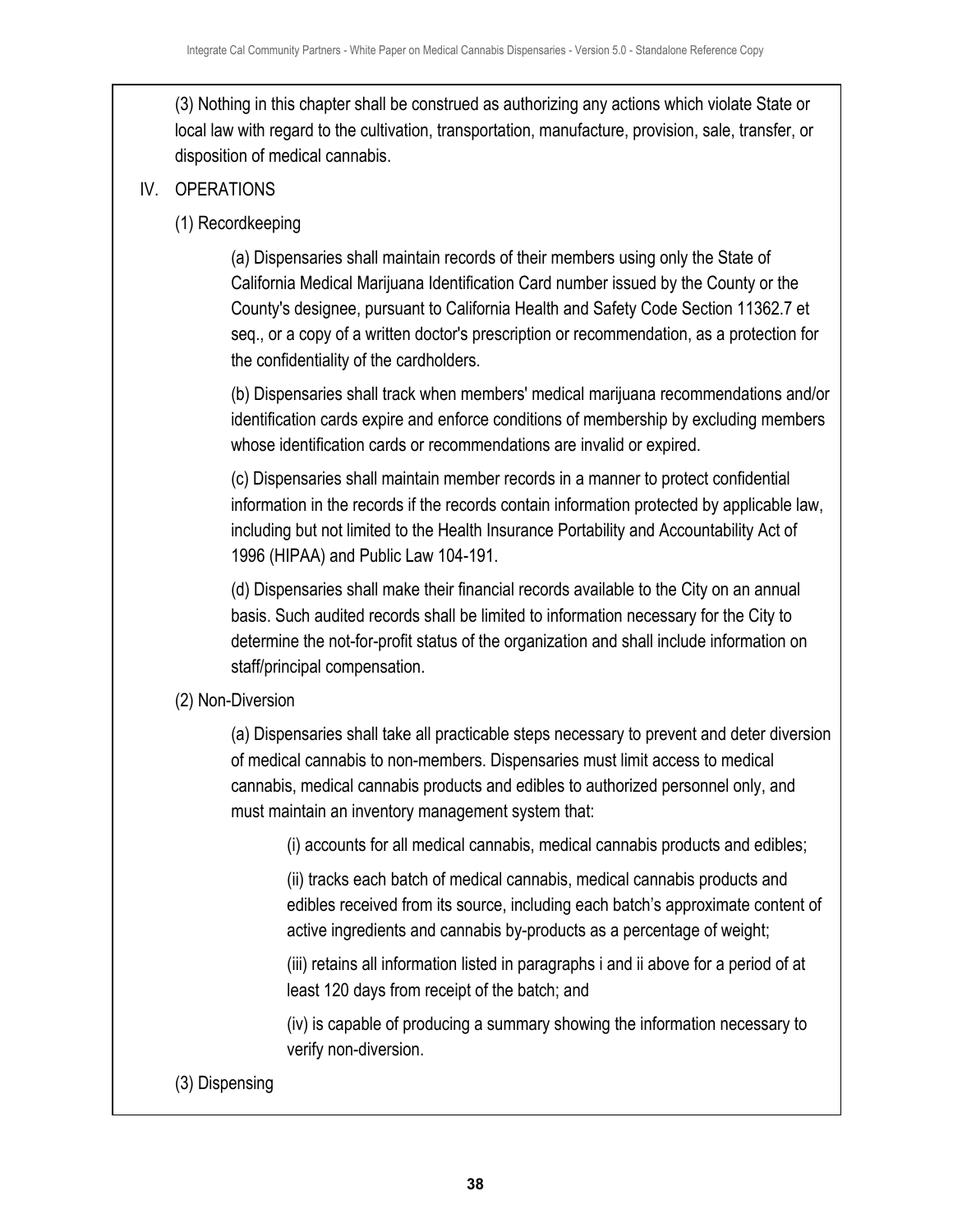(a) Dispensaries may not dispense to any person who is not a member, and may not dispense without first verifying membership.

(b) Dispensaries may not provide more medical cannabis to an individual than is necessary for that person's personal medical use, and may not dispense more than one ounce of dried cannabis per day per qualified patient as defined in state law, provided that:

(i) if a qualified patient has a physician's recommendation that this quantity does not meet his or her medical needs, the qualified patient or his or her primary caregiver may possess, then the dispensaries may dispense to him or her an amount of medical cannabis consistent with those needs;

(ii) a qualified patient needs a greater quantity due to a planned absence from the area.

(c) Dispensaries may not distribute free samples for promotional purposes outside of dispensary premises.

#### (4) Security

(a) Dispensaries shall provide adequate security and lighting on-site to ensure the safety of persons and protect the premises from theft at all times. Lighting shall be of sufficient intensity to illuminate all areas of the lot.

(b) Dispensaries must maintain security guards and camera coverage of their entire grounds to an extent sufficient to ensure the safety of persons and deter crime. Cameras must be maintained in good condition, and use a high definition format which is of adequate quality, color rendition and resolution to allow the ready identification of any individual committing a crime. The cameras shall be in use 24 hours per day, seven (7) days per week. Surveillance footage must be retained for a period of 90 days and made available to the Davis Police Department for purposes of investigation of alleged crimes, promptly upon request.

(c) Dispensaries must be equipped with an alarm system that is operated and monitored by a security company licensed by and in good standing with the California Department of Consumer Affairs. Alarms shall be maintained and in good working condition at all times.

(d) In order to prevent unauthorized entry during non-business hours, dispensaries shall either secure all exterior windows and roof hatches from the inside with bars, retractable, folding or sliding metal gates, or metal rollup or accordion doors, or provide at least one security guard during those hours.

(e) Any security guards employed by dispensaries shall be licensed and possess a valid Department of Consumer Affairs "Security Guard Card" at all times. Security personnel may not be armed.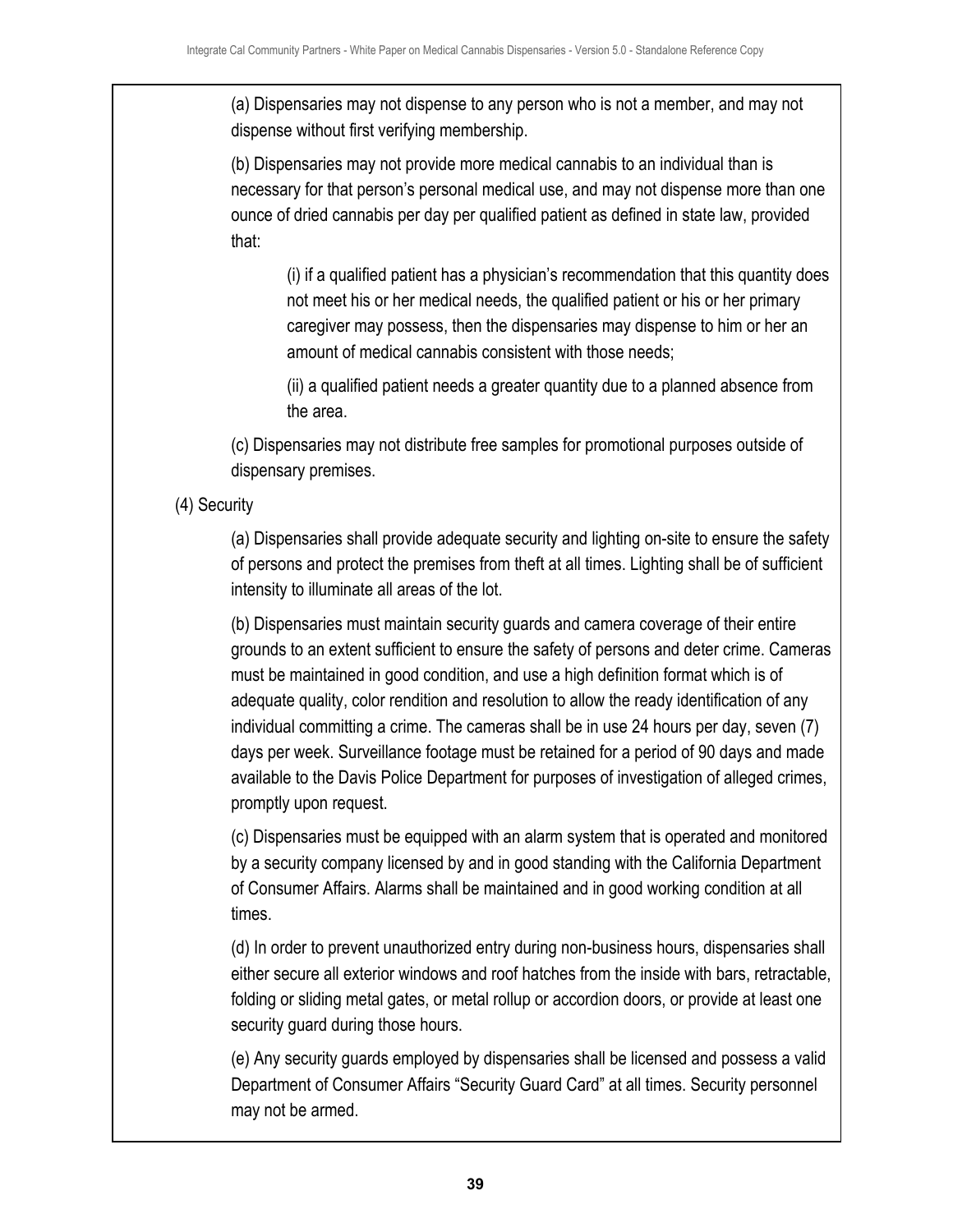(f) All medical cannabis, medical cannabis products and edibles, except for limited amounts used for display purposes, samples or immediate sale, shall be securely stored at all times, and the entrance to all storage areas shall be locked and under the control of staff.

#### V. MISCELLANEOUS

(1) Authority

(a) The City Manager is authorized to promulgate all regulations necessary to implement the requirements and fulfill the policies of this Ordinance relating to medical cannabis until a proper oversight sub-committee can be established.

(2) Policing

(a) All issues arising from lawful medical cannabis operations within the City of Davis shall be immediately accessed at the lowest level of priority for policing.

(3) Liability

(a) To the fullest extent permitted by law, any actions taken by a public officer or employee under the provisions of this chapter shall not become a personal liability of any public officer or employee of the City of Davis.

# <span id="page-40-0"></span>**REFERENCES**

Listed in the order of first mention (MLA):

- 1. Hilliard, Bryan. "Cannabis: A Journey Through the Ages." *Ancient Origins*. Stella Novus, 19 May 2015. Web.
- 2. Gieringer, Dale H. *The Origins of Cannabis Prohibition in California*. New York: Federal Legal Publications, June 2006. PDF. Originally published in Contemporary Drug Problems, Volume 26 #2, Summer 1999.
- 3. Wikipedia contributors. "Legal history of cannabis in the United States: Marihuana Tax Act (1937)." *Wikipedia, The Free Encyclopedia*, 3 Oct. 2016. Web.
- 4. Schaffer, Clifford A., editor. "The 1925 Geneva Opium Conventions." *Schaffer Library of Drug Policy*, Drug Reform Coordination Network, 21 Jan. 2010. Web.
- 5. Wikipedia contributors. "Cannabis in California: Decriminalization." *Wikipedia, The Free Encyclopedia*, 9 Oct. 2016. Web.
- 6. Wallace, Bill. "Money, Opinion Propelled Prop. 36 / Drug Treatments OKd By 61% of Votes." *San Francisco Gate*, Hearst Communications, Inc., 15 Nov. 2000. Web.
- 7. Brown Jr., Edmund G. *Guidelines for the Security and Non-Diversion of Marijuana Grown for Medical Use*. State of California: Department of Justice, August 2008. PDF.
- 8. Wikipedia contributors. "Marijuana Control, Regulation, and Education Act." *Wikipedia, The Free Encyclopedia*, 12 Sep. 2016. Web.
- 9. Ballotpedia contributors. "California Proposition 47, Reduced Penalties for Some Crimes Initiative (2014)." *Ballotpedia, The Encyclopedia of American Politics*, 16 Oct. 2016. Web.
- 10. Lu, Ying. "Medical Marijuana Policy in the United States." *Huntington's Outreach Project for Education, at Stanford*, Stanford University, 15 May 2012. Web.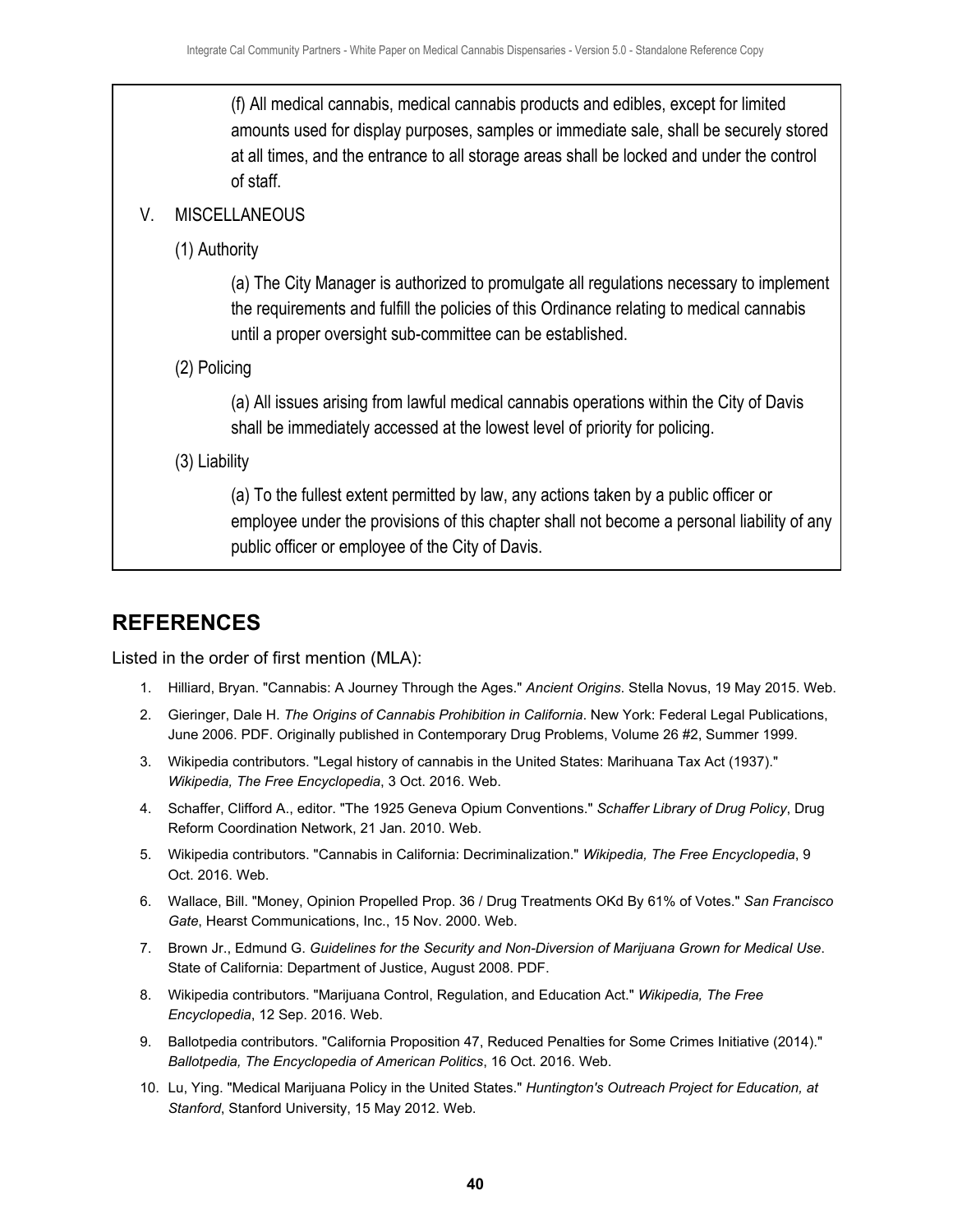- 11. ProCon.org. "25 Legal Medical Marijuana States and DC: Laws, Fees, and Possession Limits." *ProCon.org*, 28 June 2016. Web.
- 12. ProCon.org. "Three States Considering Medical Marijuana Legalization." *ProCon.org*. 26 Sep. 2016. Web.
- 13. Khousnoutdinov, Timour A. *Summary and Analysis of the 2015 CA MMRSA and 2016 CA Ballot Initiatives*. Cal Heritage, December 2015. PDF. Current IP of ICCP.
- 14. "AB-258 Organ Transplants: Medical Marijuana: Qualified Patients." *California Legislative Information*, Government of California, 6 July 2015. Web.
- 15. "SB-303 Controlled Substances: Destruction of Seized Marijuana." *California Legislative Information*, Government of California, 9 Oct. 2015. Web.
- 16. "AB-21 Medical Marijuana: Cultivation Licenses." *California Legislative Information*, Government of California, 3 Feb. 2016. Web.
- 17. "SB-837 State Government." *California Legislative Information*, Government of California, 27 June 2016. Web.
- 18. Wu, Tiffany. "From Marijuana to Cannabis: Changes to California's State Regulations." *Canna Law Blog*, Canna Law Group, 29 Aug. 2016. Web.
- 19. "SB-1171 Maintenance of the Codes." *California Legislative Information*, Government of California, 22 July 2016. Web.
- 20. "SB-839 Public Resources." *California Legislative Information*, Government of California, 13 Sep. 2016. Web.
- 21. "SB-1478 Healing Arts." *California Legislative Information*, Government of California, 22 Sep. 2016. Web.
- 22. "AB-821 Sales and Use Taxes: Administration: Payments: Dispensaries." *California Legislative Information*, Government of California, 29 Sep. 2016. Web.
- 23. "SB-1174 Medi-Cal: Children: Prescribing Patterns: Psychotropic Medications." *California Legislative Information*, Government of California, 29 Sep. 2016. Web.
- 24. "AB-2516 Medical Cannabis: State Cultivator License Types: Specialty Cottage Type." *California Legislative Information*, Government of California, 29 Sep. 2016. Web.
- 25. "AB-2679 Medical Marijuana: Regulation: Research." *California Legislative Information*, Government of California, 29 Sep. 2016. Web.
- 26. "AB-26 Medical Cannabis." *California Legislative Information*, Government of California, 17 Aug. 2016. Web.
- 27. "SB-140 Electronic Cigarettes." *California Legislative Information*, Government of California, 8 July 2015. Web.
- 28. "SB-297 Medical Marijuana." *California Legislative Information*, Government of California, 1 Feb. 2016. Web.
- 29. "SB-435 Medical Marijuana: Personal Cultivation." *California Legislative Information*, Government of California, 19 Jan. 2016. Web.
- 30. "AB-1571 Vehicles: Driving Under the Influence: Alcohol Abuse Programs." *California Legislative Information*, Government of California, 27 May 2016. Web.
- 31. "AB-1575 Medical Cannabis." *California Legislative Information*, Government of California, 11 Aug. 2016. Web.
- 32. "AB-1715 Healing Arts: Behavior Analysis: Licensing." *California Legislative Information*, Government of California, 21 June 2016. Web.
- 33. "SB-1116 Medical Marijuana: Tax." *California Legislative Information*, Government of California, 25 Feb. 2016. Web.
- 34. "AB-2149 State Board of Equalization: Counties: State Agencies: Collection of Cash Payments: Medical Cannabis-Related Businesses." *California Legislative Information*, Government of California, 11 Aug. 2016. Web.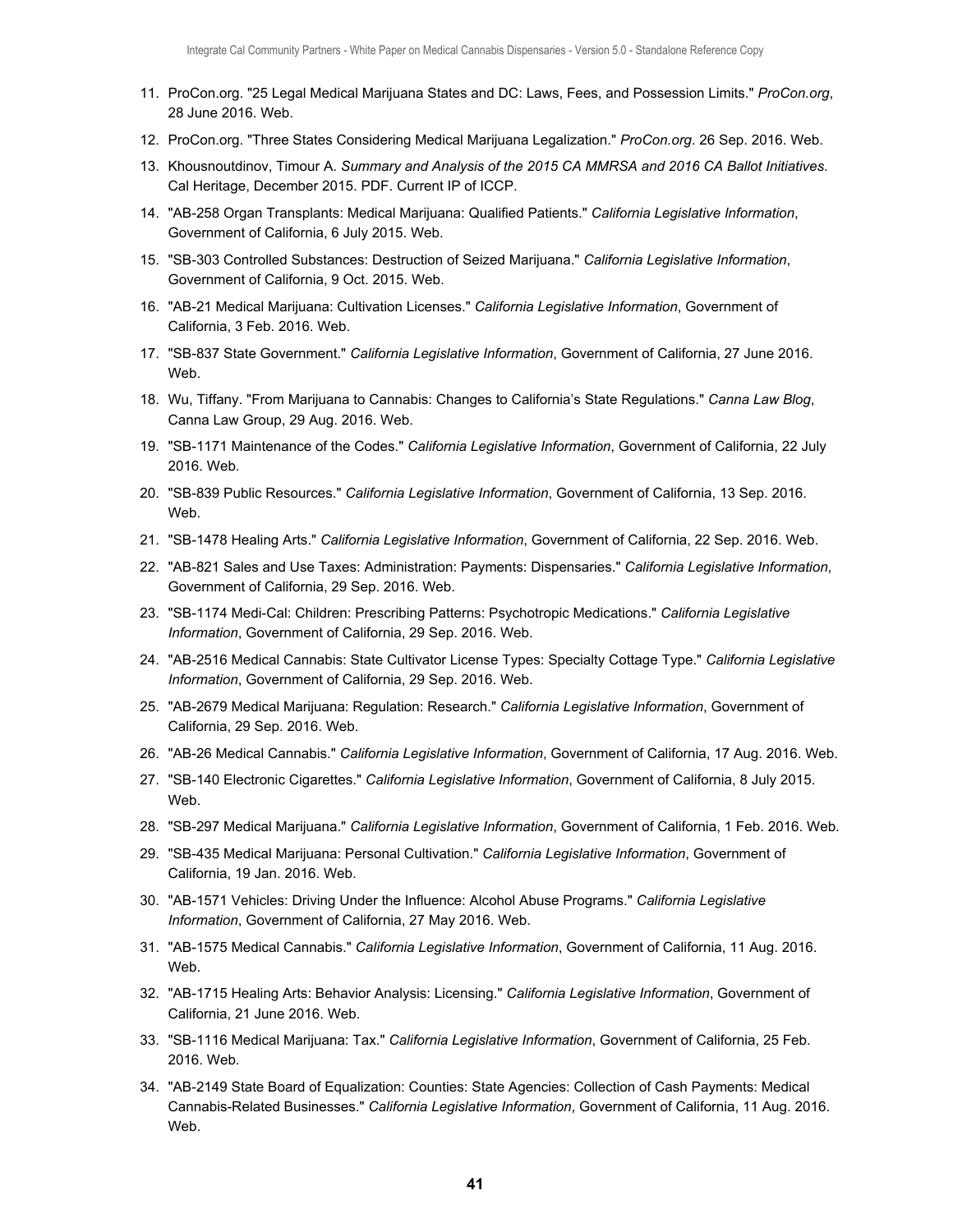- 35. "AB-2243 Medical Cannabis: Taxation: Cannabis Production and Environment Mitigation." *California Legislative Information*, Government of California, 11 Aug. 2016. Web.
- 36. "AB-2614 Medical Cannabis: State Licenses: Out-of-State Convictions." *California Legislative Information*, Government of California, 10 Mar. 2016. Web.
- 37. "AB-2545 Medical Cannabis: Agreements with Tribal Governments." *California Legislative Information*, Government of California, 27 May 2016. Web.
- 38. "AB-2672 Medical Cannabis." *California Legislative Information*, Government of California, 20 June 2016. Web.
- 39. "AB-34 Medical Cannabis." *California Legislative Information*, Government of California, 1 Feb. 2016. Web.
- 40. "AB-567 Medical Cannabis: Regulation and Taxation Amnesty." *California Legislative Information*, Government of California, 29 Sep. 2016. Web.
- 41. "AB-1351 Deferred Entry of Judgment: Pretrial Diversion." *California Legislative Information*, Government of California, 15 Jan. 2016. Web.
- 42. "AB-1548 Medical Marijuana: Taxation: Marijuana Production and Environment Mitigation." *California Legislative Information*, Government of California, 1 Feb. 2016. Web.
- 43. "AB-1609 State Government." *California Legislative Information*, Government of California, 23 Aug. 2016. Web.
- 44. "AB-1611 Public Resources." *California Legislative Information*, Government of California, 25 Aug. 2016. Web.
- 45. "SB-987 Medical Marijuana: Marijuana User Fee Act." *California Legislative Information*, Government of California, 20 June 2016. Web.
- 46. "AB-2300 Medical Marijuana." *California Legislative Information*, Government of California, 30 Aug. 2016. Web.
- 47. "AB-2385 Medical Cannabis Regulation and Safety Act: State Licenses: Measure D." *California Legislative Information*, Government of California, 29 Sep. 2016. Web.
- 48. "MCRSA Licensing Roadmap." *Manzuri Law*, 20 Sep. 2016. Web.
- 49. "California's Approach to Medical Marijuana Distribution and Transportation." *River Collective*, 22 Mar. 2016. Web.
- 50. "AB-266 Medical Marijuana." *California Legislative Information*, Government of California, 9 Oct. 2015. Web.
- 51. "California NORML Guide to AUMA." *California National Organization for the Reform of Marijuana Laws*, 1 July 2016. Web.
- 52. "Cal NORML: A Summary of the Medical Cannabis Regulation and Safety Act (MCRSA)." *California National Organization for the Reform of Marijuana Laws*, 3 Feb. 2016. Web.
- 53. Johnson, Becky. "Designed Out of Existence: or Why the Santa Cruz Medical Marijuana Ordinance Doesn't Work." *Santa Cruz Independent Media Center*, Homeless United for Friendship & Freedom, 28 June 2004. Web.
- 54. City of Santa Cruz. "Ordinance No. 2009-17." 23 June 2009. Web.
- 55. City of Santa Cruz. "Ordinance No. 2009-21." 30 July 2009. Web.
- 56. City of Santa Cruz. "Ordinance No. 2010-03." 2 Feb. 2010. Web.
- 57. Clark, Samantha. "Santa Cruz's First Dispensary Closes." *Santa Cruz Sentinel*, Santa Cruz Sentinel, 5 Nov. 2015. Web.
- 58. York, Jessica A. "Santa Cruz Cannabis Business Tax Changes Approved for November Ballot." *Santa Cruz Sentinel*, Santa Cruz Sentinel, 9 Aug. 2016. Web.